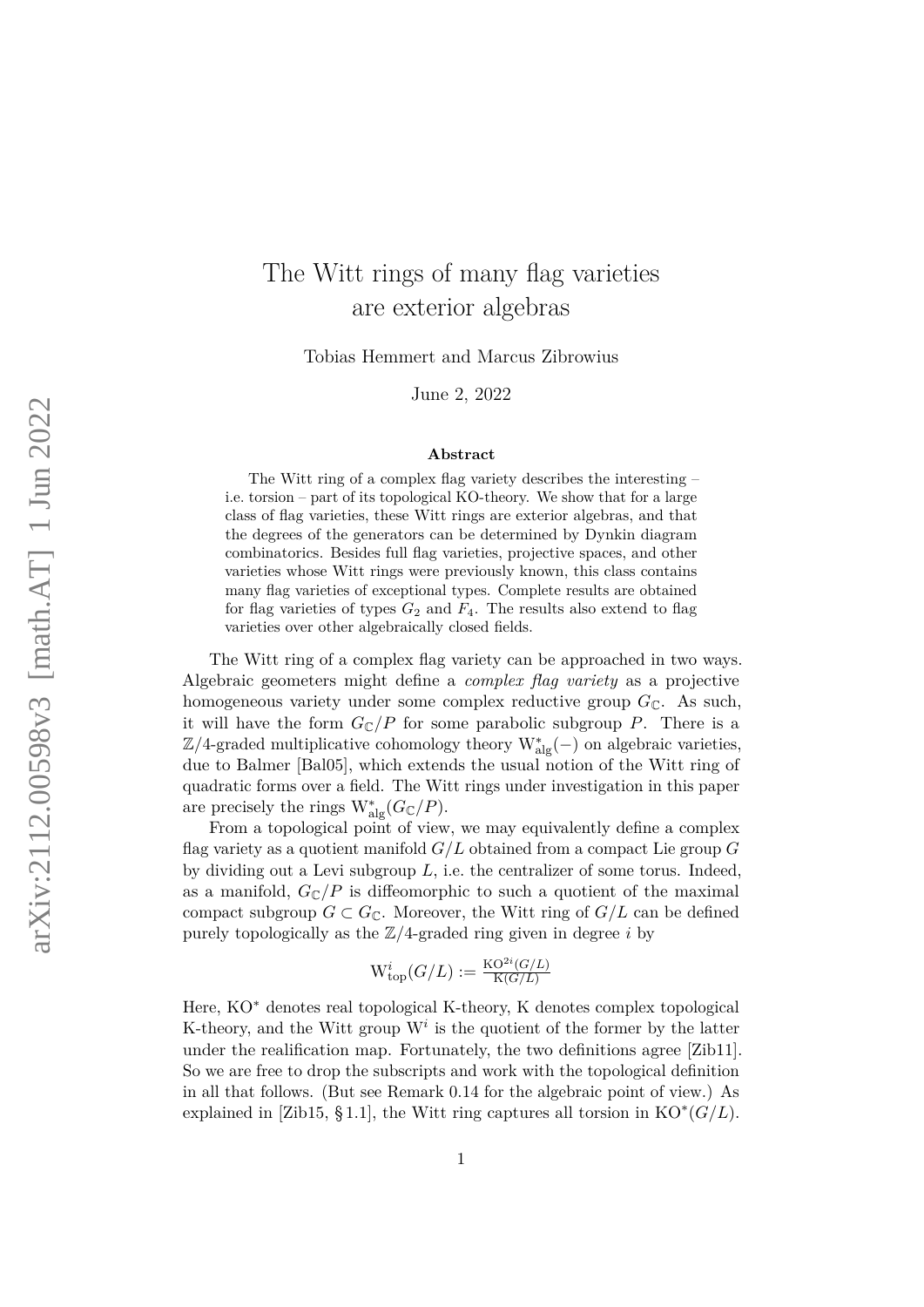Our starting point is the following result of the second author [\[Zib15,](#page-39-1) Theorem 3.3]:

<span id="page-1-0"></span>**Theorem 0.** Let G be a simply-connected compact Lie group, and let  $T \subset G$ *be a maximal torus. The Witt ring of the* full flag variety *G/T is an exterior algebra over*  $\mathbb{Z}/2$  *on*  $|\Sigma/|\Sigma|$  *generators (see below). More precisely, the Witt ring has*  $b_{\mathbb{H}}$  *generators of degree 1 and*  $\frac{b_{\mathbb{C}}}{2} + b_{\mathbb{R}}$  *generators of degree 3, where*  $b_{\mathbb{C}}$ ,  $b_{\mathbb{R}}$  and  $b_{\mathbb{H}}$  denote the number of fundamental representations of G of *complex, real and quaternionic type, respectively.*

We need to explain the notation  $|\Sigma/[\Sigma]|$  for the number of generators. Associated with the pair  $(G, T)$ , we have a root system and a Dynkin diagram  $\Sigma$  whose nodes correspond to a set of simple roots. Moreover, there is a canonical involution  $[\Sigma]$  on  $\Sigma$ , given by the action of the negative of the longest element of the Weyl group W. We denote by the  $\Sigma/[\Sigma]$  the set of orbits of  $[\Sigma]$ , so  $[\Sigma/[\Sigma]]$  is simply the number of  $[\Sigma]$ -orbits. The non-trivial orbits correspond to pairs of roots whose associated fundamental representations are mutually dual representations of complex type. So  $|\Sigma/[\Sigma]| = \frac{b_{\mathbb{C}}}{2} + b_{\mathbb{R}} + b_{\mathbb{H}},$ i.e. the generator counts appearing in the theorem are consistent.

<span id="page-1-1"></span>*Remark* 0.1. In most cases, the involution is trivial: it is trivial whenever  $\Sigma$ is a disjoint union of types  $A_1$ ,  $B_k$ ,  $D_{2k}$ ,  $E_7$ ,  $E_8$ ,  $F_4$  or  $G_2$  [\[Kan01,](#page-38-0) § 27-2]. For types  $A_n$ ,  $D_{2k+1}$  and  $E_6$ , the involution is as indicated in the following graphical depictions:



How does [Theorem 0](#page-1-0) generalize to other types of flag varieties *G/L*? The explicit calculations in [\[Hem19\]](#page-38-1) for *G* of classical type indicate that we may expect the Witt ring of  $G/L$  to be a tensor product over  $\mathbb{Z}/2$  of  $W<sup>0</sup>(G/L)$  and an exterior algebra on generators of odd degrees. However, these calculations rest on a case-by-case analysis, and shed little light on the relation between, say, the number of generators and the combinatorial properties of the root systems involved. In the current paper, we exhibit a large class of flag varieties for which  $W^*(G/L)$  is simply an exterior algebra, and for which the number of generators can be described in a fashion entirely analogous to that in [Theorem 0.](#page-1-0)

To describe both this class of varieties and the result, let us briefly recall the classification of flag varieties  $G/L$  under a fixed connected group  $G$ . We may assume that *G* is simply-connected, so that *G* is fully determined by the Dynkin diagram Σ. Replacing *L* by a conjugate subgroup as necessary, we may assume that the root system of *L* is the closed sub-root system generated by the simple roots corresponding to some subdiagram  $H \subset \Sigma$ . In fact, there is a one-to-one correspondence between complex flag varieties under *G*, up to *G*-diffeomorphism, and subdiagrams  $H \subset \Sigma$ , up to *W*equivalence (see [Proposition 2.1](#page-11-0) below). We may thus specify a flag variety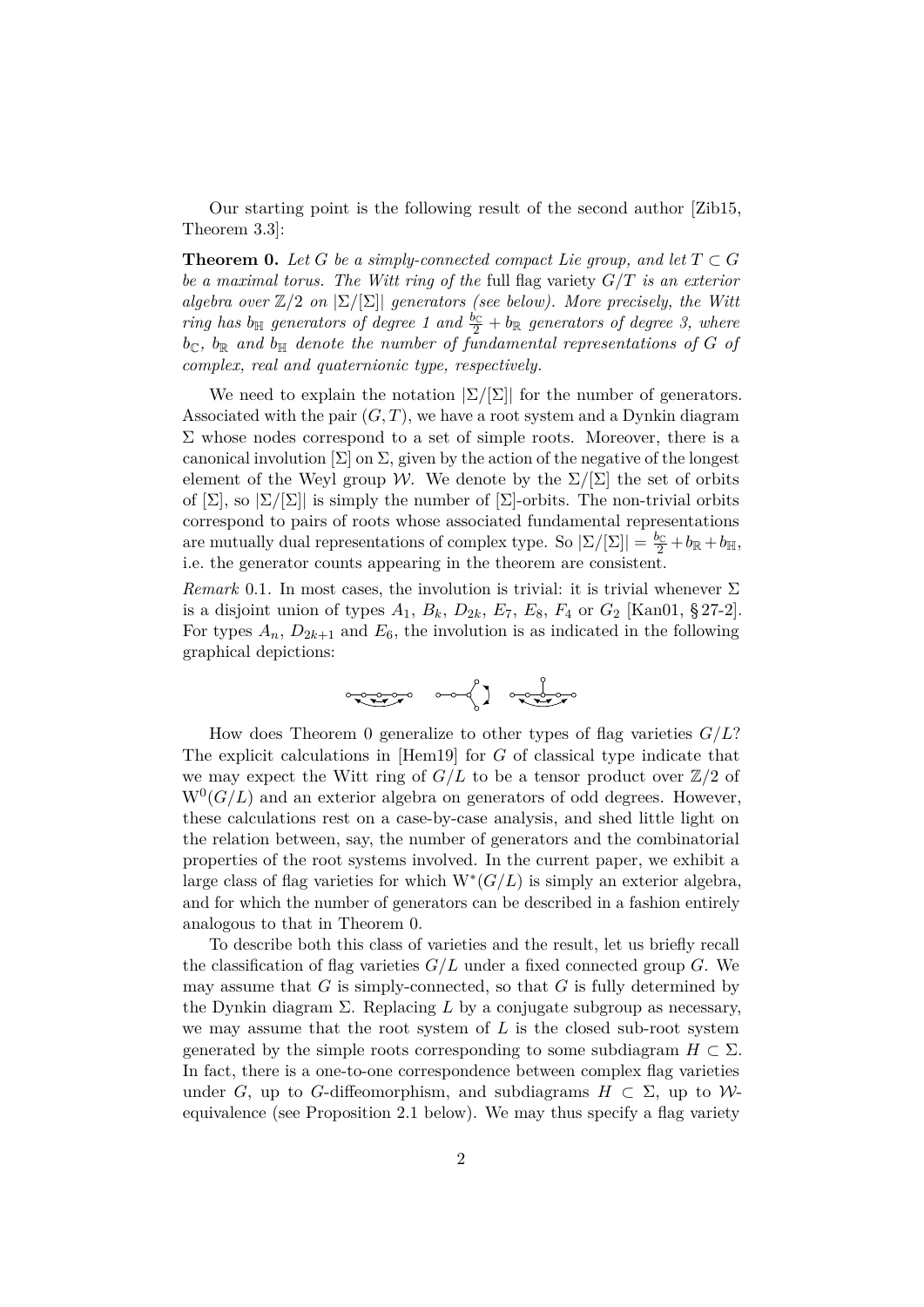$G/L_H$  by displaying a Dynkin diagram  $\Sigma$  with a subdiagram *H* whose nodes are marked black. There is a simple graphical calculus for determining W-equivalent subsets of a Dynkin diagram, see for example [\[Kan01,](#page-38-0) § 28].

*Example* 0.2. The diagram  $\circ \circ \circ \circ \circ \circ \circ$  specifies SU(6)/*T*, the classical variety of flags of vector subspaces of  $0 \subsetneq V_1 \subsetneq \cdots \subsetneq V_5 \subsetneq \mathbb{C}^6$ 

<span id="page-2-0"></span>*Example* 0.3. The diagram  $\rightarrow \rightarrow \rightarrow \rightarrow$  specifies SU(6)/U(5), the complex projective space CP<sup>5</sup>

*Example* 0.4*.* The diagrams , , , ,  $\circ$   $\circ$   $\circ$   $\circ$   $\circ$   $\bullet$  each specify one connected component of the variety parametrizing incomplete flags  $0 \subsetneq V_1 \subsetneq V_2 \subsetneq V_3 \subsetneq V_4 \subsetneq \mathbb{C}^6$ . These components are all isomorphic. As manifolds, they are even SU(6)-equivariantly isomorphic, corresponding to the fact that the marked subsets are  $W$ -equivalent.

<span id="page-2-3"></span>*Example* 0.5 (spinor variety)*.* The diagrams , and specify isomorphic varieties. More explicitly, the third diagram corresponds to the spinor variety  $\text{Gr}_{\text{SO}}(4,9)$  of 4-dimensional isotropic subspaces of  $\mathbb{C}^9$ with respect to a fixed non-degenerate symmetric bilinear form. The first two diagrams correspond to the two different connected components of the variety  $\text{Gr}_{\text{SO}}(5, 10)$  of 5-dimensional isotropic subspaces of  $\mathbb{C}^{10}$ . Both components are isomorphic to  $Gr<sub>SO</sub>(4,9)$ . They are naturally homogeneous spaces under  $SO(10)$ , and they are mutually  $SO(10)$ -equivariantly diffeomorphic, corresponding to the fact that the first two marked subsets are W-equivalent. (More generally, the two connected components of  $\text{Gr}_{\text{SO}}(n,2n)$ are  $SO(2n)$ -equivariantly diffeomorphic for odd *n*, but only non-equivariantly diffeomorphic for even *n*.)

<span id="page-2-1"></span>*Example* 0.6. The diagram  $\rightarrow$   $\rightarrow$  specifies the variety of subspaces of a complex Albert algebra that are 6-dimensional and on which the multiplication is trivial [\[GC06,](#page-37-1) § 9.1].

Our main result applies to flag varieties for which the diagrams  $\Sigma$  and  $H$ are both connected, as is the case in [Examples 0.3](#page-2-0) to [0.6](#page-2-1) above. Just as we have a canonical involution  $[\Sigma]$  on  $\Sigma$ , we have a canonical involution  $[H]$  on *H*. We will show that the number of orbits of each involution determines the number of generators of the Witt ring:

<span id="page-2-2"></span>**Theorem 1.** *Consider a complex flag variety G/LH. Assume that G and the semisimple part of*  $L_H$  *are simple, or, equivalently, that both*  $\Sigma$  *and*  $H$  *are connected. The Witt ring of*  $G/L_H$  *is an exterior algebra on*  $|\Sigma/[\Sigma]| - |H/[\Pi]|$ *generators of odd degrees in each of the following cases:*

- *G is of one of the classical types*  $A_n$ ,  $B_n$ ,  $C_n$ ,  $D_n$ , and  $L_H$  *is* not *of type*  $D_{2k}$  (for and  $k > 1$ ).
- *G is of exceptional type, and the flag variety G/L<sup>H</sup> is marked with a* X *in [Table 1.](#page-4-0)*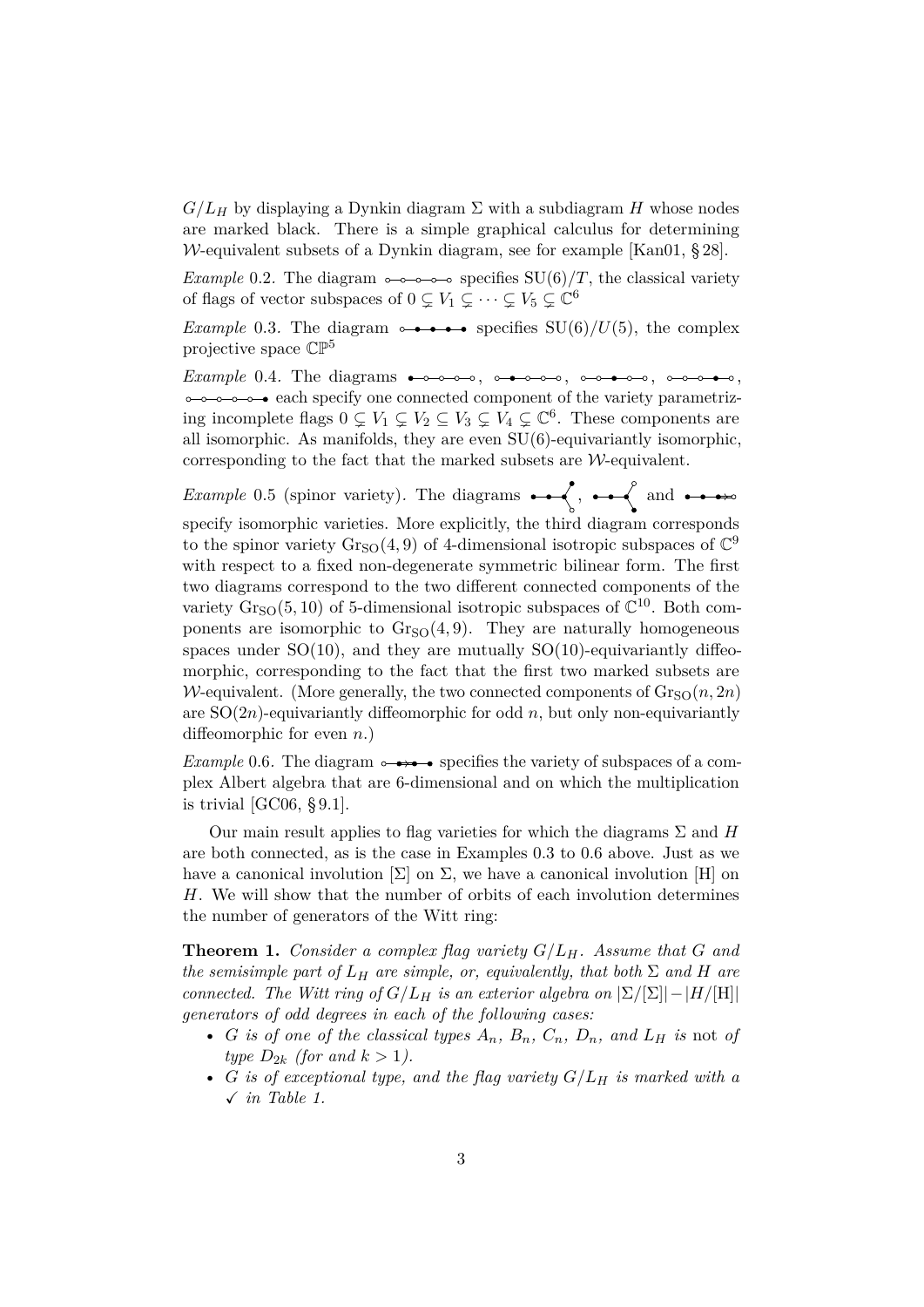Evidently, more cases are excluded when *G* is of exceptional type than when *G* is of classical type. However, while the claims for *G* of classical type are known or at least easily deducible from [\[Hem19\]](#page-38-1), the results for *G* of exceptional type are mostly new, and in this sense more interesting. The proof we provide is new in all cases. It is based on the observation that the root data of the flag varieties listed in [Theorem 1](#page-2-2) share a simple property that can be stated independently of any Witt theory: see condition [\(single](#page-10-0) [cell\)](#page-10-0) in [§ 1.](#page-9-0) At least for some of the flag varieties with  $\Sigma$  and H connected that violate this condition, the conclusion of [Theorem 1](#page-2-2) is indeed not valid; see [Example 0.12](#page-7-1) for the excluded classical case.

Determining the precise degrees of the generators in [Theorem 1](#page-2-2) requires substantially more effort. We ultimately obtain the following uniform description.

<span id="page-3-0"></span>**Theorem 2.** *In the cases listed in [Theorems 0](#page-1-0) and [1,](#page-2-2) the degrees of the generators of the Witt ring can be determined as follows. There exists a unique subdiagram*  $I \subset \Sigma$  *with the following properties:* 

- *(i) I is symmetric in the sense that*  $[\Sigma]I = I$ *.*
- *(ii) The involutions*  $[\Sigma]$  *and*  $[\Pi]$  *agree on I.*

*(iii) The involution*  $w_o^H$  *is conjugate to*  $w_o w_o^I = [\Sigma][\text{I}]$  *in the Weyl group. For this subset,*  $|I/|\mathbf{I}| = |\Sigma/|\Sigma| - |H/|\mathbf{H}|$ *. Let*  $b_{\mathbb{R}}(I)$ *,*  $b_{\mathbb{H}}(I)$  *and*  $b_{\mathbb{C}}(I)$  *denote the numbers of fundamental representations of real, quaternionic and complex types among the fundamental representations of G that correspond to nodes in I. The Witt ring of*  $G/L_H$  *is an exterior algebra on*  $b_H(I)$  *generators of degree 1, and*  $\left(\frac{b_C(I)}{2} + b_R(I)\right)$  generators of degree 3.

While the statement may look complicated, it is typically easy to apply. We briefly illustrate this with a few examples, old and new.

*Example* 0.7 (Full flags). Consider a full flag variety  $G/T$ . In this case,  $H = \emptyset$ and  $I = \Sigma$ , and we recover [Theorem 0.](#page-1-0)

*Example* 0.8 (Projective spaces). Consider projective space  $\mathbb{CP}^5$ . In this case,  $(\Sigma, H) = \rightarrow \bullet \bullet \bullet \bullet$ , and  $|\Sigma/[\Sigma]| - |H/[\Pi]| = 1$ . The only subsets *I* satisfying conditions (i) and (ii) in [Theorem 2](#page-3-0) are the ones marked with black nodes as follows:



These are clearly distinguished by the value of |*I/*[I]|, so the unique subset *I* singled out by [Theorem 2](#page-3-0) is the subset

 $I = \circ \circ \bullet \circ \circ$ 

with  $|I/|\mathbf{I}| = 1$ . From the [Table 2](#page-5-0) we see that the unique node of *I* corresponds to a quaternionic representation of  $G = SU(6)$ . So  $W^*(\mathbb{CP}^5)$  is an exterior algebra on a single generator of degree 1. We leave it as an easy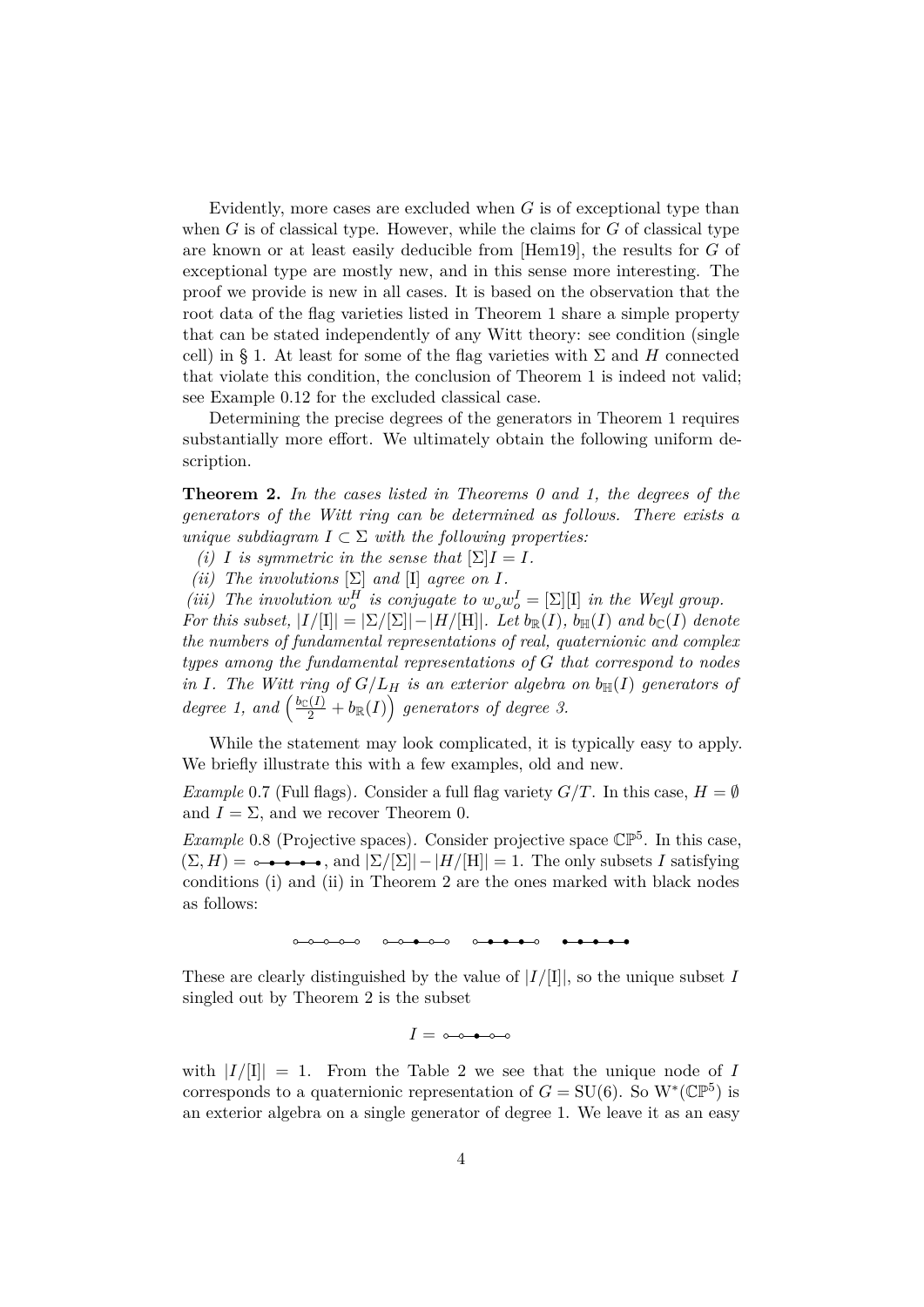<span id="page-4-0"></span>

Table 1: Results for *G* of exceptional type. Displayed is a complete list of flag varieties  $G/L_H$  with G simply-connected of exceptional type, classified according to [Proposition 2.1.](#page-11-0) The flag varieties marked with a  $\checkmark$  are those to which [Theorems 1](#page-2-2) and [2](#page-3-0) apply – they satisfy the condition [\(single cell\).](#page-10-0) The flag varieties marked (ob) only satisfy the weaker condition [\(orbit basis\).](#page-10-1) The flag variety of type *F*<sup>4</sup> marked (ext) satisfies neither of these conditions, but its Witt ring is nevertheless an exterior algebra on generators of odd degree (see [§ 5\)](#page-33-0). The Witt ring of the flag variety EIII corresponding to the crossed out diagram is known not to be an exterior algebra on odd-degree generators (see [Example 0.13\)](#page-7-2).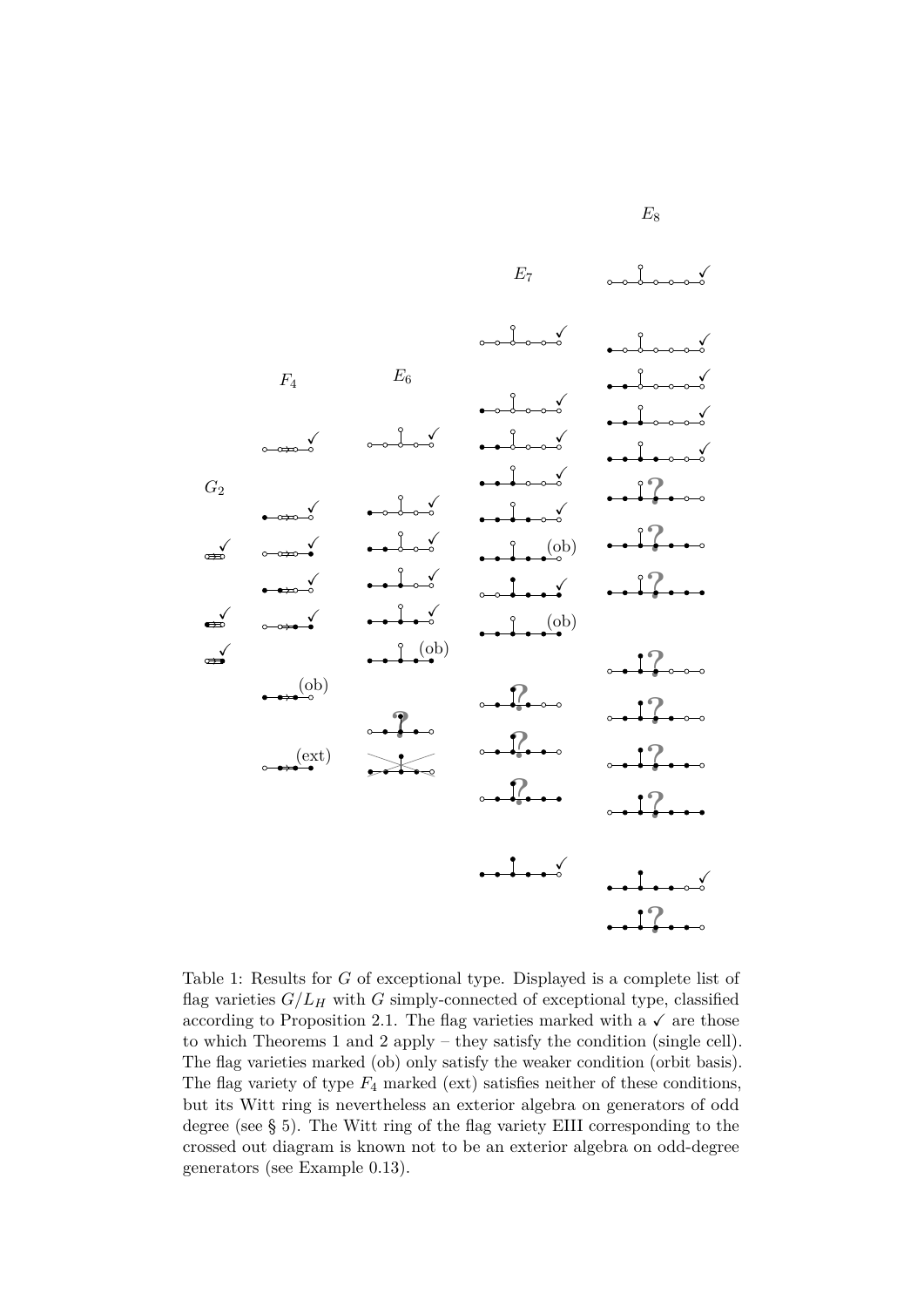<span id="page-5-0"></span>

| $A_{n,n}$ even              | x x x x x x              | $D_{n,n \text{ odd}}$    | $\rightarrow$                           |
|-----------------------------|--------------------------|--------------------------|-----------------------------------------|
| $A_{n,n \equiv 1 \mod 4}$   | <del>x x x 0 x x x</del> | $D_{n,n\equiv 0 \mod 4}$ | $\longrightarrow$                       |
| $A_{n,n\equiv 3 \mod 4}$    | $x + x + x + x$          | $D_{n,n\equiv 2\mod 4}$  | $\rightarrow$                           |
|                             |                          |                          |                                         |
| $B_{n,n \equiv 1,2 \mod 4}$ |                          | $E_6$                    | $x \times \frac{1}{2} \times x$         |
| $B_{n,n\equiv 0,3 \mod 4}$  |                          | $E_7$                    | $\bullet$ $\bullet$ $\bullet$ $\bullet$ |
|                             |                          | $E_8$                    |                                         |
| $C_{n,n \text{ odd}}$       |                          |                          |                                         |
| $C_{n,n}$ even              | ⊸————————                | $F_4$                    |                                         |
|                             |                          | $G_2$                    | $\overline{\phantom{a}}$                |

Table 2: The types of the fundamental representations corresponding to each node of the Dynkin diagram of a simply-connected compact Lie group *G* (see [\[Bou05,](#page-37-2) Table 1 at the end of Chapter VIII] or [\[Dav03,](#page-37-3) Table 3.1])

 $\mathbf{x} = \text{complex type}, \quad \mathbf{0} = \text{quaterni} \cdot \text{nic type}, \quad \bullet = \text{real type}$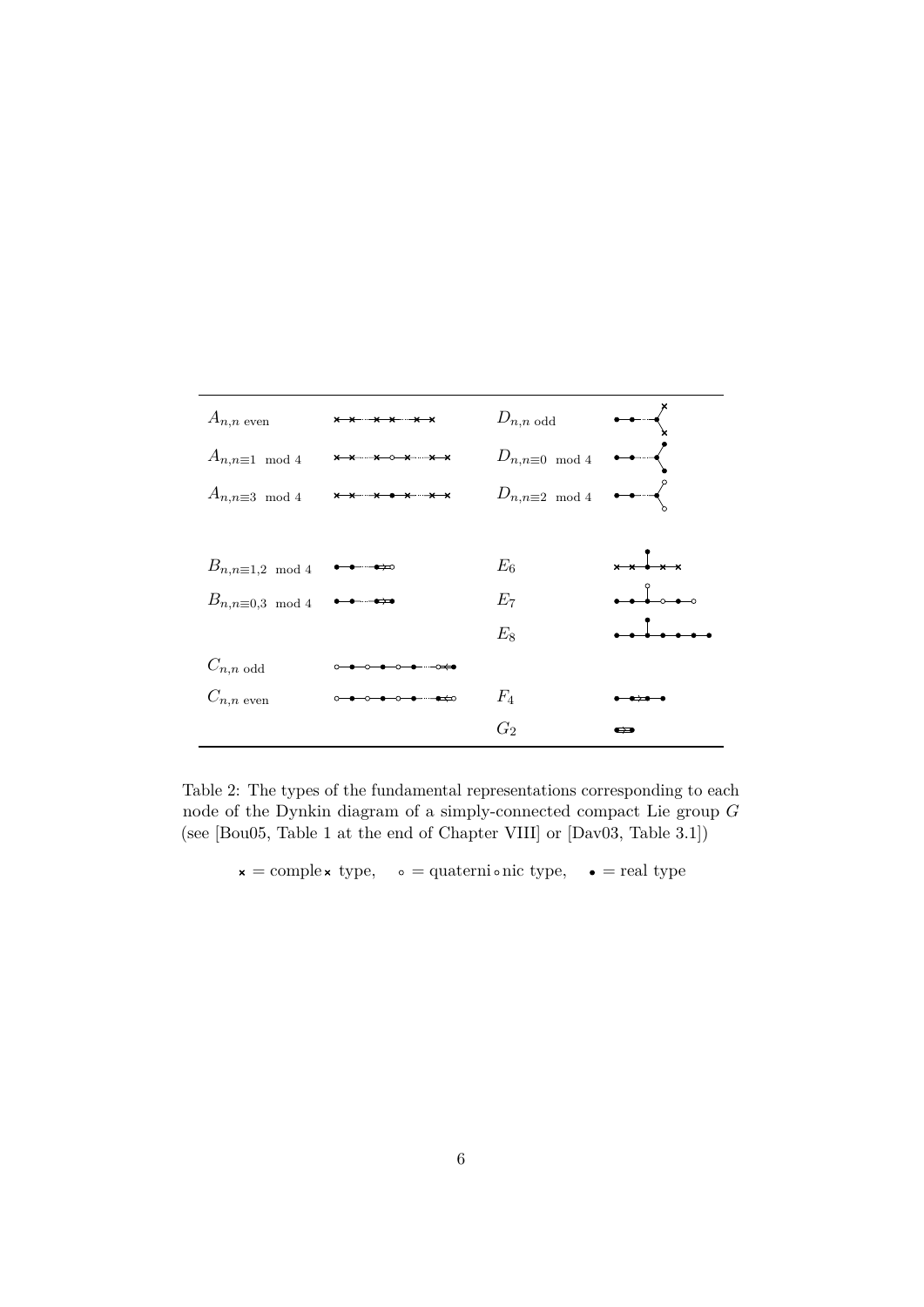exercise for the reader to recover the known results for projective spaces of arbitrary dimension in this way –  $W^*(\mathbb{CP}^n)$  is trivial when *n* is even, and it is an exterior algebra on one generator of degree equal to *n* mod 4 when *n* is odd.

*Example* 0.9 ( $E_8$ ). Consider a flag variety  $E_8/L_H$ , with  $L_H$  one of the subgroups listed in [Table 1.](#page-4-0) All representations of  $E_8$  are of real type. So in this case we can conclude without determining *I* that  $W^*(E_8/L_H)$  is an exterior algebra on  $8 - |H/|H||$  generators of degree 3. To the best of our knowledge, not even the additive structure of these Witt rings was known before.

In those cases in which applying [Theorem 2](#page-3-0) does require finer information on conjugacy classes of involutions, one may simply refer to the results tabulated in [\[Zib22\]](#page-39-2) to find the correct subsets  $I \subset \Sigma$ . We mention just two examples:

*Example* 0.10 (spinor varieties). Consider the spinor variety  $S_n := \text{Gr}_{\text{SO}}(n -$ 1, 2*n* − 1), described by the the diagram  $B_{n-1}$  with the marked subdiagram of type  $A_{n-2}$  (see [Example 0.5\)](#page-2-3). The involution  $w_o^H$  is conjugate to the (standard) involution  $w_o^{H'}$  corresponding to a subdiagram  $H'$  of type  $(A_1)^{\lceil \frac{n-2}{2} \rceil}$ 

$$
\begin{cases} \bullet \rightarrow \bullet \rightarrow \bullet \rightarrow \bullet \rightarrow \bullet \qquad \text{if } n \text{ is even} \\ \bullet \rightarrow \bullet \rightarrow \bullet \rightarrow \bullet \rightarrow \bullet \qquad \text{if } n \text{ is odd} \end{cases}
$$

In this case, the subdiagram *I* determined by [Theorem 2](#page-3-0) is the following diagram of type  $(A_1)^{\lfloor \frac{n}{2} \rfloor}$ .

$$
\begin{cases} \bullet \circ \bullet \circ \bullet \circ \bullet \bullet \bullet & \text{if } n \text{ is even} \\ \bullet \circ \bullet \circ \bullet \circ \bullet \bullet \bullet & \text{if } n \text{ is odd} \end{cases}
$$

(So for odd *n*,  $I = H'$ ). Indeed, the first two conditions of [Theorem 2](#page-3-0) are clearly satisfied for *I*. For the third condition, see [\[Zib22\]](#page-39-2). We thus find that  $W^*(\mathcal{S}_n)$  is an exterior algebra on  $\lfloor \frac{n}{2} \rfloor$  $\frac{n}{2}$  generators. When  $n \equiv 2, 3 \mod 4$ , all generators are of degree 3. When  $n \equiv 0, 1 \mod 4$ , one generator is of degree 1 and all others are of degree 3. This is consistent with older additive results (see [\[Zib11,](#page-39-0) § 4.6]), which have recently been extended to spinor varieties over general bases [\[HMX21\]](#page-38-2).

*Example* 0.11 (EVII)*.* The hermitian symmetric space EVII is the homogeneous space under  $E_7$  corresponding to  $\rightarrow \rightarrow \rightarrow \rightarrow \rightarrow$ . The involution  $w_o^H$  is conjugate to the involution  $w_0^K$  defined by the subset  $\circ \bullet \bullet \bullet \circ$ . In this case,  $w_o^K$  is conjugate to  $w_o w_o^I = -w_o^I$  for the subset  $I = \circ \circ \circ \circ \circ \bullet \bullet \circ \bullet$  [\[Zib22\]](#page-39-2). This subset *I* also satisfies the remaining conditions in [Theorem 2.](#page-3-0) From [Table 2,](#page-5-0) we see that the nodes of *I* correspond precisely to those fundamental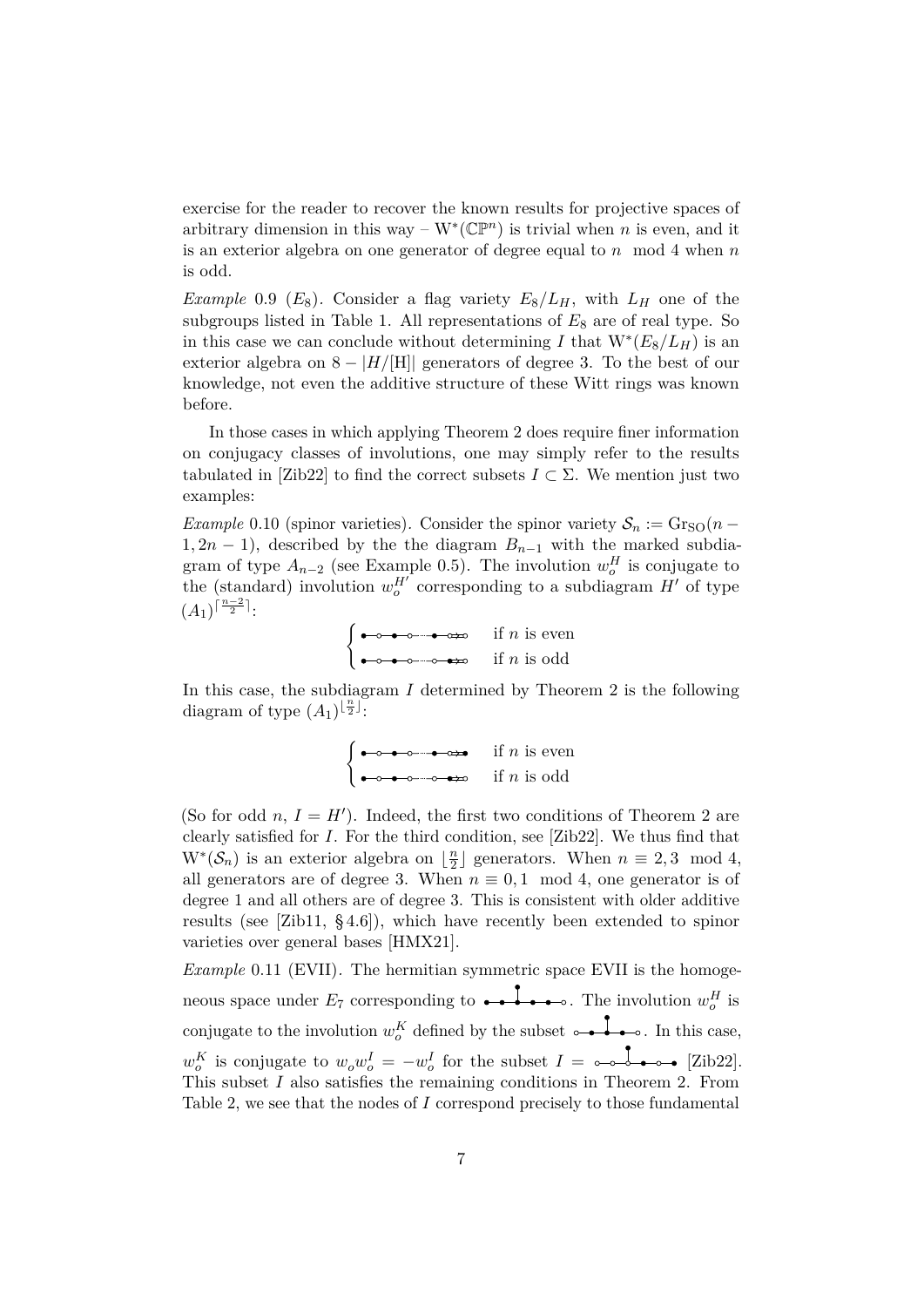representations of  $E_7$  which are quaternionic. So  $W^*(EIII)$  is an exterior algebra on three generators of degree one. This is again compatible with the known additive results, see [\[KH92\]](#page-38-3) and [\[Zib11,](#page-39-0) § 4.7].

Our final two examples indicate that some of the restrictions in [Theorems 1](#page-2-2) and [2](#page-3-0) are necessary:

<span id="page-7-1"></span>*Example* 0.12 ( $D_n \supseteq D_{2k}$ ). The flag varieties of classical type described by  $D_n \supset D_{2k}$  are explicitly excluded in [Theorem 1.](#page-2-2) Theorem 4.13 in [\[Hem19\]](#page-38-1) shows that [Theorem 1](#page-2-2) indeed does not extend to these flag varieties. (While their Witt rings are also exterior algebras, they have two more generators than [Theorem 1](#page-2-2) would suggest.)

<span id="page-7-2"></span>*Example* 0.13 (EIII)*.* The hermitian symmetric space EIII is the homogeneous space under  $E_6$  corresponding to  $\bullet \bullet \bullet \bullet \bullet$ . As indicated in [Table 1,](#page-4-0) [Theorem 1](#page-2-2) does not apply in this case. Indeed, W<sup>∗</sup> (EIII) is known not to be an exterior algebra on generators of odd degrees. (The ring is concentrated in degree zero but non-trivial; see [\[KH92\]](#page-38-3) and [\[Zib11,](#page-39-0) § 4.7].)

We therefore believe that the restrictions in [Theorem 1](#page-2-2) are close to optimal, i.e. that for most flag varieties not covered by the Theorem, the Witt ring is more complicated. However, surprisingly, the Witt rings of flag varieties  $F_4/L_H$  are always exterior algebras on the expected number of generators – even when  $L_H$  has several simple factors. In the final section of this paper, we will show:

<span id="page-7-3"></span>**Theorem 3.** The Witt ring of a flag variety  $F_4/L_H$  is an exterior algebra *on*  $4 - |H/H|$  *generators of degree* 3*.* 

<span id="page-7-0"></span>*Remark* 0.14*.* In algebraic geometry, we can also consider flag varieties over fields  $F$  other than  $\mathbb{C}$ . The results of this paper remain true for flag varieties *G/P* over any algebraically closed field of characteristic not two. Here, *G* is the simply-connected simple algebraic group corresponding to  $\Sigma$ , and  $P$ is the parabolic subgroup determined by *H* and a choice of Borel subgroup. Indeed, by [\[Xie14,](#page-39-3) Corollary 4.1], the Witt groups of these flag varieties do not depend on the base field. Alternatively, the proofs below, which are formulated mostly in the language of root data, can be performed directly in the more general setting. In the remainder of the paper, we will nonetheless stick to the topological point of view, because we feel that the results are accessible to a wider audience in this way. The results are new even in this setting.

### **Applications to the Stable Converse Soul Question**

A Riemannian manifold *M* has the *stable converse soul property* if, for every real vector bundle  $E$  over  $M$ , the "stabilized" vector bundle  $E \times \mathbb{R}^k$  admits a metric of non-negative sectional curvature, for sufficiently large *k*. [Theorem 0](#page-1-0)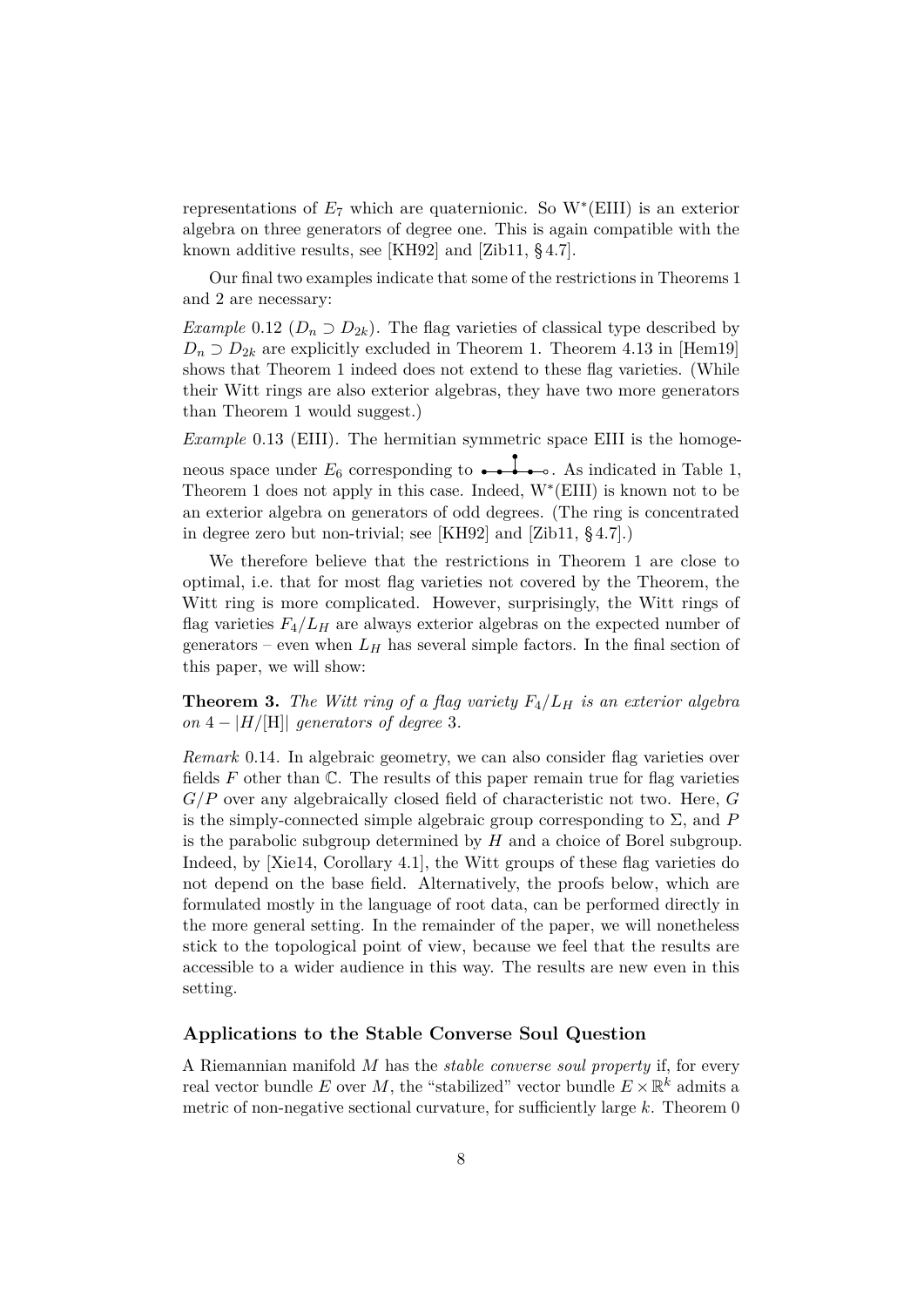was used in [\[GAZ21\]](#page-37-4) to show that a few low-rank full flag varieties indeed have this property *[ibid.*, Theorem 1.6]. The same paper also exhibited two larger families of simply-connected compact homogeneous spaces that have this property: all such spaces of dimension at most seven [*ibid.*, Theorem 1.7], and a family containing those flag varieties  $G/L_H$  for which the involution [H] is trivial [*ibid.*, Theorem 1.8]. [Theorems 1](#page-2-2) and [2](#page-3-0) above can be used to produce further examples, in view of the following observation:

**Observation.** If  $W^*(G/L_H)$  is an exterior algebra on at most three gen*erators of degree 1, or an exterior algebra on at most three generators of degree 3, then G/L<sup>H</sup> has the stable converse soul property.*

Indeed, this is immediate from the proof of [*ibid.*, Proposition 5.6]. As examples, consider the flag varieties  $X_1$  and  $X_2$  specified by the following two diagrams:

> $\bullet$   $\bullet$   $\circ$   $\circ$  $\circ \rightarrow \bullet \bullet$

In either case, [Theorems 1](#page-2-2) and [2](#page-3-0) imply that  $W^*(X_i)$  is an exterior algebra on 3 generators of degree 3, and hence that  $X_i$  has the stable converse soul property. Note that these examples fall into none of the classes mentioned above: they are not full flags, they have large dimensions (66 and 42, respectively), and the involution [H] is non-trivial.

#### **Acknowledgments**

This paper generalizes and extends results obtained by the first author in his thesis [\[Hem18\]](#page-38-4). In particular, [Theorem 3](#page-7-3) was already included in [\[Hem18\]](#page-38-4) as Theorem 7.13. Also, the special case of [Theorem 1](#page-2-2) in which *H* is of type *A*<sup>1</sup> was already present as Theorem 7.9, up to a gap filled by [§ 2.4](#page-16-0) below. Some preliminary results for  $G = E_7$ , superseded by the results presented here, were obtained by Kamran Alizadeh Rad [\[Rad19\]](#page-38-5). [Proposition 4.4,](#page-31-0) or some version thereof, was communicated to the second author by Ian Grojnowski a long time ago. Skip Garibaldi supplied some references and many constructive comments.

Many computations, preliminary and final, were vastly simplified by the Macaulay2 package WeylGroups [\[CP21\]](#page-37-5) written by Baptiste Calmès and Viktor Petrov. The Dynkin diagrams were typeset using the dynkin-diagrams package developed by Ben McKay.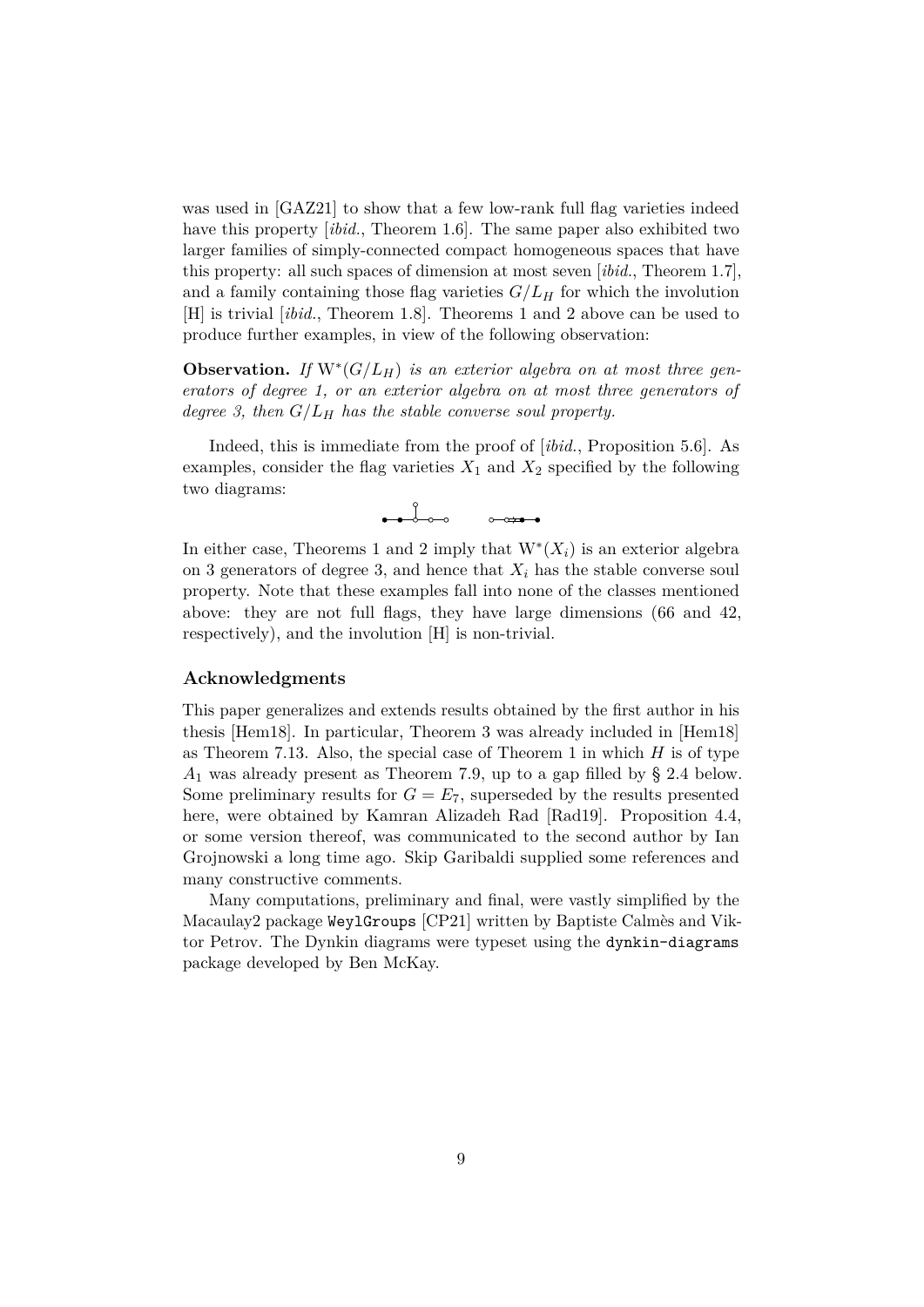# **Contents**

| 1              | Overview                                                                              | 10 |
|----------------|---------------------------------------------------------------------------------------|----|
| $\bf{2}$       | The setup                                                                             | 12 |
|                | 2.1                                                                                   | 12 |
|                | 2.2                                                                                   | 13 |
|                | 2.3<br>Witt rings as Tate cohomology rings $\dots \dots \dots \dots \dots$            | 15 |
|                | 2.4                                                                                   | 17 |
| 3              | <b>Proof of Theorem 1</b>                                                             | 20 |
|                | Condition (connected <sup>+</sup> ) implies condition (single cell) $\ldots$ .<br>3.1 | 20 |
|                | Condition (single cell) implies condition (orbit basis) $\ldots$ .<br>$3.2\,$         | 27 |
|                | Condition (orbit basis) implies condition $(\text{ext}) \dots \dots \dots$<br>3.3     | 28 |
| $\overline{4}$ | Proof of Theorem 2                                                                    | 29 |
|                | Characterization of maximal cells<br>4.1                                              | 29 |
|                | Generators of real and quaternionic types<br>4.2                                      | 31 |
|                | The degrees of the generators of the Witt ring $\dots \dots \dots$<br>4.3             | 33 |
| 5.             | <b>Proof of Theorem 3</b>                                                             | 34 |

# <span id="page-9-0"></span>**1 Overview**

The computation of the Witt ring  $W^*(G/L_H)$  can be reduced to computations in the character lattice  $X^*$  of a maximal torus  $T \subset L_H \subset G$ , and to an analysis of the actions on  $X^*$  of the Weyl groups W and  $W_H$  of  $(G, T)$  and  $(G, L_H)$ , respectively. In short, this reduction proceeds as follows. The Witt ring is determined by the complex K-ring  $K(G/L_H)$  together with the usual involution on  $K(G/L_H)$  that sends a vector bundle to its dual. This K-ring in turn can be computed from the complex representation rings R*G* and  $R(L_H)$ , and these representations rings can be identified with the subrings of RT that are invariant under the Weyl groups  $W$  and  $W_H$ , respectively. Here,  $RT \cong \mathbb{Z}[X^*]$ , and the actions of the Weyl groups on  $\overline{RT}$  are induced from their actions on  $X^*$ . Moreover, under all these identifications, the usual involution on  $K(G/L_H)$  is induced by the canonical involution [H] on  $X^*$ .

The simple roots in *H* determine a Weyl chamber  $\overline{\mathcal{C}}(H) \subset X^*$ , which is preserved by the involution [H]. We will eventually reduce all claims to an analysis of the cone of fixed points  $\overline{\mathcal{C}}(H)^{[H]}$  of this action. [Theorem 1](#page-2-2) rests on a chain of implications between the following conditions: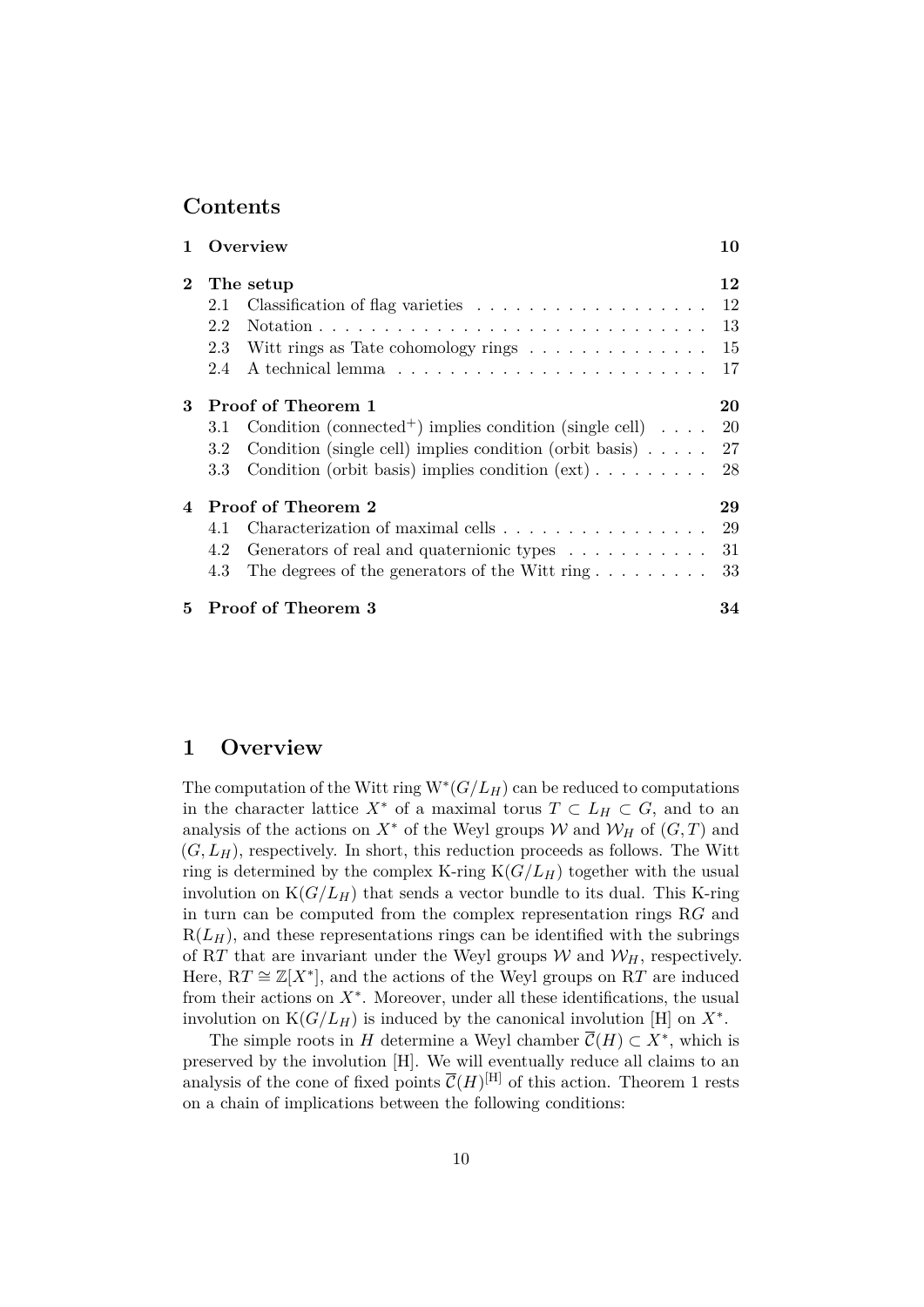<span id="page-10-4"></span>
$$
\begin{array}{ccc}\n\text{(connected+)} & \xrightarrow{\$ 3.1$} & \text{(single cell)}_I \xrightarrow{\$ 4$} & \text{degrees as in} \\
\downarrow \$ 3.2 & \xrightarrow{\$ 3.3$} & \text{(orbit basis)}_I \xrightarrow{\$ 3.3$} & \text{(ext)} \\
H \neq \{\alpha_2, \alpha_3, \alpha_4\} & \xrightarrow{\text{(orbit basis)}}_I \xrightarrow{\$ 3.3$} & \text{(ext)}\n\end{array}
$$

Figure 1: Structure of the proofs

## <span id="page-10-2"></span> $(connected<sup>+</sup>)$

 $(G, L_H)$  are as permitted in [Theorem 1.](#page-2-2)

## <span id="page-10-0"></span>**(single cell)** with parameter  $I \subset \Sigma$

The cone of [H]-fixed points  $\overline{\mathcal{C}}(H)^{[H]}$  is a translate under the action of W of the  $[\Sigma]$ -fixed points of a face  $\overline{C}_I$  of the fundamental Weyl chamber  $\overline{\mathcal{C}}$  of *G*. In symbols:  $\overline{\mathcal{C}}(H)^{[\text{H}]} = w(\overline{\mathcal{C}}_I^{[\Sigma]}$  $\binom{[2]}{I}$  for some  $w \in \mathcal{W}$ .

## <span id="page-10-1"></span>**(orbit basis)** with parameter  $I \subset \Sigma$

Consider the fundamental weights  $\omega_{\alpha} \in X^*$  of *G* corresponding to the simple roots  $\alpha \in \Sigma$ . For a  $[\Sigma]$ -orbit  $[\alpha] \subset \Sigma$ , define

$$
\omega_{[\alpha]} := \begin{cases} \omega_{\alpha} & \text{if } [\Sigma] \alpha = \alpha \\ \omega_{\alpha} + \omega_{[\Sigma] \alpha} & \text{if } [\Sigma] \alpha \neq \alpha \end{cases}
$$

Suppose  $I \subset \Sigma$  is a subset that is symmetric in the sense that  $[\Sigma]I = I$ . Condition [\(orbit basis\)](#page-10-1) holds with respect to *I* if the following is true: For each  $[\Sigma]$ -orbit  $[\alpha] \subset \Sigma \setminus I$ , the Weyl orbit  $\mathcal{W}_{\cdot} \omega_{[\alpha]}$  intersects  $\overline{\mathcal{C}}(H)^{[\Pi]}$ in a single weight  $\tau_{\alpha}$ . Moreover, these weights  $\tau_{\alpha}$  form a basis of  $\overline{\mathcal{C}}(H)^{[\mathrm{H}]} .$ 

<span id="page-10-3"></span>**(ext)**

The Witt ring of  $G/L_H$  is an exterior algebra on  $|\Sigma/[\Sigma]| - |H/[H]|$ generators.

The implications between these conditions that constitute a proof of [Theorem 1](#page-2-2) are indicated by the bold arrows in [Fig. 1.](#page-10-4) We will begin, in [§§ 2.3](#page-14-0) and [2.4,](#page-16-0) by recalling and extending the relevant general results from [\[Zib15\]](#page-39-1) and [\[Hem19\]](#page-38-1) that establish the link between root system combinatorics and Witt rings. The first implication is then verified in [§ 3.1.](#page-19-1) For  $|H/[\text{H}]| = 1$ , there is a simple general argument, but in general we do need to make some case-by-case arguments for the different types of *G*. For *G* of exceptional type, this slightly tedious analysis can be cut short by an implementation in Macaulay2 [\[GS\]](#page-38-6), using the Weyl groups package [\[CP21\]](#page-37-5). The code is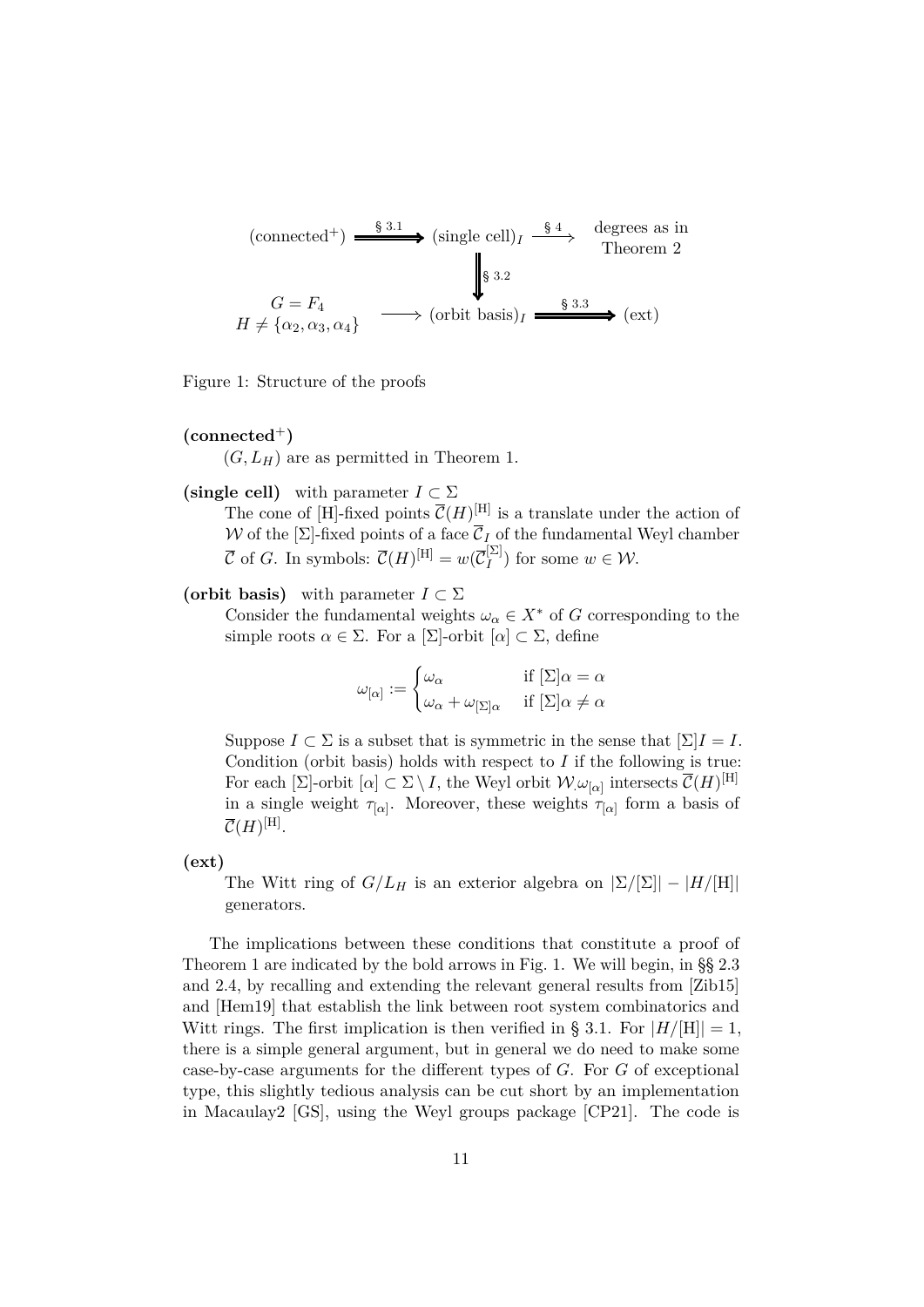available at [\[HZ21\]](#page-38-7). The second and third implications can be treated in a much more streamlined fashion, and this is carried out in [§§ 3.2](#page-26-0) and [3.3,](#page-27-0) as indicated. [Theorem 1](#page-2-2) clearly follows from these implications. While it would also be possible, and in fact easier, to obtain this result directly from [\(single](#page-10-0) [cell\),](#page-10-0) we have included a small detour via [\(orbit basis\)](#page-10-1) to prepare for the proof of [Theorem 3.](#page-7-3)

[Theorem 2](#page-3-0) requires the stronger assumption [\(single cell\).](#page-10-0) We need to chase the degrees of generators through all steps of the proof of [Theorem 1.](#page-2-2) This is carried out in [§ 4.](#page-28-0)

Finally, the cases of [Theorem 3](#page-7-3) (for *G* of type *F*4) that are not covered by [Theorem 1](#page-2-2) are proved in [§ 5.](#page-33-0) While condition [\(single cell\)](#page-10-0) fails, it turns out that all but one of the remaining cases at least satisfy the slightly weaker condition [\(orbit basis\).](#page-10-1) The last remaining case, with  $L_H$  of type  $C_3$ , requires a short explicit computation.

# <span id="page-11-1"></span>**2 The setup**

## <span id="page-11-2"></span>**2.1 Classification of flag varieties**

Consider a compact connected semisimple Lie group *G*. As mentioned in the introduction, a homogeneous space  $G/L$  is a projective complex variety, and hence a flag variety in the algebro-geometric sense, if and only if *L* is the centralizer of a torus in *G* [\[Ser54,](#page-38-8) Théorèmes 1, 2]. These subgroups *L* are occasionally referred to as the *Levi subgroups* of *G* (e.g. [\[Vog01,](#page-38-9) after Theorem 11]). They can be classified as follows:

<span id="page-11-0"></span>**Proposition 2.1.** *Fix a compact connected Lie group G and a maximal torus*  $T \subset G$ *. Let* W *denote the associated Weyl group, and*  $\Sigma$  *an associated set of simple roots. For a subset*  $I \subset \Sigma$ , let  $L_I$  denote the centralizer of  $(\bigcap_{\alpha \in I} \ker \alpha)^0$ . This defines a bijective correspondence:

$$
\frac{\{subsets of \Sigma\}}{W\text{-equivalence}} \xrightarrow{1:1} \frac{\{centralizers of tori in G\}}{\text{conjugation in } G}
$$

$$
I \qquad \mapsto \qquad L_I
$$

Note also that we may always pass to a simply-connected cover of *G*. We then find that any complex flag variety has the form  $G/L_I$  for some semisimple simply-connected compact Lie group *G*, and some  $I \subset \Sigma$ . Moreover,  $G/L_I$ and  $G/L_J$  are G-equivariantly diffeomorphic (as manifolds) if and only if the subsets  $I, J \subset \Sigma$  are *W*-equivalent.

*Proof.* The explicit definition of  $L_I$  shows that  $L_I$  and  $L_J$  are conjugate whenever the subsets  $I$  and  $J$  are  $W$ -equivalent. It is verified in [\[Hem18,](#page-38-4) Prop. 1.8] that the resulting map  $\phi: I \mapsto L_I$  is surjective. Moreover,  $\phi$  is split injective: Recall that, by a theorem of Hopf, any centralizer *L* of a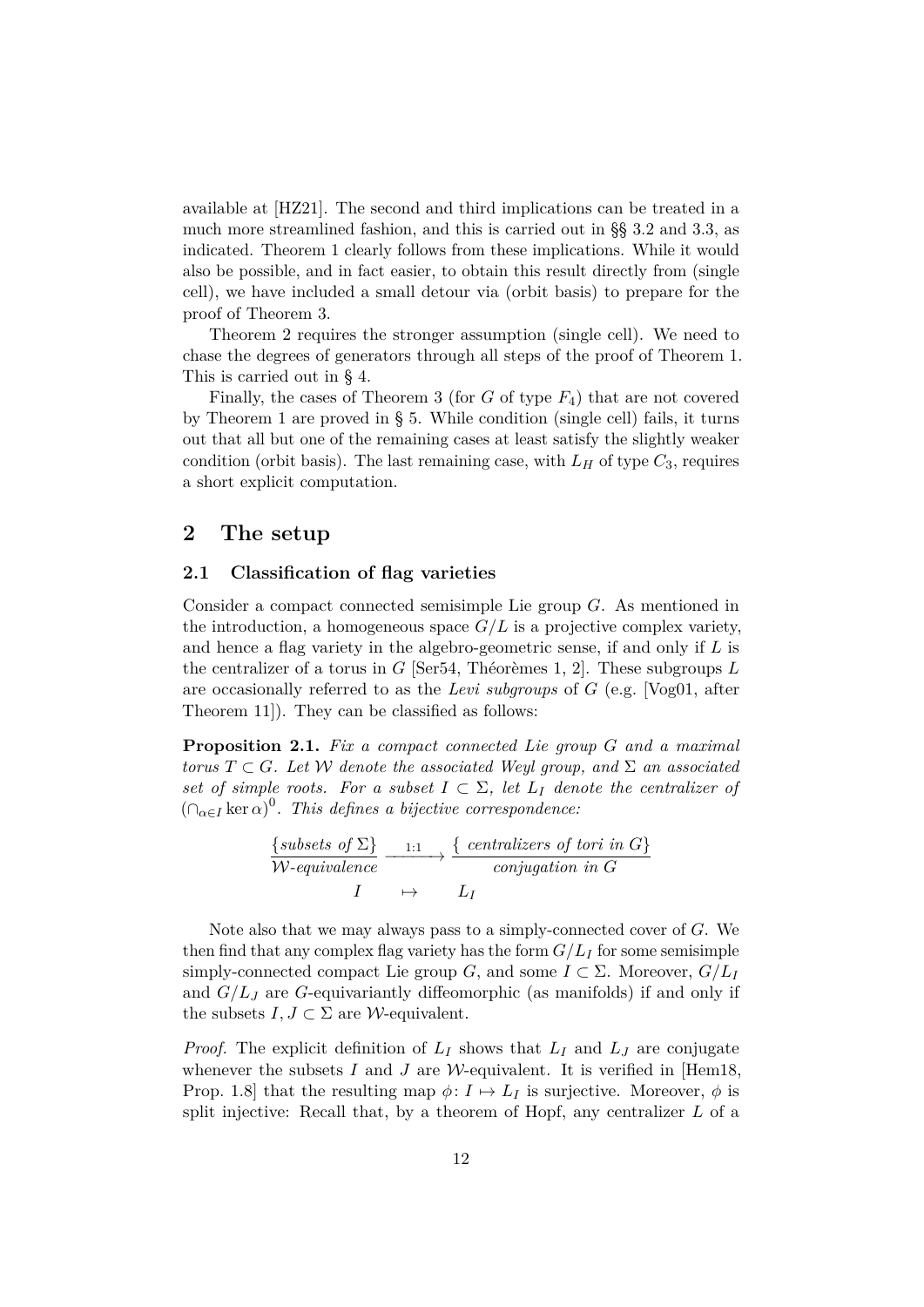torus in *G* has maximal rank. Thus, up to conjugation, we may assume that  $T \subset L$ . Then the root system  $\mathcal{R}(L,T)$  is a closed sub-root system of the root system  $\mathcal{R}(G,T)$ . (Here, we already use some notation from [§ 2.2](#page-12-0)) below.) As any torus is monogenic, we may identify *L* with the centralizer of a one-parameter subgroup  $\gamma: \mathbb{R} \to T$ . Viewing  $\gamma$  as an element of vector space of coweights  $X_*^{\mathbb{R}}$ , we may describe the root system of  $(L, T)$  explicitly as follows:

$$
\mathcal{R}(L,T) = \{ \alpha \in \mathcal{R}(G,T) \mid \langle \gamma, \alpha \rangle = 0 \}
$$

It follows from this description that  $\mathcal{R}(L,T)$  is the span of a subset  $I'$  of some fundamental system  $\Sigma'$  of the root system of  $(G, T)$ . As the Weyl group W acts transitively on fundamental systems, there is some  $w \in \mathcal{W}$  such that  $w.\Sigma' = \Sigma$ . Define  $\Psi(L) := w.I' \subset \Sigma$ . This defines a map  $\Psi$  in the opposite direction, such that  $\Psi \circ \Phi = id$  [\[Hem18,](#page-38-4) Remark 1.10].  $\Box$ 

## <span id="page-12-0"></span>**2.2 Notation**

We make the standing assumption that *G* is a simply-connected connected compact Lie group, that  $T \subset G$  is a maximal torus and that  $T \subset L_H \subset G$ , with  $L_H$  as specified in [Proposition 2.1.](#page-11-0) The following notation will be used throughout the paper; some of it has been introduced already. We mostly follow [\[Vog01,](#page-38-9) § 2]. We write

$$
X^* := \{ \text{ continuous group homomorphisms } T \to S^1 \}
$$
  

$$
X_* := \{ \text{ continuous group homomorphisms } S^1 \to T \}
$$
  

$$
\langle -, - \rangle: X_* \times X^* \to \mathbb{Z}
$$

for the lattice of characters/weights of *T*, for the lattice of coweights, and for the canonical pairing under which these two lattices are mutually dual. We denote by W the Weyl group of  $(G, T)$ , by  $\mathcal{R} \subset X^*$  the set of roots and by  $\mathcal{R}^{\vee} \subset X_*$  the set of coroots of  $(G, T)$ . The corresponding data for  $(L_H, T)$  is decorated with a subscript, so that altogether we have root data  $(X^*, \mathcal{R}, X_*, \mathcal{R}^{\vee})$  and  $(X^*, \mathcal{R}_H, X_*, \mathcal{R}_H^{\vee})$  associated with  $(G, T)$  and  $(L_H, T)$ , respectively. As is customary, we write  $\alpha \mapsto \alpha^{\vee}$  for the bijection  $\mathcal{R} \cong \mathcal{R}^{\vee}$ that is implicit in this data.

Next, recall that we have fixed sets of simple roots

$$
\Sigma \subset \mathcal{R} \qquad H = \Sigma \cap \mathcal{R}_H
$$

for  $(G, T)$  and  $(L_H, T)$ . They determine closed Weyl chambers

$$
\overline{\mathcal{C}} := \{ \tau \in X^* \mid \langle \alpha^\vee, \tau \rangle \ge 0 \text{ for all } \alpha \in \Sigma \}
$$

$$
\overline{\mathcal{C}}(H) := \{ \tau \in X^* \mid \langle \alpha^\vee, \tau \rangle \ge 0 \text{ for all } \alpha \in H \}
$$

The weights in  $\overline{\mathcal{C}}$  are the dominant weights with respect to our choice of simple roots Σ. As *G* is simply-connected, they form a free abelian monoid generated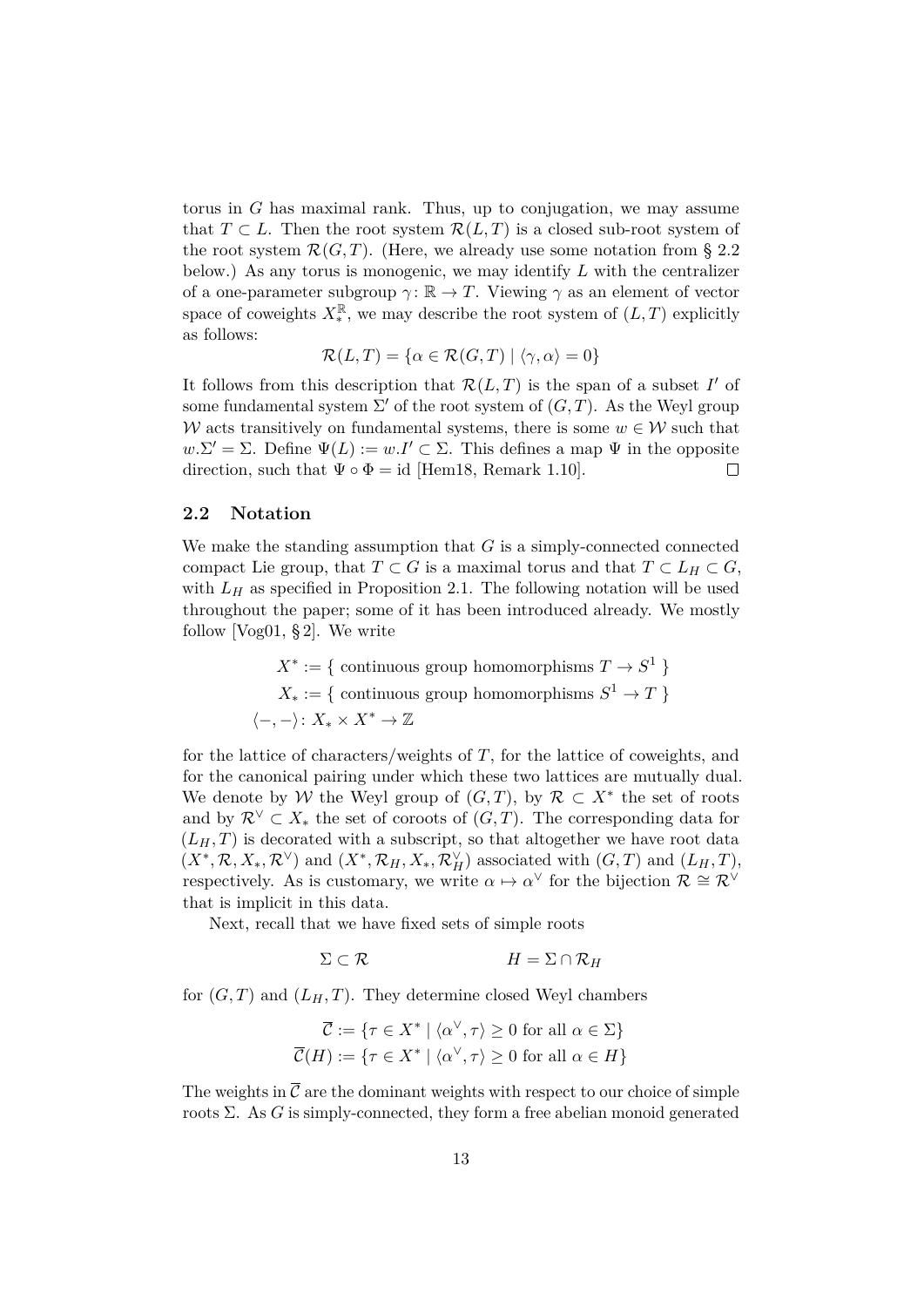by certain fundamental weights  $\omega_{\alpha} \in X^*$  indexed by the simple roots  $\alpha \in \Sigma$ . These fundamental weights are uniquely defined by the requirement that  $\langle \alpha^{\vee}, \omega_{\alpha} \rangle = 1$  and  $\langle \alpha^{\vee}, \omega_{\beta} \rangle = 0$  for all  $\alpha \neq \beta$  in  $\Sigma$ . There are partial orders  $\lt$  and  $\lt$ <sub>H</sub> on  $\overline{\mathcal{C}}$  and  $\overline{\mathcal{C}}(H)$  that can be described either in terms of convex hulls of Weyl orbits or in terms of the coefficients of weights when written as (R-)linear combinations of simple roots [\[BtD85,](#page-37-6) Chapter 6, Proposition 2.4].

Our choices of simple roots  $\Sigma$  and *H* also determine distinguished sets of generators of the Weyl groups  $W$  and  $W_H$  as Coxeter groups. We write  $w_o \in \mathcal{W}$  and  $w_o^H \in \mathcal{W}_H$  for the longest elements with respect to these generators. Viewing the Weyl groups as groups of automorphisms of  $X^*$ , we define the involutions

$$
[\Sigma]:=-w_o\qquad \qquad [\mathrm{H}]:=-w^H_o
$$

The involution  $[\Sigma]$  permutes the simple roots  $\Sigma$ . The involution  $[H]$  permutes the simple roots in *H*, and acts as  $-1$  on the complement  $\{\tau \in X^* \mid \langle \alpha^\vee, \tau \rangle =$ 0 for all  $\alpha \in H$ . As already pointed out in [Remark 0.1,](#page-1-1) for most types of *G*, the  $[\Sigma] = id$ . In general, however,  $[\Sigma]$  is not even an element of the Weyl group. Indeed, the following three conditions are equivalent  $[Kan 01, § 27-2]$ :

$$
[\Sigma] = id, \quad -id \in \mathcal{W}, \quad [\Sigma] \in \mathcal{W}
$$

We will occasionally pass from lattices to vector spaces, and from submonoids to real cones:

$$
X_{\mathbb{R}}^* := X^* \otimes_{\mathbb{Z}} \mathbb{R}
$$
  
\n
$$
\overline{C}_{\mathbb{R}} := \overline{C} \otimes_{\mathbb{Z}} \mathbb{R}
$$
  
\n
$$
= \{ \tau \in X_{\mathbb{R}}^* \mid \langle \alpha^\vee, \tau \rangle \ge 0 \text{ for all } \alpha \in \Sigma \}
$$
  
\n
$$
\overline{C}_{\mathbb{R}}(H) := \overline{C}(H) \otimes_{\mathbb{Z}} \mathbb{R}
$$

The vector space  $X^*_{\mathbb{R}}$  can be identified with the dual tangent space of *T*. Under this identification,  $X^*$  corresponds to the integral lattice, denoted  $I^*$ in classical sources such as [\[BtD85\]](#page-37-6) or [\[Ada69\]](#page-37-7).

The roots  $\mathcal{R} \subset X^*_{\mathbb{R}}$  are the usual root system associated with  $(G, T)$ with respect to a *W*-invariant inner product on  $X_{\mathbb{R}}^*$ , which we denote  $(-,-)$ . Much of the literature on compact Lie groups is formulated in terms of root systems rather than root data, and we will freely pass between these two points of view when quoting results from different sources. The main equality to keep in mind is that

<span id="page-13-0"></span>
$$
\langle \alpha^{\vee}, \omega \rangle = \frac{2(\alpha, \omega)}{(\alpha, \alpha)} \tag{1}
$$

for any root  $\alpha \in \mathcal{R}$  and any  $\omega \in X^*_{\mathbb{R}}$ . The roots  $\mathcal{R}_H \subset X^*_{\mathbb{R}}$  form a sub-root system. (We adhere to the convention that a root system need not generate the full ambient vector space.)

Some more notation regarding subcones/cells in  $X_{\mathbb{R}}^*$  is introduced at the beginning of [§ 3.1.](#page-19-1) Some of the notation introduced above with respect to a fixed subset  $H \subset \Sigma$  is freely extended to other subsets.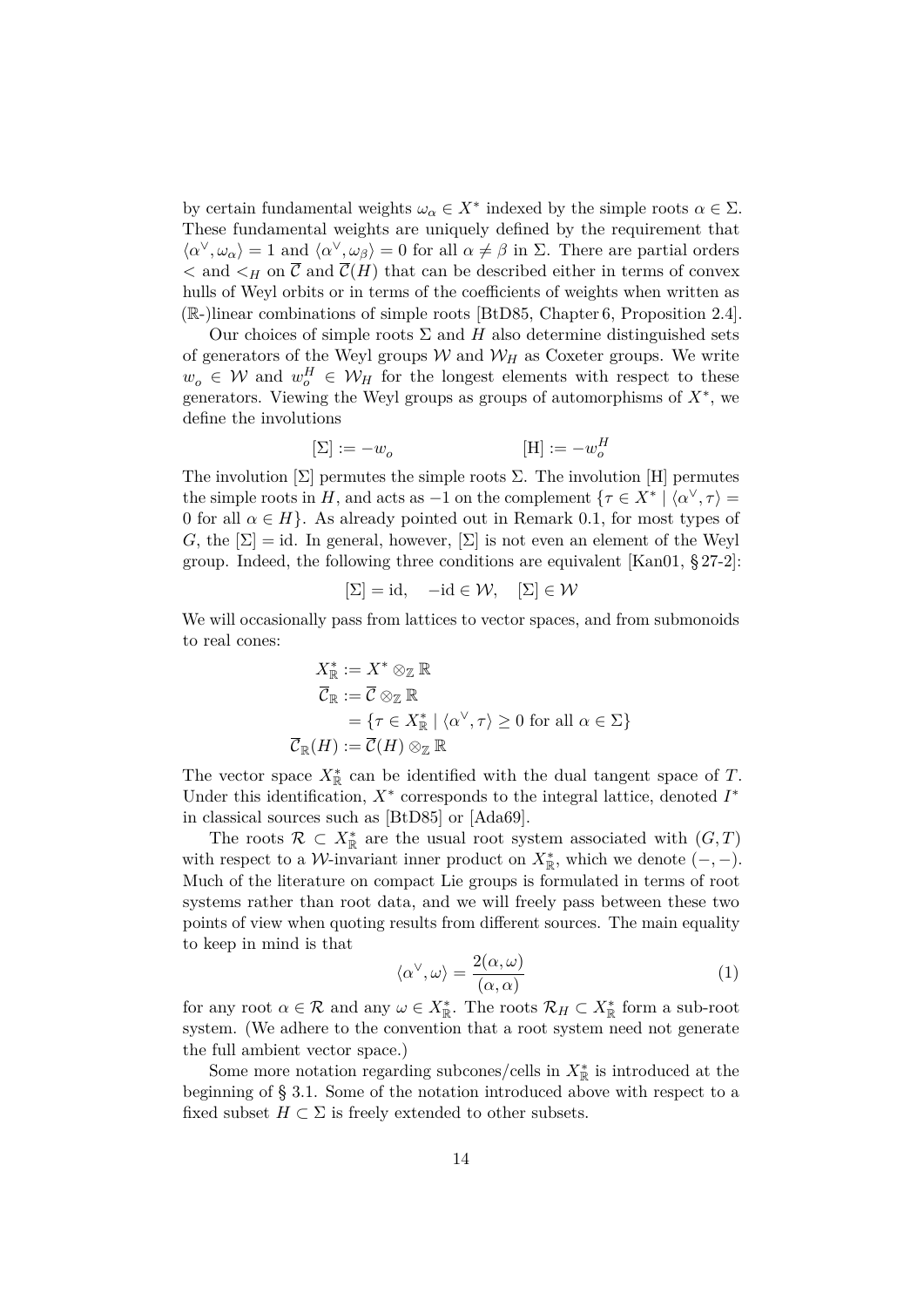#### <span id="page-14-0"></span>**2.3 Witt rings as Tate cohomology rings**

There is a close link between the Witt ring of *G/L<sup>H</sup>* and the representation theory of  $G$  and  $L_H$ , summarized in [Eq. \(4\)](#page-14-1) below. We briefly explain where it comes from. First, a lemma of Bousfield identifies the Witt ring of  $G/L_H$ with the Tate cohomology ring of the complex K-ring  $K^0(G/L_H)$ , equipped with the usual involution ◦ that sends a vector bundle to the dual bundle:

<span id="page-14-2"></span>
$$
W^*(G/L_H) \xrightarrow{\cong} h^*(K^0(G/L_H), \circ)
$$
\n(2)

[\[Zib15,](#page-39-1) §1.2]. Here, the Tate cohomology  $h^*(R, \circ)$  of a ring with involution  $(R, \circ)$  is the  $\mathbb{Z}/2$ -graded ring with components  $h^{\pm}(R, \circ) := \text{ker}(\text{id} \mp \circ)/\text{im}(\text{id} \pm \circ)$ . The isomorphism [\(2\)](#page-14-2) is induced by the complexification of vector bundles. It respects the grading in the sense that elements of even degrees get sent to  $h^+(K^0(G/L_H))$ , and elements of odd degrees get sent to  $h^-(K^0(G/L_H))$ .

Second, Hodgkin's Theorem describes the complex K-theory  $K^0(G/L_H)$ in terms of the complex representation rings R*G* and  $R(L_H)$ :

<span id="page-14-4"></span>
$$
K^0(G/L_H) \xleftarrow{\alpha_U} R(L_H) \otimes_{RG} \mathbb{Z}
$$
 (3)

[\[Zib15,](#page-39-1) § 2.3][\[Hod75,](#page-38-10) Lemma 9.2]. Here,  $R(L_H)$  is viewed as an R*G*-module via the restriction  $RG \to R(L_H)$ , and Z is viewed as an R*G*-module via the rank map. The map  $\alpha_U$  sends a complex  $L_H$ -representation V to the associated homogeneous vector bundle  $V \times_{L_H} G$  over  $G/L_H$ .<sup>[1](#page-14-3)</sup>

The representation ring R*G* is a polynomial ring on generators indexed by the simple roots  $\Sigma$ . There is some choice regarding the specific generators. A common choice is to use the irreducible representations  $\rho_{\alpha}$  with highest weights the fundamental weights  $\omega_{\alpha}$ . We may equally well use the symmetric sums  $\mathcal{S}(\omega_{\alpha})$  or their reduced variants  $\tilde{\mathcal{S}}(\omega_{\alpha}) := \mathcal{S}(\omega_{\alpha}) - \text{rank}(\mathcal{S}(\omega_{\alpha})).$ Using this notation, we can rewrite the right side of [\(3\)](#page-14-4) as the quotient  $R(L_H)/(\tilde{S}(\omega_\alpha) \mid \alpha \in \Sigma)$ . In summary, then, we have an isomorphism

<span id="page-14-1"></span>
$$
W^*(G/L_H) \cong h^*\left(R(L_H)/(\tilde{S}(\omega_\alpha) \mid \alpha \in \Sigma)\right). \tag{4}
$$

If all fundamental weights of *G* are self-dual, then this is precisely the isomorphism we need. For every pair of non-self-dual fundamental weights  $\omega_{\beta}$ , *ω*<sub>[Σ]*β*</sub>, we could easily replace  $\tilde{\mathcal{S}}(\omega_{\beta})$  and  $\tilde{\mathcal{S}}(\omega_{\text{Z}})$  in [\(4\)](#page-14-1) by the single element  $\tilde{\mathcal{S}}(\omega_{\beta}) \cdot \tilde{\mathcal{S}}(\omega_{\delta})$ , by repeatedly applying [\[Hem18,](#page-38-4) Lemma 2.7]. However, for a streamlined proof of [Theorem 2,](#page-3-0) it will be far more convenient to work with  $\tilde{S}(\omega_{\beta} + \omega_{\beta})$ :

<span id="page-14-5"></span>
$$
W^*(G/L_H) \cong h^*\left(\frac{R(L_H)}{\left(\frac{\tilde{S}(\omega_{\alpha})}{\tilde{S}(\omega_{\beta} + \omega_{[\Sigma]\beta})} \middle| \begin{array}{c} R(L_H) \\ \varphi \in \Sigma \text{ such that } [\Sigma] \alpha = \alpha \end{array}\right)}\right).
$$
(5)

<span id="page-14-3"></span><sup>&</sup>lt;sup>1</sup>We use the notation  $\alpha_U$  instead of the notation  $\alpha$  from [\[Zib15\]](#page-39-1) to alleviate the clash with our use of  $\alpha$  to denote simple roots.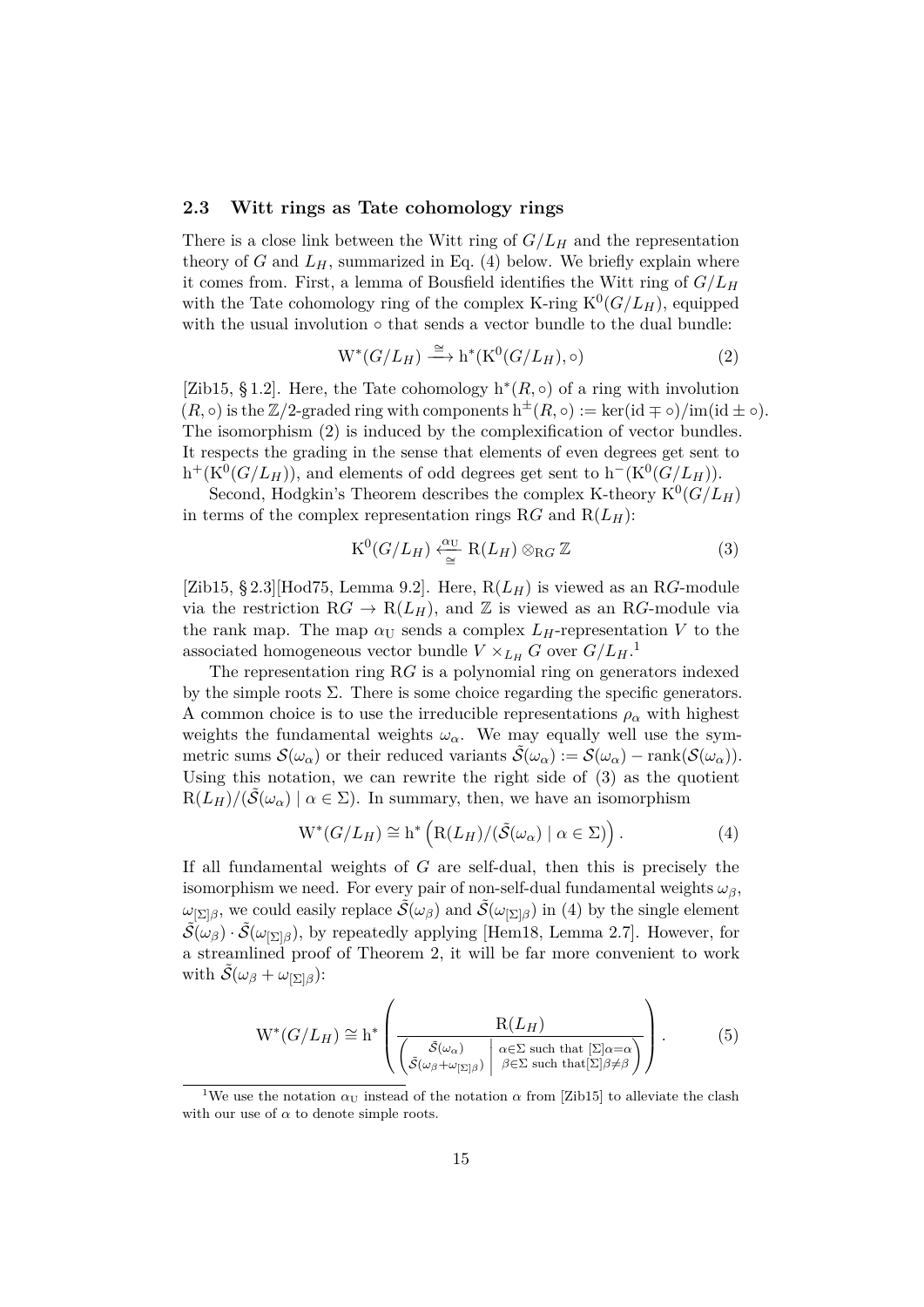Unfortunately, the passage from [\(4\)](#page-14-1) to [\(5\)](#page-14-5) is technical. We have relegated this somewhat unsatisfying step to [§ 2.4.](#page-16-0)

In any case, it is the identification [\(5\)](#page-14-5) that our results are built on, and which motivates the analysis of root systems that follows. As a first step towards calculating the Tate cohomology on the right side of [\(5\)](#page-14-5), we analyse the Tate cohomology of  $R(L_H)$ . Recall that a Z-basis of  $R(L_H)$  is given by symmetric sums  $\mathcal{S}_H(\omega)$  of the dominant weights  $\omega \in \overline{\mathcal{C}}_{\mathbb{R}}(H) \cap X^*$  [\[Ada69,](#page-37-7) Theorem 6.20], and that the product of two such symmetric sums has the form

<span id="page-15-0"></span>
$$
S_H(\omega_1)S_H(\omega_2) = S_H(\omega_1 + \omega_2) + \text{ smaller terms } S_H(\omega)
$$
  

$$
(\omega \in \overline{C}_{\mathbb{R}}(H) \cap X^* : \omega <_{H}\omega_1 + \omega_2)
$$
 (6)

[\[Ada69,](#page-37-7) Proposition 6.36], where "smaller terms" refers to some linear combination of the indicated elements. Similarly, we find:

<span id="page-15-1"></span>**Proposition 2.2.** *A*  $\mathbb{Z}/2$ -basis of  $h^+(R(L_H))$  is given by the classes  $[\mathcal{S}_H(\tau)]$ *corresponding to the weights*  $\tau \in \overline{\mathcal{C}}_{\mathbb{R}}(H)^{[\text{H}]} \cap X^*$ . The product of two such *classes has the form*

<span id="page-15-2"></span>
$$
[\mathcal{S}_H(\tau_1)][\mathcal{S}_H(\tau_2)] = [\mathcal{S}_H(\tau_1 + \tau_2)] + \text{ smaller terms } [\mathcal{S}_H(\tau)] \qquad (7)
$$
  

$$
(\tau \in \overline{\mathcal{C}}_{\mathbb{R}}(H)^{[H]} \cap X^* : \tau <_{H} \tau_1 + \tau_2)
$$

 $\int$ *in* h<sup>+</sup>(R(*LH*)). The negative Tate cohomology h<sup>-</sup>(R(*L<sub>H</sub>*)) *vanishes.* 

*Proof.* As  $[H]S_H(\omega) = S_H([H]\omega)$ , the duality [H] permutes the given basis of R*H*, fixing  $S_H(\omega)$  if and only if it fixes  $\omega$ . This proves the additive claims. The multiplicative formula is immediate from [\(6\)](#page-15-0) and the observation that smaller terms  $S_H(\tau)$  with  $[H]\tau \neq \tau$  necessarily occur in (dual) pairs, and hence disappear in Tate cohomology.  $\Box$ 

<span id="page-15-3"></span>**Corollary 2.3.** *If the commutative monoid*  $\overline{C}_{\mathbb{R}}(H)^{[H]} \cap X^*$  *is free with basis*  $\tau_1, \ldots, \tau_a$ , then  $h^*(R(L_H))$  *is freely generated, as a*  $\mathbb{Z}/2$ *-graded*  $\mathbb{Z}/2$ *-algebra, by the Tate cohomology classes of the symmetric sums*  $[\mathcal{S}_H(\tau_i)] \in h^+(R(L_H))$ *.* 

*More generally, under the same assumptions,*  $h^*(R(L_H))$  *is freely generated by the Tate cohomology classes* [*χ*1]*, . . . ,* [*χa*] *of any family of* [H]*-self-dual elements*  $\chi_1, \ldots, \chi_a$  *in*  $R(L_H)$  *whose classes*  $h^+(R(L_H))$  *have the form* 

$$
[\chi_i] = [\mathcal{S}_H(\tau_i)] + \text{ smaller terms } [\mathcal{S}_H(\omega)].
$$
  

$$
(\omega \in \overline{\mathcal{C}}_{\mathbb{R}}(H)^{[H]} \cap X^* : \omega <_{H} \tau_i)
$$

*Proof.* Consider a polynomial ring  $\mathbb{Z}/2[x_1, \ldots, x_a]$  in *a* variables. It suffices to show that the ring homomorphism  $\varphi: \mathbb{Z}/2[x_1, \ldots, x_a] \to h^*(R(L_H))$  defined by  $\varphi(x_i) := [\chi_i]$  sends a basis to a basis. In particular, it suffices to verify that the elements  $f_{\tau} := \varphi(x_1^{n_1} \dots x_a^{n_a})$  with  $n_1, \dots, n_a \in \mathbb{N}_0$ ,  $\tau := \sum_{i=1}^a n_i \tau_i \in$  $\overline{\mathcal{C}}_{\mathbb{R}}(H)^{[\text{H}]} \cap X^*$ , form a basis of  $h^+(\text{R}(L_H))$ . Writing the basis elements of [Proposition 2.2](#page-15-1) as  $e_{\tau} := [\mathcal{S}_H(\tau)],$  and using [\(7\)](#page-15-2), we find that  $f_{\tau} =$  $e_{\tau}$  + smaller terms  $e_{\omega}$ . As there are only finitely many dominant weights  $ω$  *<H τ* for any fixed *τ*, this shows, by induction, that the  $f<sub>τ</sub>$  indeed form a basis.  $\Box$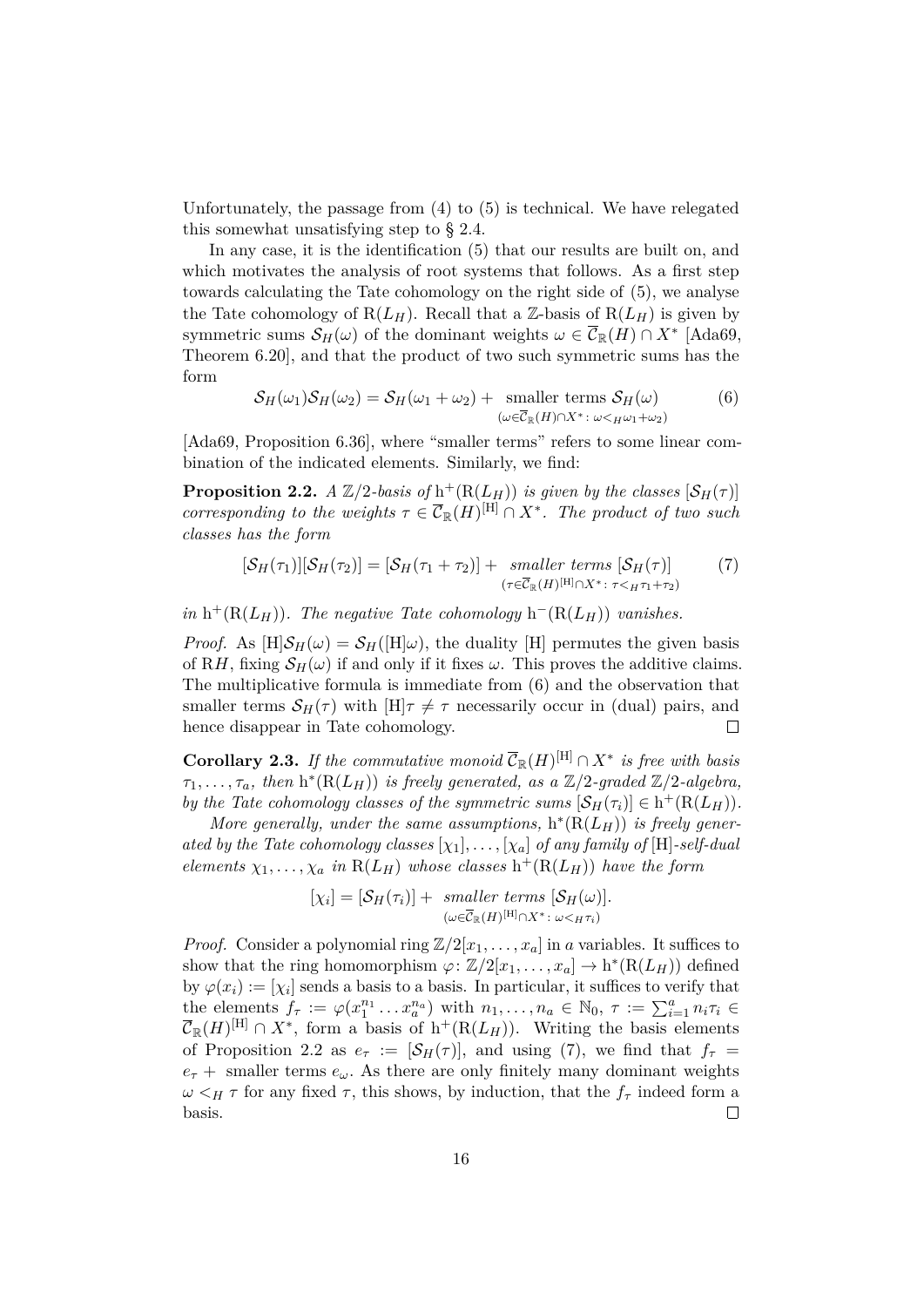[Proposition 2.2](#page-15-1) and [Corollary 2.3](#page-15-3) clearly indicate that we should study the monoid  $\overline{\mathcal{C}}_{\mathbb{R}}(H)^{[\text{H}]} \cap X^*$ .

## <span id="page-16-0"></span>**2.4 A technical lemma**

As noted, for a pair of non-self-dual fundamental weights  $(\omega_{\beta}, \omega_{[\Sigma]\beta})$ , we need to divide out both  $\tilde{\mathcal{S}}(\omega)$  and  $\tilde{\mathcal{S}}([\Sigma]\omega)$  on the right side of [\(4\)](#page-14-1). We will now show that we can divide out  $\tilde{\mathcal{S}}(\omega + [\Sigma]\omega)$  instead:

<span id="page-16-1"></span>**Proposition 2.4.** *There is canonical projection*

| $R(L_H)$                                                                                                                                                                                                                                                                                                              | $R(L_H)$                                                                 |  |
|-----------------------------------------------------------------------------------------------------------------------------------------------------------------------------------------------------------------------------------------------------------------------------------------------------------------------|--------------------------------------------------------------------------|--|
| $\left\{ \begin{aligned} &\tilde{\mathcal{S}}(\omega_{\alpha}), \\ &\tilde{\mathcal{S}}(\omega_{\beta} + \omega_{[\Sigma]\beta}) \end{aligned} \right\} \begin{matrix} \alpha \in \Sigma \text{ such that } [\Sigma] \alpha = \alpha, \\ \beta \in \Sigma \text{ such that } [\Sigma] \beta \neq \beta, \end{matrix}$ | $\left(\tilde{\mathcal{S}}(\omega_{\alpha})\bigm \alpha\in\Sigma\right)$ |  |

*that induces an isomorphism in Tate cohomology.*

All *G* of any irreducible type apart from  $A_n$  and  $E_6$  have at most one pair of non-[Σ]-self-dual fundamental weights. For these types, [Proposition 2.4](#page-16-1) is either trivial or follows fairly directly from the following Lemma:

<span id="page-16-3"></span>**Lemma 2.5.** *Consider a ring with involution*  $(R, \circ)$ *. Suppose we are given elements*  $\lambda, \gamma \in R$  *with the following properties:* 

- $(\lambda, \lambda^{\circ})$  *is a regular sequence in R*
- *γ is a non-zero divisor in R with*  $\gamma^{\circ} = \gamma$
- *γ lies in the ideal generated by λ and λ* ◦
- $\gamma = \lambda \lambda^{\circ}$  *in* h<sup>+</sup>(*R*)

*Then the canonical quotient map*  $R/(\gamma) \rightarrow R/(\lambda, \lambda^{\circ})$  *induces an isomorphism on Tate cohomology.*

*Proof.* This can be proved in exactly the same way as [\[Hem19,](#page-38-1) Lemma 2.7].  $\Box$ 

For *G* of type  $A_n$  or  $E_6$ , we need the following additional Lemma to establish [Proposition 2.4:](#page-16-1)

<span id="page-16-2"></span>**Lemma 2.6.** *Suppose G is a simple simply-connected compact Lie group. For any pair of simple roots*  $(\alpha, \Sigma | \alpha)$  *with*  $\alpha \neq [\Sigma | \alpha$ *, the symmetric sum*  $\mathcal{S}(\omega_{\alpha} + \omega_{\vert \Sigma \vert \alpha})$  *can be written as* 

$$
\mathcal{S}(\omega_{\alpha} + \omega_{|\Sigma| \alpha}) = \mathcal{S}(\omega_{\alpha}) \mathcal{S}(\omega_{|\Sigma| \alpha}) + P,
$$

*where P is a polynomial only in the following variables:*  $S(\omega_{\beta})$ *, where*  $\beta$  *ranges over those simple roots that are* [Σ]*-self-dual and over those non-*[Σ]*-self-dual roots that satisfy*  $\omega_{\beta} + \omega_{\beta} \leq \omega_{\alpha} + \omega_{\beta} \leq a$ .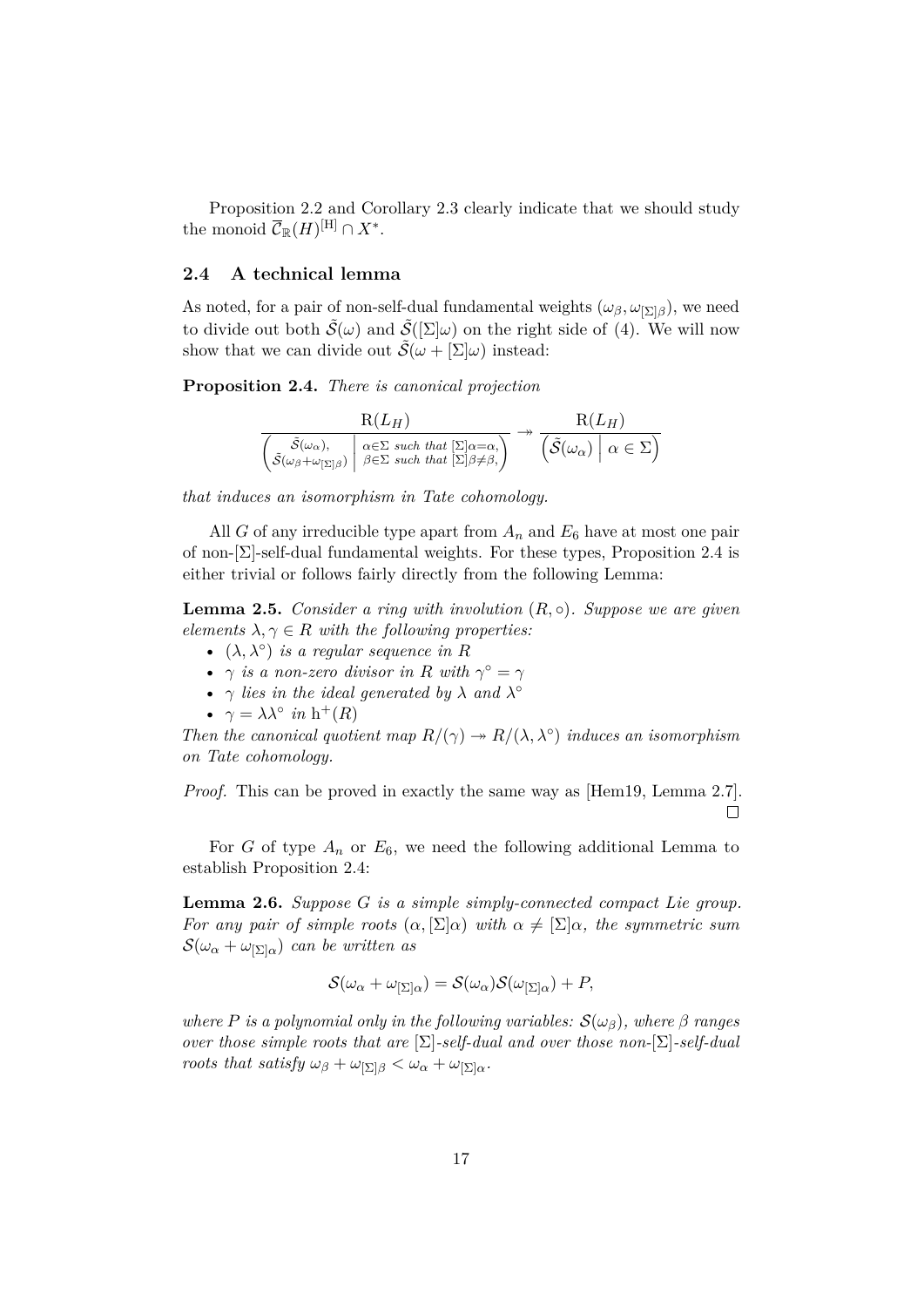*Proof.* When there is at most one pair of non- $[\Sigma]$ -self-dual simple roots, the claim is vacuous. It therefore suffices to examine only the cases when  $\Sigma$  is of type  $E_6$  or of type  $A_n$ .

For  $\Sigma$  of type  $E_6$ , we have  $[\Sigma] \alpha_1 = \alpha_6$  and  $[\Sigma] \alpha_3 = \alpha_5$ , while  $\alpha_2$  and  $\alpha_4$ are  $[\Sigma]$ -self-dual in the numbering of  $[Bou02]$ . For the associated fundamental weights  $\omega_i$ , we have  $\omega_1 + \omega_6 < \omega_3 + \omega_5$ . Moreover, the only weights smaller than  $\omega_1 + \omega_6$  are 0,  $\omega_1$  and  $\omega_6$  are the only weights smaller than  $\omega_1 + \omega_6$ . This implies the claim in this case. (Explicitly, we have  $S(\omega_1 + \omega_6)$ )  $\mathcal{S}(\omega_1)\mathcal{S}(\omega_6) - 6\mathcal{S}(\omega_2) - 27.$ 

For  $\Sigma$  of type  $A_n$ , we have  $[\Sigma] \omega_i = \omega_{n+1-i}$ , and  $\omega_1 + [\Sigma] \omega_1 < \omega_2 + [\Sigma] \omega_2 <$  $\omega_3 + [\Sigma]\omega_3 < \dots$  In the usual coordinates, the symmetric sums  $\mathcal{S}(\omega)$  can be viewed as monomial symmetric polynomials. Explicit computations with these polynomials show that, for  $i < (n+1)/2$ ,

$$
\mathcal{S}(\omega_i)\mathcal{S}([\Sigma]\omega_i) = \mathcal{S}(\omega_i + [\Sigma]\omega_i) + \sum_{j\colon 0 < j < i} a_{i,j}\mathcal{S}(\omega_j + [\Sigma]\omega_j) + a_{i,0}
$$

for certain (non-negative) coefficients  $a_{i,j}$ . In particular,  $\mathcal{S}(\omega_1 + [\Sigma]\omega_1) =$  $\mathcal{S}(\omega_1)\mathcal{S}([\Sigma]\omega_1) - a_{1,0}$ , and the claim follows by induction.  $\Box$ 

*Remark.* We are not aware of any type-independent proof of [Lemma 2.6.](#page-16-2) The argument used for *E*6, based on the partial ordering of dominant weights, does not readily extend to  $A_n$ . For example, for  $A_7$  we have  $\omega_3 < \omega_2 + [\Sigma]\omega_2$ . On the other hand, the argument used for  $A_n$  does not readily extend to  $E_6$ : It is *not* true in general that the product  $\mathcal{S}(\omega_{\alpha})\mathcal{S}(\omega_{\Sigma|\alpha})$  decomposes as a linear combination of symmetric sums  $\mathcal{S}(\omega)$  over *self-dual* dominant weights *ω*. For  $\Sigma$  of type  $E_6$ , we rather find:

$$
S(\omega_3)S(\omega_5) = S(\omega_3 + \omega_5) + 4S(\omega_1 + \omega_2 + \omega_6)
$$
  
+ 10S(\omega\_5 + \omega\_6) + 10S(\omega\_1 + \omega\_3)  
+ 15S(2\omega\_2) + 18S(\omega\_4) + 32S(\omega\_1 + \omega\_6)  
+ 60S(\omega\_2) + 216

*Proof of [Proposition 2.4.](#page-16-1)* The idea is to repeatedly apply [Lemma 2.5,](#page-16-3) but a careful proof requires a bit of notation. Enumerate the pairs of non- $[\Sigma]$ -selfdual fundamental weights as  $(\omega_1, [\Sigma] \omega_1), \ldots, (\omega_l, [\Sigma] \omega_l)$  in a way that respects the order discussed in [Lemma 2.6,](#page-16-2) i.e. such that  $\omega_i + [\Sigma] \omega_i < \omega_k + [\Sigma] \omega_k$  only for  $i < k$ . Consider the following ideals in  $R(G)$ , and the following quotient rings:

$$
\mathfrak{a} := \left( \tilde{\mathcal{S}}(\omega_{\alpha}) \middle| \alpha \in \Sigma \text{ such that } [\Sigma] \alpha = \alpha \right)
$$

$$
\mathfrak{b} := \left( \tilde{\mathcal{S}}(\omega_i), \tilde{\mathcal{S}}([\Sigma] \omega_i) \middle| k = 1, \dots l \right) \quad \mathfrak{b}^{< k} := \left( \tilde{\mathcal{S}}(\omega_i), \tilde{\mathcal{S}}([\Sigma] \omega_i) \middle| 1 \leq i < k \right)
$$

$$
\mathfrak{d} := \left( \tilde{\mathcal{S}}(\omega_i + [\Sigma] \omega_i) \middle| k = 1, \dots, l \right) \quad \mathfrak{d}^{> k} := \left( \tilde{\mathcal{S}}(\omega_i + [\Sigma] \omega_i) \middle| k < i \leq l \right)
$$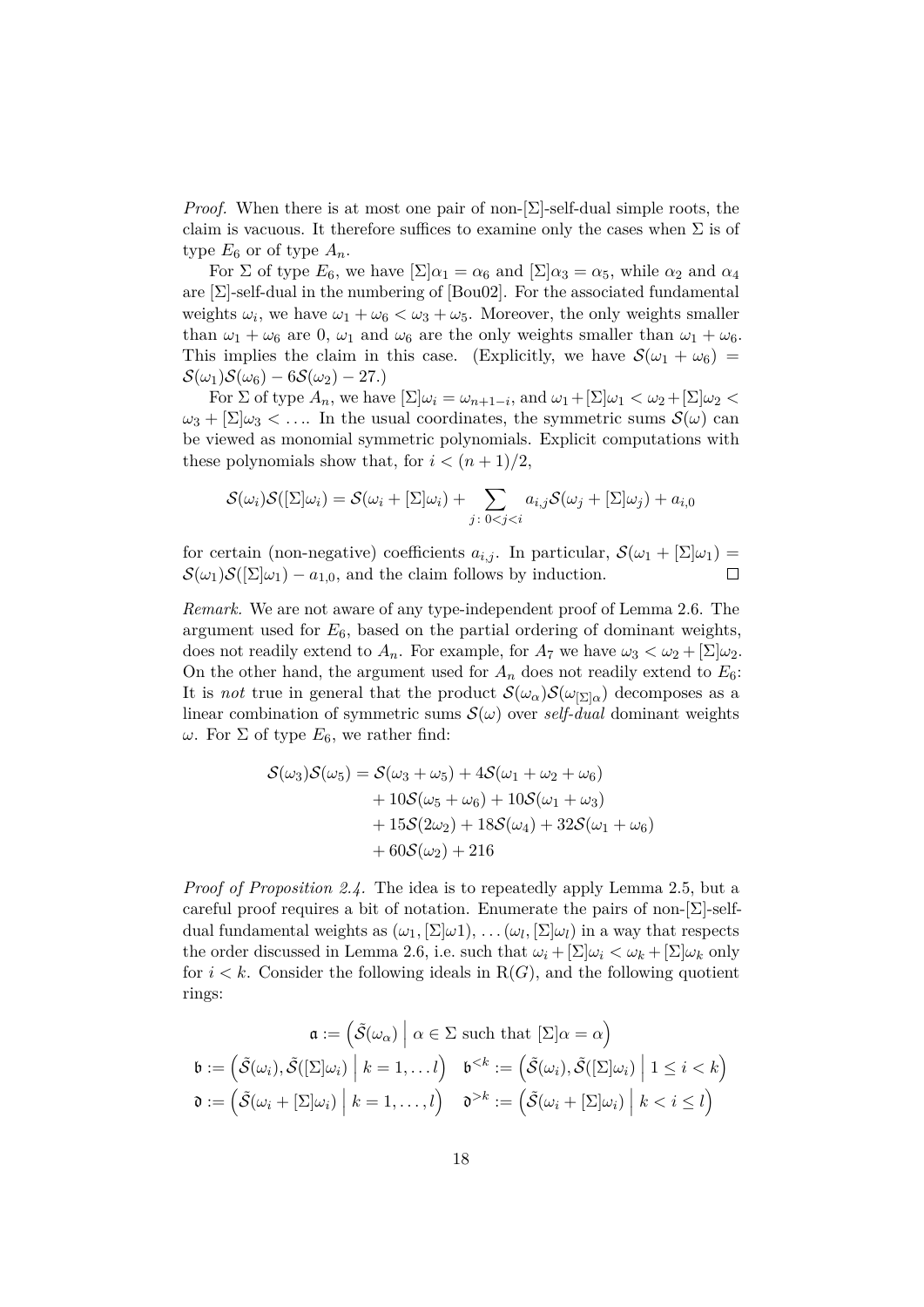$$
(\mathrm{R}G)_k := \mathrm{R}(G) \Big/ (\mathfrak{a} + \mathfrak{b}^{< k} + \mathfrak{d}^{> k})
$$

$$
(\mathrm{R}(L_H))_k := \mathrm{R}(L_H) \Big/ (\mathfrak{a} + \mathfrak{b}^{< k} + \mathfrak{d}^{> k}) \mathrm{R}(L_H)
$$

In this notation, the rings appearing in the Proposition are:

$$
R(L_H)/(\mathfrak{a} + \mathfrak{d}) = (R(L_H))_1/(\tilde{S}(\omega_1 + [\Sigma]\omega_1)(R(L_H))_1
$$
  
 
$$
R(L_H)/(\mathfrak{a} + \mathfrak{b}) = (R(L_H))_l/(\tilde{S}(\omega_l), \tilde{S}([\Sigma]\omega_l)(R(L_H))_l
$$

Moreover, for each  $k \in \{1, \ldots, l-1\}$ , we have the equality

$$
\frac{(\mathrm{R}(L_H))_k}{\left(\tilde{\mathcal{S}}(\omega_k), \tilde{\mathcal{S}}([\Sigma]\omega_k)\right)(\mathrm{R}(L_H))_k} = \frac{(\mathrm{R}(L_H))_{k+1}}{\tilde{\mathcal{S}}(\omega_{k+1} + [\Sigma]\omega_{k+1})(\mathrm{R}(L_H))_{k+1}}.
$$

It therefore suffices to show that there are canonical projections

<span id="page-18-0"></span>
$$
q_k \colon \frac{(\mathcal{R}(L_H))_k}{\tilde{\mathcal{S}}(\omega_k + [\Sigma] \omega_k)(\mathcal{R}(L_H))_k} \to \frac{(\mathcal{R}(L_H))_k}{\left(\tilde{\mathcal{S}}(\omega_k), \tilde{\mathcal{S}}([\Sigma] \omega_k)\right)(\mathcal{R}(L_H))_k} \tag{8}
$$

that induce isomorphisms on Tate cohomology.

To this end, we first rewrite [Lemma 2.6](#page-16-2) in the following way: For any pair of fundamental weights  $(\omega_k, [\Sigma] \omega_k)$ , we have

<span id="page-18-2"></span>
$$
\tilde{\mathcal{S}}(\omega_k + [\Sigma]\omega_k) = \tilde{\mathcal{S}}(\omega_k)\tilde{\mathcal{S}}([\Sigma]\omega_k) + a\left(\tilde{\mathcal{S}}(\omega_k) + [\Sigma]\tilde{\mathcal{S}}(\omega_k)\right) + \tilde{P}
$$
(9)

in R(*G*), with  $a \in \mathbb{Z}$  and  $\tilde{P} \in \mathfrak{a} + \mathfrak{b}^{< k}$ . This shows that  $\mathfrak{a} + \mathfrak{d} \subset \mathfrak{a} + \mathfrak{b}$ , so we indeed have a canonical projection as stated in the Proposition. Moreover, in the quotient ring  $(RG)_k$ , this simplifies to:

<span id="page-18-1"></span>
$$
\tilde{S}(\omega_k + [\Sigma]\omega_k) = \tilde{S}(\omega_k)\tilde{S}([\Sigma]\omega_k) + a\left(\tilde{S}(\omega_k) + [\Sigma]\tilde{S}(\omega_k)\right) \tag{10}
$$

So indeed, we have a canonical projection  $q_k$  as indicated in  $(8)$ . To see that  $q_k$  induces an isomorphism on Tate cohomology, we check each of the assumptions of [Lemma 2.5,](#page-16-3) with  $R := (R(L_H))_k$ ,  $\circ := [\Sigma], \lambda := \tilde{\mathcal{S}}(\omega_k)$  and  $\gamma := \tilde{\mathcal{S}}(\omega_k + [\Sigma] \omega_k)$ . The assumption that  $\tilde{\mathcal{S}}(\omega_k + [\Sigma] \omega_k)$  is contained in the ideal generated by  $\tilde{S}(\omega_k)$  and  $\tilde{S}([\Sigma]\omega_k)$ , and the equality of  $\tilde{S}(\omega_k + [\Sigma]\omega_k)$ and  $\tilde{\mathcal{S}}(\omega_k)\tilde{\mathcal{S}}([\Sigma]\omega_k)$  in Tate cohomology, are both immediate from [\(10\)](#page-18-1). It remains to check that  $(\tilde{S}(\omega_k), \tilde{S}([\Sigma|\omega_k))$  is a regular sequence in  $(R(L_H))_k$ , and that  $\mathcal{S}(\omega_k + [\Sigma]\omega_k)$  is not a zero-divisor. These claims follow from following observations:

- (a)  $(R(L_H))_k$  is free as a module over  $(RG)_k$ ,
- (b)  $(RG)_k$  is a free module over the polynomial ring  $S := \mathbb{Z}[\tilde{\mathcal{S}}(\omega_k), \tilde{\mathcal{S}}([\Sigma|\omega_k)],$
- (c)  $(\tilde{\mathcal{S}}(\omega_k), \tilde{\mathcal{S}}([\Sigma|\omega_k))$  clearly is a regular sequence in *S*, and  $\tilde{\mathcal{S}}(\omega_k + [\Sigma|\omega_k),$ expressed as on the right side of [\(10\)](#page-18-1), clearly is a non-zero divisor in *S*.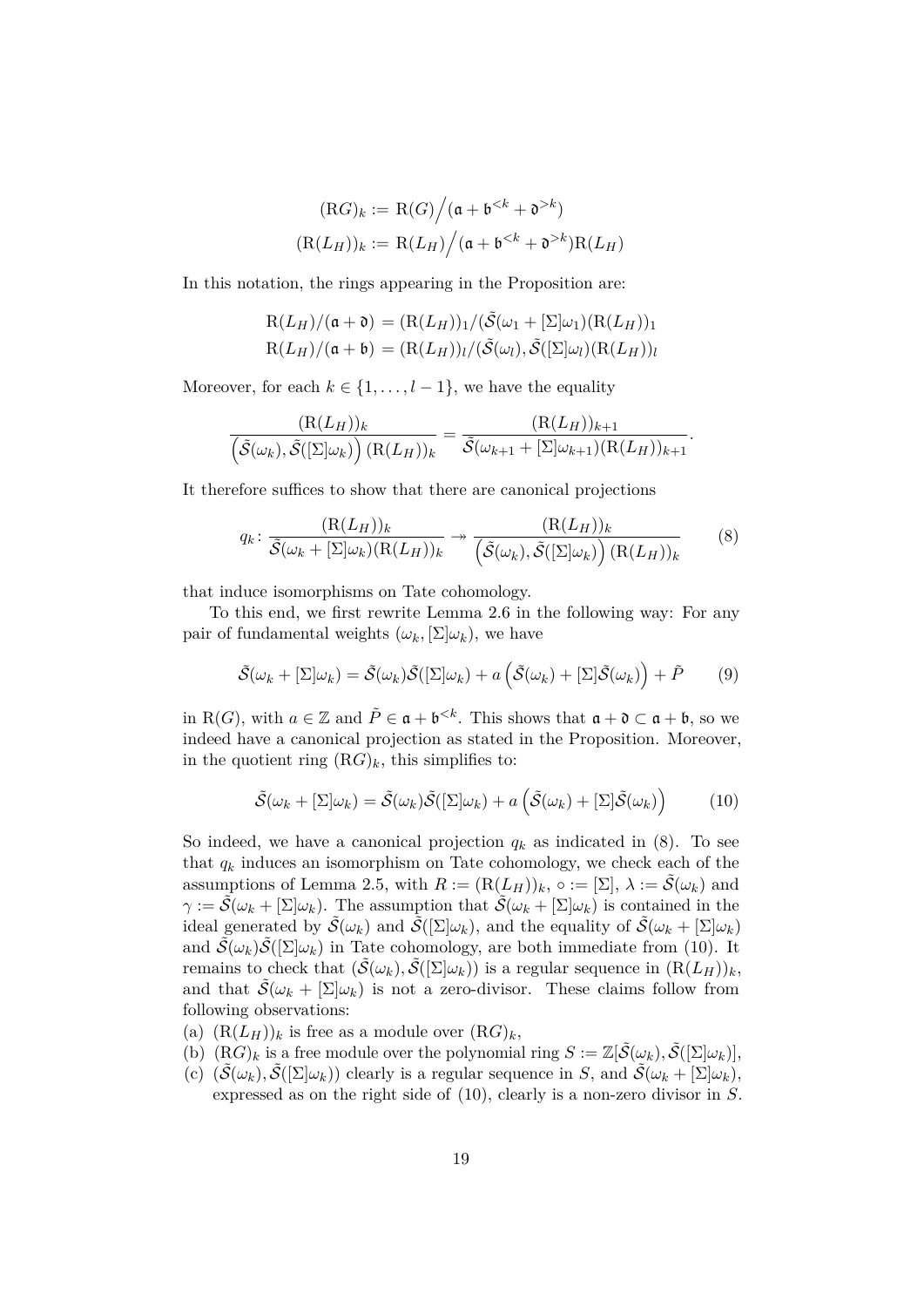Observation (a) follows from the fact that  $R(L_H)$  is free as a module over R(*G*). For (b), write  $x_i := \tilde{S}(\omega_i)$ , and denote the duality [ $\Sigma$ ] as  $(-)^{\circ}$ . Then

$$
\mathrm{R}G_k \cong \frac{\mathbb{Z}[x_k, x_k^{\circ}, \dots, x_l, x_l^{\circ}]}{(f_{k+1}, \dots, f_r)},
$$

and using  $(9)$  we see that each relation  $f_i$  is of the form

$$
x_i x_i^{\circ} = -a(x_i + x_i^{\circ}) + \tilde{P},
$$

with  $\tilde{P}$  a polynomial in the variables  $x_j$ ,  $x_j^{\circ}$  with  $k \leq j < i$ . So  $(\mathbb{R}G)_k$  is a free module over  $\mathbb{Z}[x_k, x_k^{\circ}]$  with a basis given by all monomials

$$
(x_{k+1})^{n_{k+1}}(x_{k+1}^{\circ})^{n'_{k+1}}\cdots (x_{r})^{n_{r}}(x_{r}^{\circ})^{n'_{r}},
$$

in which, for each *i*, either  $n_i = 0$  or  $n'_i = 0$ .

# <span id="page-19-0"></span>**3 Proof of [Theorem 1](#page-2-2)**

## <span id="page-19-1"></span>**3.1 Condition [\(connected](#page-10-2)**<sup>+</sup>**) implies condition [\(single cell\)](#page-10-0)**

In this section, we study the geometry of the fixed-point cone  $\overline{\mathcal{C}}_{\mathbb{R}}(H)^{[\mathrm{H}]}$  $X^*_{\mathbb{R}}[H] \cap \overline{\mathcal{C}}_{\mathbb{R}}(H)$ . We begin by analysing the fixed-point space  $X^*_{\mathbb{R}}[H]$ , before passing to the cone in [Proposition 3.2.](#page-20-0)

As we will frequently cite results from [\[Kan01\]](#page-38-0), we will work with the inner product  $(-,-)$  on  $X_{\mathbb{R}}^*$  rather than the pairing  $\langle -, - \rangle$  in this section (see [Eq. \(1\)](#page-13-0) in [§ 2.2.](#page-12-0)) The root system of  $(G, T)$  determines a decomposition of  $X^*_{\mathbb{R}}$  into disjoint **cells**. The closed fundamental dual Weyl chamber  $\overline{\mathcal{C}}_{\mathbb{R}}$  is a disjoint union of cells  $\mathcal{C}_{\mathbb{R},I}$  indexed by the subsets  $I \subset \Sigma$ , and a general cell is a translate  $wC_{\mathbb{R},I}$  of such a cell for some  $w \in \mathcal{W}$ . Alternatively, each cell can be defined by specifying, for each root  $\gamma$ , one of the three constraints  $(\gamma, -) = 0$  or  $(\gamma, -) > 0$  or  $(\gamma, -) < 0$  [\[Kan01,](#page-38-0) § 5.2, Remark 2]. Each cell **closure**  $w\overline{\mathcal{C}}_{\mathbb{R},I}$  can thus be defined by specifying, for each root  $\gamma$ , one of the three constraints  $(\gamma, -) = 0$ ,  $(\gamma, -) \geq 0$  or  $(\gamma, -) \leq 0$ .

When  $[\Sigma]$  is trivial [\(Remark 0.1\)](#page-1-1), the -1-eigenspace of any involution in the Weyl group is a union of cells; see [\[Kan01,](#page-38-0) Proof of proposition in § 27-4. This implies, in particular, that  $X_{\mathbb{R}}^*$ <sup>[H]</sup> is a union of cells in this case. In general, we need to consider [Σ]-fixed point sets of cells instead, as the following discussion will show.

<span id="page-19-2"></span>**Lemma 3.1.** *The following conditions on a subset*  $I \subset \Sigma$  *and an element*  $w \in \mathcal{W}$  *are equivalent:* 

- $(a)$  [H] $(wC_{\mathbb{R},I}) = wC_{\mathbb{R},I}$
- *(b)*  $[\Sigma]I = I$ *, and*  $[\Sigma]w^{-1}[\text{H}]w \in W_I$
- *(c)*  $[\Sigma]I = I$ *, and the actions of*  $w^{-1}[\text{H}]w$  *and*  $[\Sigma]$  *on*  $\mathcal{C}_{\mathbb{R},I}$  *agree*
- $(d) \left[ \Sigma \right] I = I$ *, and*  $(wC_{\mathbb{R},I})^{[\mathbf{H}]} = w(C_{\mathbb{R},I}^{[\Sigma]})$

 $\Box$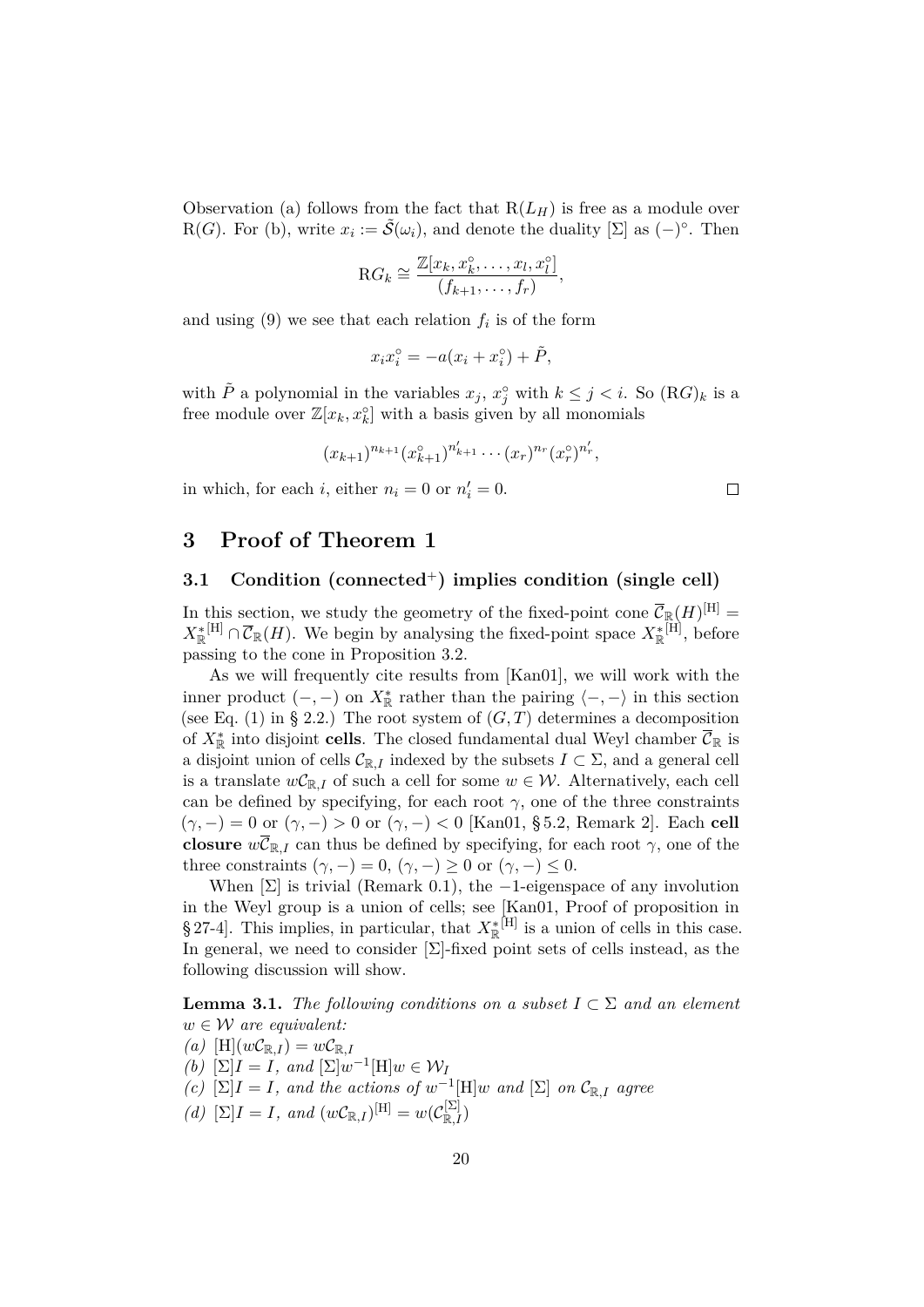*Proof.* The equivalences are special cases of [\[Ste68,](#page-38-11) observations (1) and (2) under § 2.3], with  $w := w_o^H w_o$  and  $\sigma := [\Sigma]$ . They can be verified directly as follows. For the implication (a  $\Rightarrow$  *b*), note that the element  $u := \left[\sum |w^{-1}|\text{H}\right]w$ is certainly an element of the Weyl group W, as the minus signs of  $[\Sigma]$  and [H] cancel. The assumption in (a) can be reformulated as  $uC_{\mathbb{R},I} = \left[\sum C_{\mathbb{R},I}\right]$ . It follows in particular that  $uC_{\mathbb{R},I} \subset \overline{C}_{\mathbb{R}}$ , as  $C_{\mathbb{R},I} \subset \overline{C}_{\mathbb{R}}$  and as  $[\Sigma]\overline{C}_{\mathbb{R}} = \overline{C}_{\mathbb{R}}$ . Now, as  $\overline{\mathcal{C}}_{\mathbb{R}}$  is a fundamental domain for the action of W, it follows that *u* must fix  $\mathcal{C}_{\mathbb{R},I}$  pointwise. Thus  $u \in \mathcal{W}_I$ . Moreover, it now follows that  $\mathcal{C}_{\mathbb{R},I} = [\Sigma] \mathcal{C}_{\mathbb{R},I}$ , which is equivalent to  $I = \sum I$ . This proves (b). The implication (a  $\Leftarrow$  b) is similar but simpler. The equivalence (b  $\Leftrightarrow$  c) and the implication (c  $\Rightarrow$ d) are immediate. For the final implication  $(c \Leftarrow d)$ , note that (d) implies that we have two involutions  $w[H]w^{-1}$  and  $[\Sigma]$  on  $\overline{\mathcal{C}}_{\mathbb{R},I}$  with identical fixed points. These involutions are determined by their action on the free abelian monoid  $\overline{\mathcal{C}}_{\mathbb{R},I} \cap X^*$ , and involutions on free abelian monoids are completely determined by their fixed points. So in fact  $w[H]w^{-1}$  and  $[\Sigma]$  agree on  $\overline{\mathcal{C}}_{\mathbb{R},I}$ , implying (c).  $\Box$ 

As [H] permutes cells, it follows that the fixed-point space of [H] can be decomposed as

<span id="page-20-1"></span>
$$
X_{\mathbb{R}}^{*}[H] = \bigcup_{(I,w)} w(C_{\mathbb{R},I}^{[\Sigma]}),
$$
\n(11)

where  $(I, w)$  ranges over all pairs satisfying the equivalent conditions of [Lemma 3.1.](#page-19-2) Of course, different pairs may determine the same cell. As  $X_{\mathbb{R}}^*$ <sup>[H]</sup> has dimension  $\ell^+([H])$ , it follows in particular that  $\dim_{\mathbb{R}}(\overline{\mathcal{C}}_{\mathbb{R},I}^{[\Sigma]}) \leq \ell^+([H])$  for any pair  $(I, w)$  appearing here. Equivalently,

<span id="page-20-4"></span>
$$
\left|\frac{I}{\left[\Sigma\right]}\right| \ge \left|\frac{\Sigma}{\left[\Sigma\right]}\right| - \left|\frac{H}{\left[H\right]}\right| \tag{12}
$$

whenever  $(I, w)$  satisfies the equivalent conditions of [Lemma 3.1.](#page-19-2) If we pass to cell closures in [\(11\)](#page-20-1), then it suffices to consider just those cells of maximum dimension, i.e. of dimension equal to  $\ell^+([H])$ . We can thus rewrite [\(11\)](#page-20-1) as

<span id="page-20-3"></span>
$$
X_{\mathbb{R}}^*^{[\mathrm{H}]} = \bigcup_{(I,w)} w(\overline{\mathcal{C}}_{\mathbb{R},I}^{[\Sigma]}),\tag{13}
$$

where  $(I, w)$  ranges over all pairs satisfying the equivalent conditions of [Lemma 3.1,](#page-19-2) and the additional condition that

<span id="page-20-2"></span>
$$
\left|\frac{I}{\left[\Sigma\right]}\right| = \left|\frac{\Sigma}{\left[\Sigma\right]}\right| - \left|\frac{H}{\left[H\right]}\right| \tag{14}
$$

<span id="page-20-0"></span>We now pass to the fixed cone:

**Proposition 3.2.** *Consider the fixed-point cone*  $\overline{\mathcal{C}}_{\mathbb{R}}(H)^{[\text{H}]} = X^*_{\mathbb{R}}^{[\text{H}]} \cap \overline{\mathcal{C}}_{\mathbb{R}}(H)$ .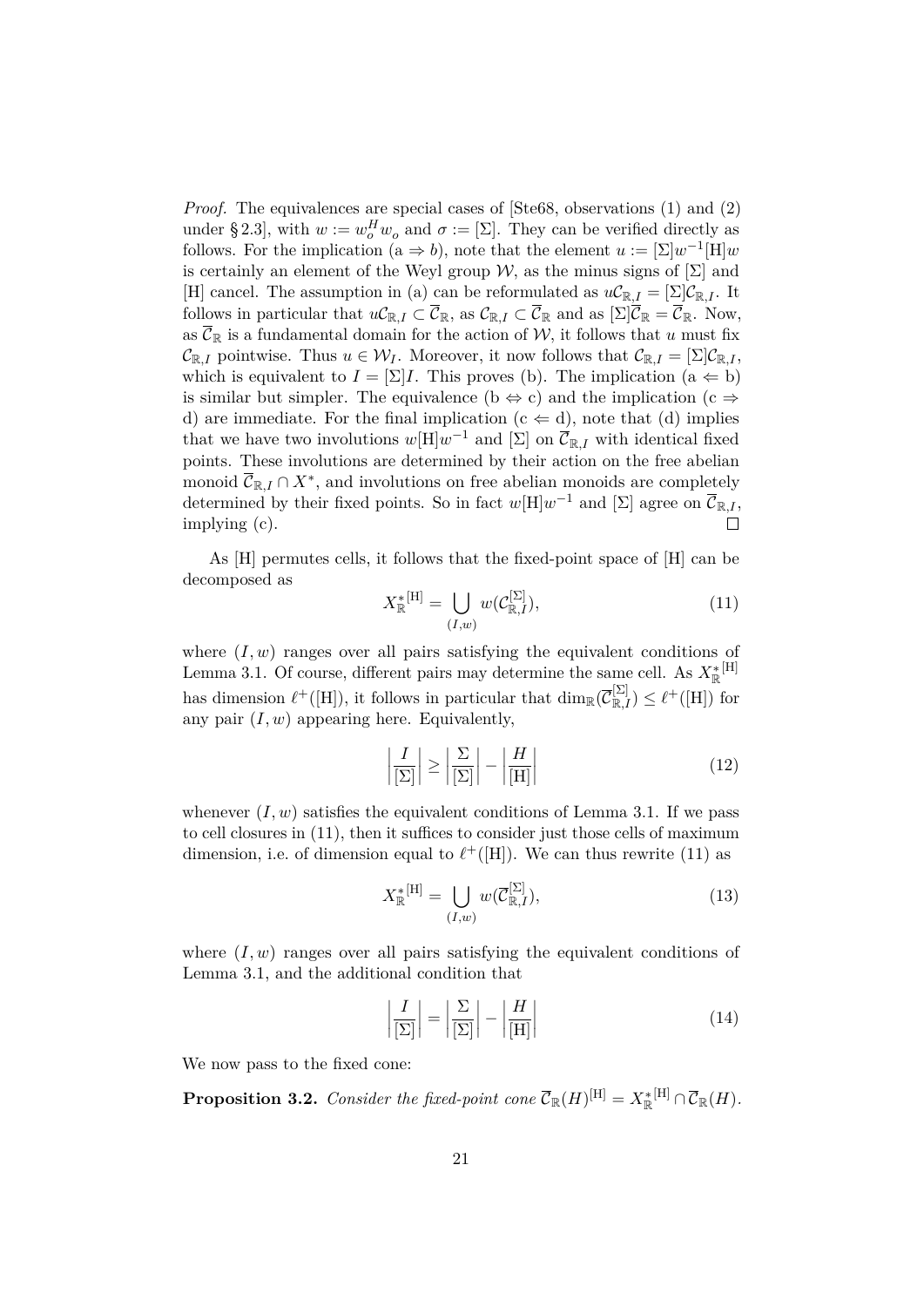- *(a)* The set  $\overline{\mathcal{C}}_{\mathbb{R}}(H)^{[\text{H}]}$  is a convex cone of dimension  $\ell^+([\text{H}])$ . It is generated *over*  $\mathbb{R}_{\geq 0}$  *by the elements*  $e_{\theta} := \omega_{\theta} + [\text{H}]\omega_{\theta}$ *, where*  $\theta$  *ranges over all*  $\theta \in H$ *.*
- *(b) The set*  $\overline{\mathcal{C}}_{\mathbb{R}}(H)^{[\text{H}]}$  *is a union of sets of the form*  $w(\overline{\mathcal{C}}_{\mathbb{R},I}^{[\Sigma]})$ *, for certain pairs* (*w, I*) *that satisfy the equivalent conditions of [Lemma 3.1](#page-19-2) and the additional condition* [\(14\)](#page-20-2)*.*
- *(c) Suppose that no root*  $\gamma$  *of the root system of*  $(G, T)$  *switches signs on*  $\overline{\mathcal{C}}_{\mathbb{R}}(H)^{[\mathrm{H}]},$  *i.e. that every root*  $\gamma$  *satisfies*

<span id="page-21-1"></span><span id="page-21-0"></span>*either* 
$$
(\gamma, e) \ge 0
$$
 *for all*  $e \in \overline{C}_{\mathbb{R}}(H)^{[\text{H}]},$   
*or*  $(\gamma, e) \le 0$  *for all*  $e \in \overline{C}_{\mathbb{R}}(H)^{[\text{H}]}.$  (†)

*Then*  $\overline{\mathcal{C}}_{\mathbb{R}}(H)^{[\text{H}]}$  *is equal to a single set of the form*  $w(\overline{\mathcal{C}}_{\mathbb{R},I}^{[\Sigma]})$ *. Thus, condition [\(single cell\)](#page-10-0)<sup>I</sup> is satisfied with respect to a parameter I satisfying* [\(14\)](#page-20-2)*.*

*Proof.* (a) The elements  $e_{\theta}$  generate the fixed-point space  $(X_{\mathbb{R}}^*)^{\text{[H]}}$  over  $\mathbb{R}$ . Discarding duplicates arising from pairs of [H]-dual roots  $\{\theta, [\text{H}]\theta\} \subset H$ , we obtain an R-basis of  $(X^*_{\mathbb{R}})^{[H]}$  of dimension  $\ell^+([H])$ . Each of the basis elements  $e_{\theta}$  lies in  $\mathcal{C}_{\mathbb{R}}(H)$ , as  $\omega_{\theta}$  lies in  $\mathcal{C}_{\mathbb{R}}(H)$  and as  $[H]\mathcal{C}_{\mathbb{R}}(H) = \mathcal{C}_{\mathbb{R}}(H)$ .

(b) The cone  $\overline{\mathcal{C}}_{\mathbb{R}}(H)^{[H]}$  is obtained from  $X^*_{\mathbb{R}}^{[H]}$  by intersecting with the closed Weyl chamber  $\overline{\mathcal{C}}_{\mathbb{R}}(H)^{[H]}$ . This closed Weyl chamber is defined by the inequalities  $(\theta, -) \geq 0$  for all  $\theta \in H$ . Given decomposition [\(13\)](#page-20-3) of  $X_{\mathbb{R}}^*$ <sup>[H]</sup>, it thus suffices to observe that  $(\theta, -)$  cannot change sign on a fixed cell  $w(\overline{C}^{\Sigma]}_{\mathbb{R},I})$ .

(c) The assumption implies that  $\overline{\mathcal{C}}_{\mathbb{R}}(H)^{[H]}$  is contained in a single cell closure. The minimal such cell closure  $w\overline{\mathcal{C}}_{\mathbb{R},I}$  will satisfy the equivalent conditions of [Lemma 3.1.](#page-19-2) Thus, we find that  $\overline{\mathcal{C}}_{\mathbb{R}}(H)^{[H]}$  is contained in a single fixed cell  $(w\overline{\mathcal{C}}_{\mathbb{R},I})^{[\text{H}]} = w(\overline{\mathcal{C}}_{\mathbb{R},I}^{[\Sigma]}).$  On the other hand, as observed above [\(12\)](#page-20-4), the dimension of  $w(\overline{\mathcal{C}}_{\mathbb{R},I}^{[\Sigma]})$  is bounded above by  $\ell^+([H])$ , which by (a) is equal to the dimension of  $\overline{\mathcal{C}}_{\mathbb{R}}(H)^{[\text{H}]}$ . This implies that  $\overline{\mathcal{C}}_{\mathbb{R}}(H)^{[\text{H}]}$  is not just contained in, but equal to the fixed cell  $w(\overline{\mathcal{C}}_{\mathbb{R},I}^{[\Sigma]})$ .  $\Box$ 

It clearly suffices to evaluate the conditions ([‡](#page-21-0)) specified in part (c) on the generators  $e_{\theta}$  specified in part (a) of [Proposition 3.2.](#page-20-0) When  $\ell^+([H]) = 1$ , there is just one such generator, and the conditions are trivially satisfied. Thus, condition [\(single cell\)](#page-10-0) is always satisfied for *H* of Dynkin types *A*<sup>1</sup> or *A*2. Verifying that condition [\(single cell\)](#page-10-0) holds more generally for all cases listed in [Theorem 1](#page-2-2) requires more work:

**Proposition 3.3.** *Condition [\(single cell\)](#page-10-0) is satisfied in all cases listed in [Theorem 1.](#page-2-2)*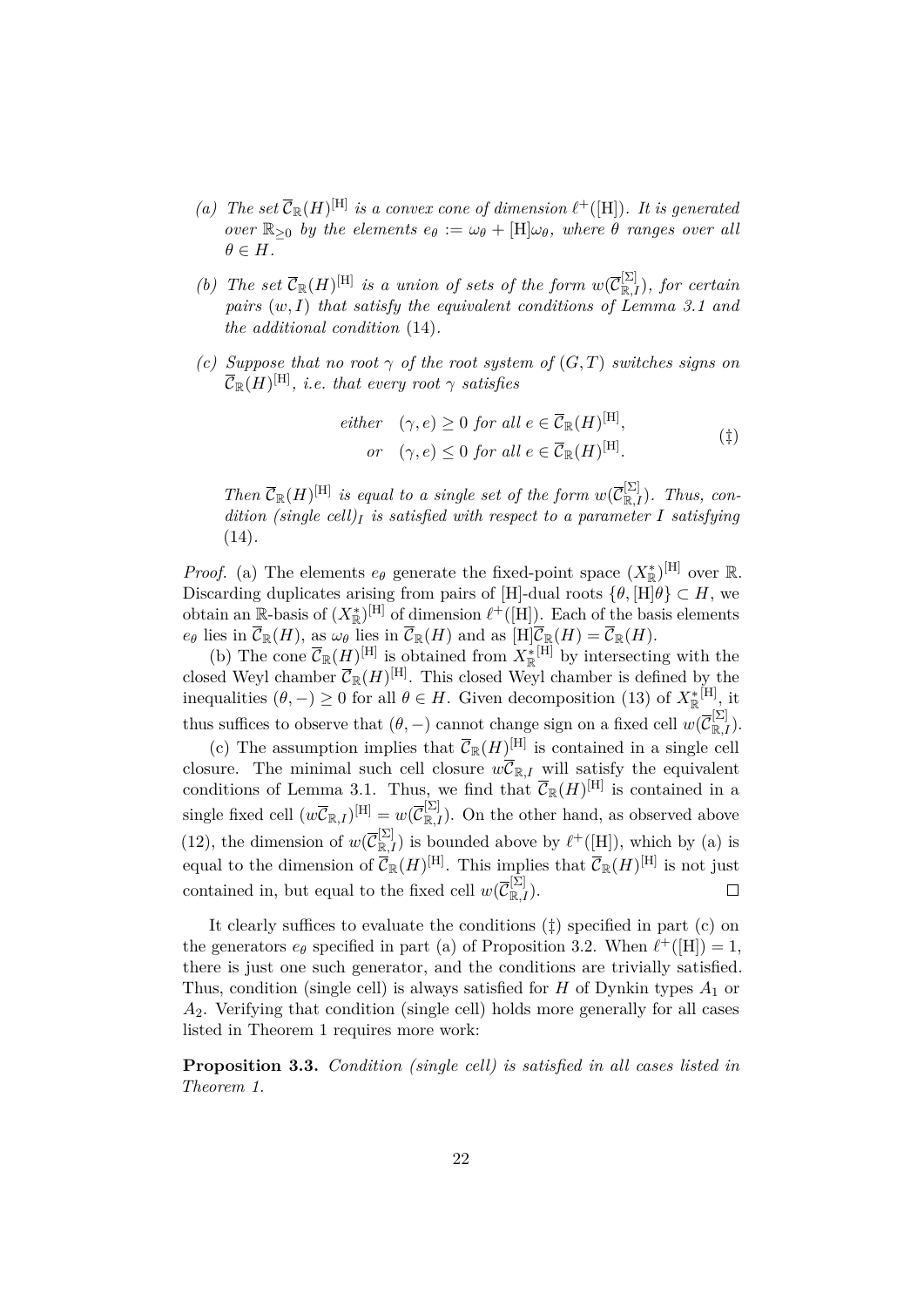*Proof.* As we have already remarked, it suffices to check the conditions  $(\ddagger)$ in part (c) of [Proposition 3.2](#page-20-0) for the finitely many generators specified in part (a) of [Proposition 3.2.](#page-20-0) Moreover, it suffices to check the conditions only for positive roots of  $\Sigma$ .

Let us write the generators  $e_{\theta}$  and the positive roots  $\gamma$  as follows, for certain integer coefficients  $m^{\theta}_{\beta}$ ,  $a_{\theta}$  and  $b_{\theta}$ :

$$
\gamma = \sum_{\theta \in H} a_{\theta} \theta + \sum_{\beta \in \Sigma \backslash H} b_{\beta} \beta \tag{15}
$$

$$
e_{\theta} = \omega_{\theta} + \omega_{\text{[H]}\theta} + \sum_{\beta \in \Sigma \backslash H} m_{\beta}^{\theta} \omega_{\beta} \tag{16}
$$

The coefficients  $m^{\theta}_{\beta}$  turn out to be non-zero only for the direct neighbours *β* of the connected of the Dynkin diagram of *H* that contains *θ* (see [\[Zib14,](#page-39-4) Corollary 5.5]). Up to W-equivalence, the subsets  $H \subset \Sigma$  that we need to consider are listed in [Table 3](#page-23-0) (classical types) and [Table 1](#page-4-0) (exceptional types). Each of these subsets *H* is connected, has at most two neighbours  $\beta_1$  and  $\beta_2$ , and for each such neighbour  $\beta$  there is a unique simple root  $\vartheta_{\beta} \in H$  to which it is connected in the diagram. The coefficient  $m^{\theta}_{\beta}$  can be described more explicitly using this neighbour  $\vartheta_{\beta}$ . This yields the following reformulation of our condition:

<span id="page-22-0"></span>**Lemma 3.4.** *Suppose (for simplicity) that H is connected. The conditions* ([‡](#page-21-0)) *in part (c) of [Proposition 3.2](#page-20-0) are equivalent to the following numerical criterion: for every positive root*  $\gamma$  *of*  $(G, T)$ *, the expression* 

$$
\Delta_{\gamma}(\theta) := (a_{\theta} + a_{[\text{H}]\theta}) + \sum_{\beta} b_{\beta} \cdot (\overline{C}^{\theta, \vartheta_{\beta}} + \overline{C}^{[\text{H}]\theta, \vartheta_{\beta}}) \cdot C_{\vartheta_{\beta}, \beta} \cdot \frac{(\beta, \beta)}{(\theta, \theta)}
$$

*is either non-positive for all*  $\theta \in H$  *or non-negative for all*  $\theta \in H$ *. Here*  $a_{\theta} \geq 0$  *and*  $b_{\theta} \geq 0$  *are as in* [\(15\)](#page-21-1)*,*  $C_{\alpha,\beta} = (\alpha, \beta^{\vee})$  *is the Cartan matrix of the root system of*  $(G, T)$ *, and*  $\overline{C}^{\sigma, \theta}$  *is the inverse of the Cartan matrix of the subroot system spanned by*  $H$ *. The sum is over all neighbours*  $\beta$  *of*  $H$ *, and*  $\vartheta_{\beta}$  *denotes the unique simple root*  $\vartheta_{\beta} \in H$  *connected to*  $\beta$ *.* 

*Proof.* Recall that the fundamental weights  $\omega_j$  are defined by the property that  $\langle \alpha_i^{\vee}, \omega_j \rangle = \delta_{ij}$ . In view of [Eq. \(1\),](#page-13-0) this means that  $(\omega_i, \alpha_j) = \delta_{ij} \frac{(\alpha_i, \alpha_i)}{2}$  $\frac{1}{2}$ . Moreover,  $m^{\theta}_{\beta} = (\overline{C}^{\theta,\vartheta_{\beta}} + \overline{C}^{[\text{H}]\theta,\vartheta_{\beta}}) \cdot C_{\vartheta_{\beta},\beta}$  by [\[Zib14,](#page-39-4) Corollary 5.5]. The above expression therefore differs from  $(\gamma, e_{\theta})$  only by a factor  $\frac{(\theta, \theta)}{2}$ .  $\Box$ 

The coefficients  $a_{\theta}$  and  $b_{\beta}$  of all positive roots  $\gamma$  are conveniently tabulated in [\[Bou02,](#page-37-8) Plates I–IX]. The factors  $(\overline{C}^{\theta,\vartheta_\beta} + \overline{C}^{[\text{H}]\theta,\vartheta_\beta})$  can be read off [\[Zib14,](#page-39-4) Figure 1], the factors  $C_{\vartheta_{\beta},\beta}$  can be read off [\[Zib14,](#page-39-4) Figure 5], and the final factor  $(\beta, \beta)/(\theta, \theta)$  can also be read off the Dynkin diagram of  $(G, T)$  (see [Table 4\)](#page-23-1).

We now systematically analyse the different cases listed in [Table 3](#page-23-0) (*G* of classical type):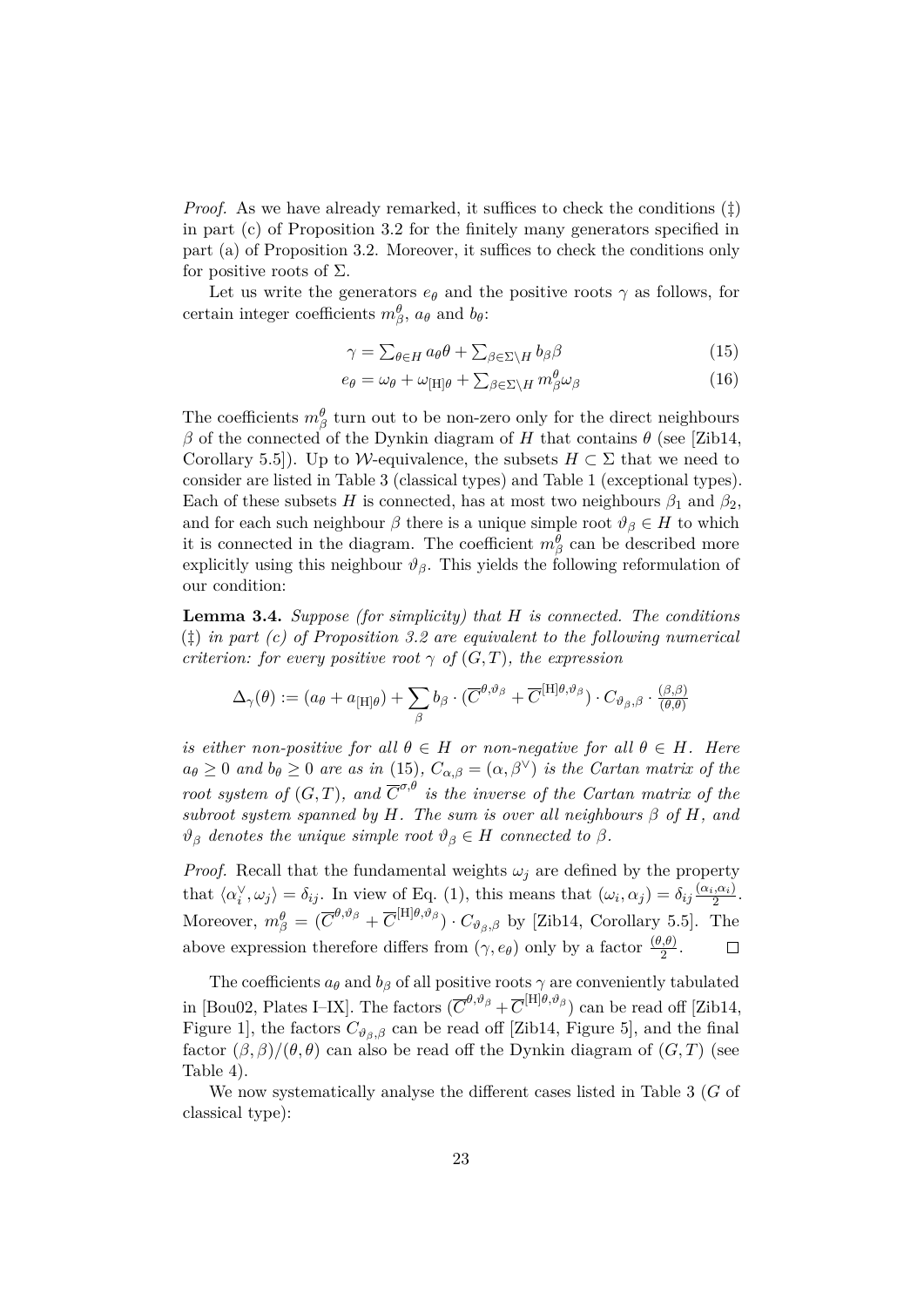<span id="page-23-0"></span>

| $\Sigma$ H |                                                    |                                                                                                                                    | $\vartheta_{\beta}$ | $(\overline{C}^{\theta_i,\vartheta_{\beta}} + \overline{C}^{[\mathrm{H}]\theta_i,\vartheta_{\beta}})$                                                                                                                                                                                                                                                                                                                                                      | $C_{\vartheta_{\beta},\beta}$ | $\frac{(\beta,\beta)}{(\theta_i,\theta_i)}$                                                  |
|------------|----------------------------------------------------|------------------------------------------------------------------------------------------------------------------------------------|---------------------|------------------------------------------------------------------------------------------------------------------------------------------------------------------------------------------------------------------------------------------------------------------------------------------------------------------------------------------------------------------------------------------------------------------------------------------------------------|-------------------------------|----------------------------------------------------------------------------------------------|
|            | $A_n$ $A_k$ $2 < k < n$                            | $\theta_1$ $\theta_2$ $\theta_k$ $\beta$                                                                                           | $\theta_k$          | $1 \qquad \qquad$                                                                                                                                                                                                                                                                                                                                                                                                                                          | $-1$                          | $\mathbf{1}$                                                                                 |
|            | $B_n$ $A_k$ $2 < k < n-1$                          |                                                                                                                                    | $\theta_k$          | 1                                                                                                                                                                                                                                                                                                                                                                                                                                                          | $-1$                          | $\mathbf 1$                                                                                  |
|            | $B_n \quad A_{n-1}$                                | $\theta_1 \theta_2 \qquad \theta_{n-1} \beta$                                                                                      | $\theta_{n-1}$      | $\overline{1}$                                                                                                                                                                                                                                                                                                                                                                                                                                             | $-2\,$                        | $\frac{1}{2}$                                                                                |
|            | $\mathcal{B}_n$ – $\mathcal{B}_k$ – $_{1 < k < n}$ | $\beta$ $\theta_1$ $\theta_2$ $\theta_k$                                                                                           | $\theta_1$          | $\begin{cases} 2 & \text{for } i \neq k \\ 1 & \text{for } i = k \end{cases}$                                                                                                                                                                                                                                                                                                                                                                              |                               | $-1$ $\begin{cases} 1 & \text{for } i \neq k \\ 2 & \text{for } i = k \end{cases}$           |
|            | $C_n$ $A_k$ $2 < k < n-1$                          |                                                                                                                                    | $\theta_k$          | $\begin{array}{ccc} & 1 \end{array}$                                                                                                                                                                                                                                                                                                                                                                                                                       |                               | $-1$<br>$\mathbf{1}$                                                                         |
|            | $C_n \quad A_{n-1}$                                | $\theta_1 \theta_2 \qquad \theta_{n-1} \beta$                                                                                      | $\theta_{n-1}$      | $\overline{1}$                                                                                                                                                                                                                                                                                                                                                                                                                                             |                               | $-1$<br>$\overline{2}$                                                                       |
|            | $C_n$ $C_k$ $1 < k < n$                            | $\begin{array}{ccccc}\n & \circ & \bullet & \bullet & \bullet & \bullet \\  & \beta & \theta_1 & \theta_2 & \theta_k\n\end{array}$ | $\theta_1$          | $\overline{2}$                                                                                                                                                                                                                                                                                                                                                                                                                                             |                               | $-1$ $\begin{cases} 1 & \text{for } i \neq k \\ \frac{1}{2} & \text{for } i = k \end{cases}$ |
|            | $D_n$ $A_k$ $2 < k < n-2$                          | $\theta_1 \theta_2 \theta_k \theta_k$                                                                                              | $\theta_k$          | $\mathbf{1}$                                                                                                                                                                                                                                                                                                                                                                                                                                               |                               | $-1$<br>$1\,$                                                                                |
|            | $D_n$ $A_{n-2}$                                    | $\theta_1 \theta_2 \theta_{n-2} \theta_{n-2}$                                                                                      | $\theta_{n-2}$      | $\mathbf{1}$                                                                                                                                                                                                                                                                                                                                                                                                                                               |                               | $1\,$<br>$-1$ and $\sim$                                                                     |
|            | $D_n$ $A_{n-1}$                                    | $\theta_1 \theta_2$ $\theta_{n-1}$                                                                                                 |                     | $\theta_{n-2}$ $\begin{cases} 1 & \text{for } i \in \{1, n-1\} \\ 2 & \text{for } i \in \{2, \ldots, n-2\} \end{cases}$                                                                                                                                                                                                                                                                                                                                    | $-1$                          | $\mathbf{1}$                                                                                 |
|            | $D_n$ $A_3$                                        |                                                                                                                                    |                     | $\circ\hspace{-6pt}-\hspace{-6pt}-\hspace{-6pt}-\hspace{-6pt}-\hspace{-6pt}-\hspace{-6pt}-\hspace{-6pt}-\hspace{-6pt}-\hspace{-6pt}-\hspace{-6pt}-\hspace{-6pt}-\hspace{-6pt}-\hspace{-6pt}-\hspace{-6pt}-\hspace{-6pt}-\hspace{-6pt}-\hspace{-6pt}-\hspace{-6pt}-\hspace{-6pt}-\hspace{-6pt}-\hspace{-6pt}-\hspace{-6pt}-\hspace{-6pt}-\hspace{-6pt}-\hspace{-6pt}-\hspace{-6pt}-\hspace{-6pt}-\hspace{-6pt}-\hspace{-6pt}-\hspace{-6pt}-\hspace{-6pt}-\$ | $-1$                          | $\mathbf{1}$                                                                                 |
|            | $D_n$ $D_k$ $3 < k < n$                            |                                                                                                                                    |                     | $\circ \xrightarrow[\beta \theta_1 \theta_2]{\theta_{k-1}} \qquad \theta_1 \qquad \begin{cases} 2 & \text{for } i \in \{1,\ldots,k-2\} \ 1 & \text{for } i \in \{k-1,k\} \end{cases}$                                                                                                                                                                                                                                                                      | $-1$                          | $\mathbf 1$                                                                                  |

<span id="page-23-1"></span>Table 3: The cases with classical *G* that need to be considered in the proof of [Theorem 1.](#page-2-2)

| path between $\theta$ and $\beta$ has                                                                           |                     |
|-----------------------------------------------------------------------------------------------------------------|---------------------|
| only single edges<br>double edge towards $\beta$<br>triple edge towards $\beta$<br>double edge towards $\theta$ | $\frac{2}{3}$<br>'2 |
| triple edge towards $\theta$                                                                                    |                     |

Table 4: The final factor: consider the (unique) shortest path between  $\theta$  and  $\beta$  in the Dynkin diagram.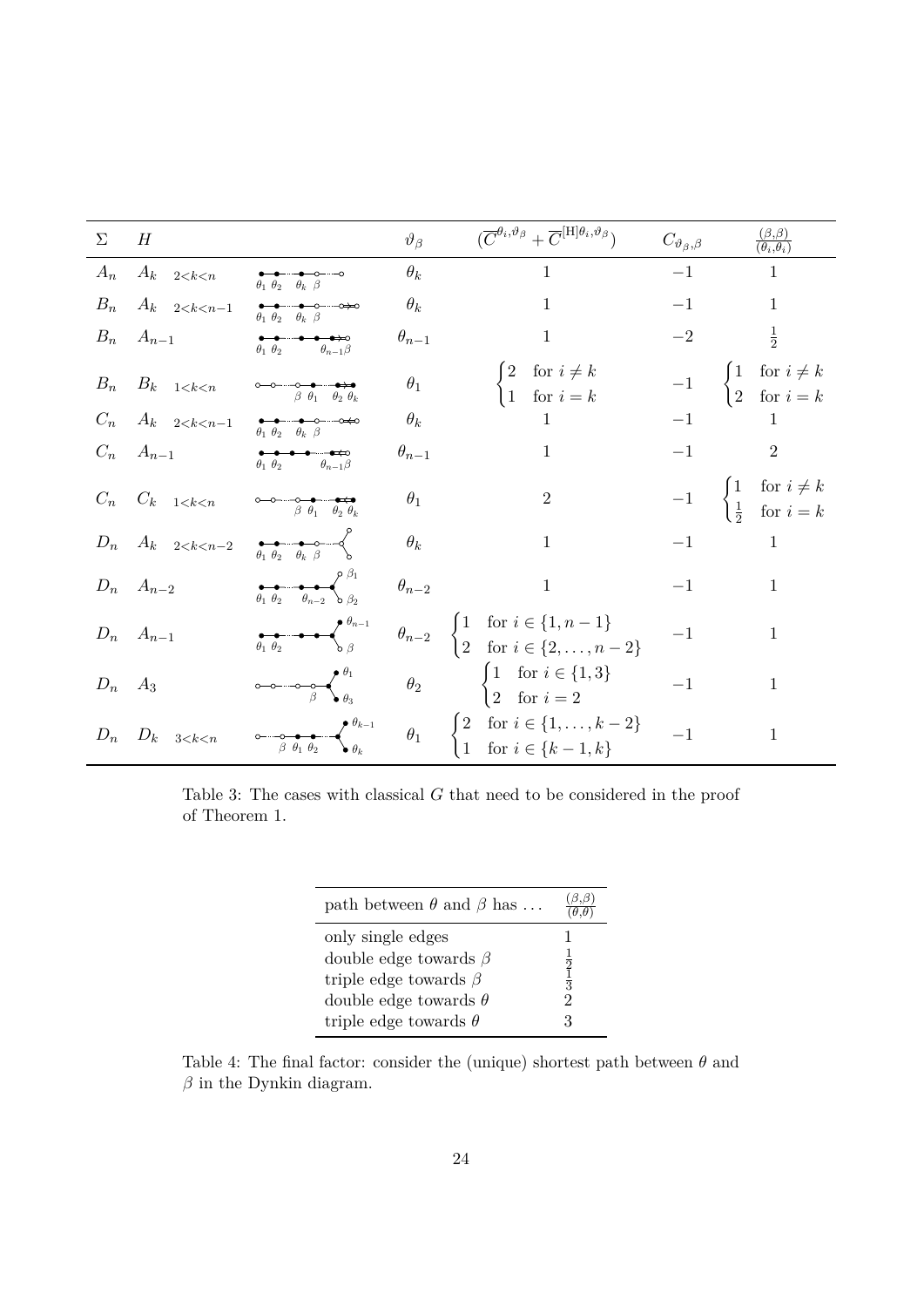#### $A_n \supseteq A_k \quad (2 \leq k \leq n)$

There is only one neighbour  $\beta$ , and  $\Delta_{\gamma}(\theta) = a_{\theta} + a_{\text{HH}\theta} - b_{\beta}$ . All coefficients of all positive roots  $\gamma$  are 0 or 1. If  $b_{\beta} = 0$ , then  $\Delta_{\gamma}(\theta) \ge 0$  for all  $\theta \in H$ . So suppose now that  $b_{\beta} = 1$ . If there exists no  $\theta \in H$  such that both  $a_{\theta} = 1$ and  $a_{\text{H} \mid \theta} = 1$ , then clearly  $\Delta_{\gamma}(\theta) \leq 0$  for all  $\theta \in H$ . If there exists at least one  $\theta \in H$  such that  $a_{\theta} = 1$  and  $a_{\text{[H]}\theta} = 1$ , then it follows from the structure of the positive roots of  $A_n$  that for *any*  $\theta \in H$  at least one of the coefficients  $a_{\theta}$ ,  $a_{[H]\theta}$  is 1. In this case,  $\Delta_{\gamma}(\theta) \geq 0$  for all  $\theta \in H$ .

#### *B*<sup>*n*</sup> ⊃ *A*<sup>*k*</sup> (2*<k<n*)

There is only one neighbour  $\beta$ , and  $\Delta_{\gamma}(\theta) = a_{\theta} + a_{\text{[H]}\theta} - b_{\beta}$ . (This is true both in the case  $k < n - 1$  and in the case  $k = n - 1$ , which are listed separately in [Table 3.](#page-23-0)) All coefficients of all positive roots  $\gamma$  are 0, 1 or 2. If  $b_{\beta} = 0$  or  $b_{\beta} = 1$ , we can argue exactly as in the case  $A_n \supset A_k$ . Suppose now that  $b_{\beta} = 2$ . If there exists no  $\theta \in H$  such that  $a_{\theta} + a_{\text{[H]}\theta} \geq 3$ , then  $\Delta_{\gamma}(\theta) \leq 0$  for all  $\theta \in H$ . Otherwise, if there exists at least one  $\theta$  such that  $a_{\theta} + a_{\text{[H]}\theta} \geq 3$ , then there exists some  $\theta$  such that  $a_{\theta} \geq 1$  and  $a_{\text{[H]}\theta} = 2$ , and it follows from the structure of the positive roots of  $B_n$  that in this case  $a_{\theta} + a_{\text{[H]}\theta} \geq 2$  for all  $\theta \in H$ . Thus, in this case  $\Delta_{\gamma}(\theta) \geq 0$  for all  $\theta \in H$ .

#### *B*<sup>*n*</sup> ⊃ *B*<sup>*k*</sup> (1 < *k* < *n*)

There is only one neighbour  $\beta$ , and  $\Delta_{\gamma}(\theta) = 2a_{\theta} - 2b_{\beta}$ . As remarked in the previous case, all coefficients of all positive roots  $\gamma$  are 0, 1 or 2. If  $b_{\beta} = 0$ , then  $\Delta_{\gamma}(\theta) \geq 0$  for all  $\theta \in H$ . If  $b_{\beta} = 2$ , then also  $a_{\theta} = 2$  for all  $\theta \in H$ , so  $\Delta_{\gamma}(\theta) \geq 0$ . Finally, suppose  $b_{\beta} = 1$ . If there exists no  $\theta \in H$  such that  $a_{\theta} = 2$ , then  $\Delta_{\gamma}(\theta) \leq 0$  for all  $\theta \in H$ . If there is a  $\theta \in H$  such that  $a_{\theta} = 2$ , then it follows from the structure of positive roots of  $B_n$  that  $a_\theta \geq 1$  for all  $\theta \in H$ , and hence that  $\Delta_{\gamma}(\theta) \geq 0$  for all  $\theta \in H$ .

 $C_n$  ⊃  $A_k$  (2*<k*<*n*−1)

We can argue exactly as in the case  $B_n \supset A_k$ .

#### $C_n$  ⊃  $A_{n-1}$

There is only one neighbour  $\beta$ , and  $\Delta_{\gamma}(\theta) = a_{\theta} + a_{|\theta|} - 2b_{\beta}$ . The coefficient *b*<sub>β</sub> is either 0 or 1. When  $b_{\beta} = 0$ ,  $\Delta_{\gamma}(\theta) \geq 0$ . So suppose  $b_{\beta} = 1$ . If  $a_{\theta_{n-1}} < 2$ , then  $a_{\theta} + a_{\text{[H]}\theta} \leq 2$  for all  $\theta \in H$ , so  $\Delta_{\gamma}(\theta) \leq 0$  for all  $\theta$ . If  $a_{\theta_{n-1}} = 2$ , we distinguish two further cases. In case there exists some  $\theta \in H$  such that  $a_{\theta} = 2$  and  $a_{\text{[H]}\theta} = 2$ , we find  $a_{\theta} + a_{\text{[H]}\theta} \geq 2$  for all  $\theta \in H$ , so  $\Delta_{\gamma}(\theta) \geq 0$  for all  $\theta$ . In case there exists no  $\theta \in H$  such that  $a_{\theta} = 2$ , we find  $a_{\theta} + a_{\text{[H]}\theta} \leq 2$ for all  $\theta \in H$ , so  $\Delta_{\gamma}(\theta) \leq 0$  for all  $\theta$ .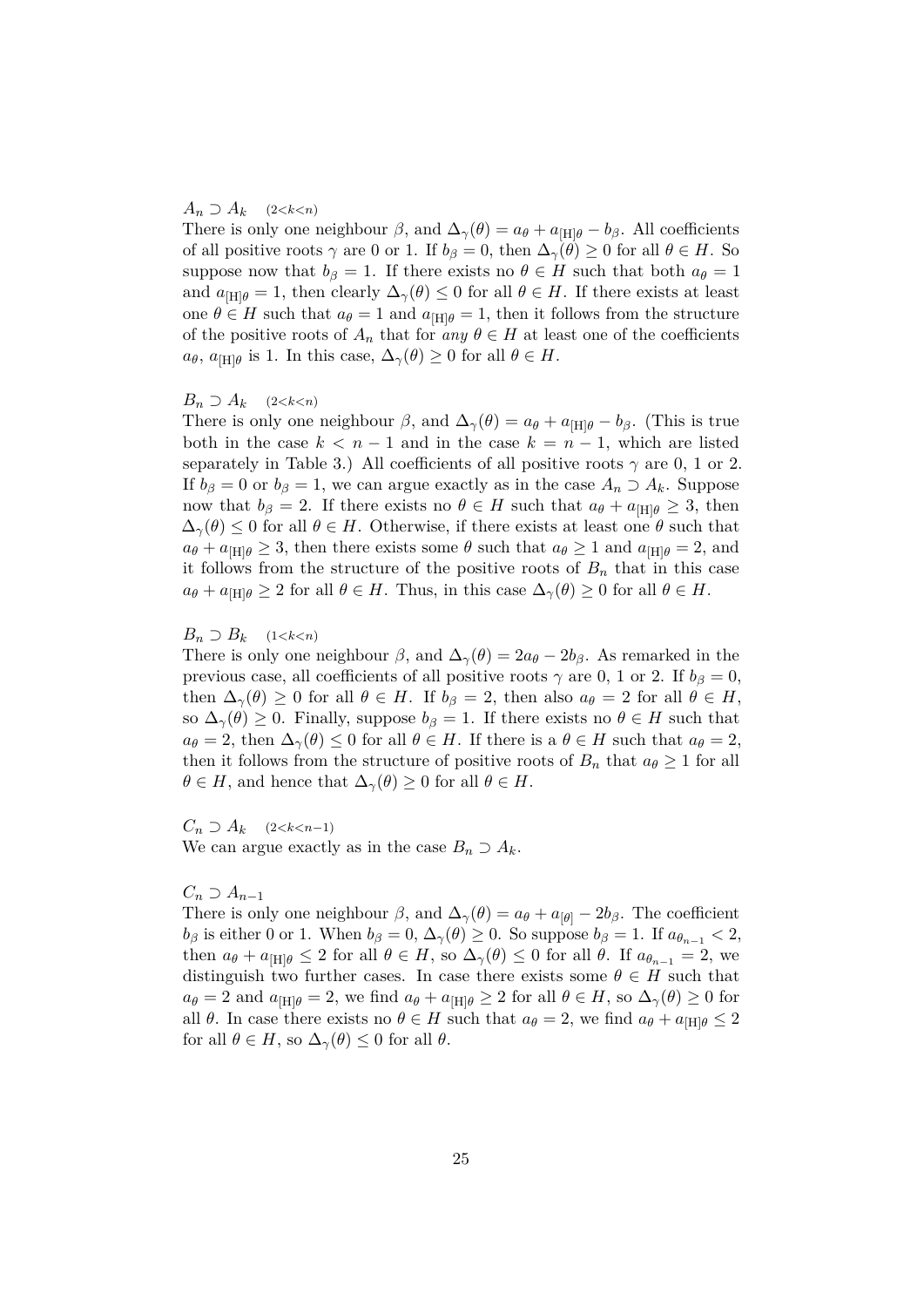$C_n \supset C_k$  (1*<k<n*) There is only one neighbour *β*.

$$
\Delta_{\gamma}(\theta_i) = 2a_{\theta_i} - 2b_{\beta} \quad \text{for } i \neq k
$$
  

$$
\Delta_{\gamma}(\theta_k) = 2a_{\theta_k} - b_{\beta}
$$

The possible coefficients for  $\beta$  are 0, 1 and 2. When  $b_{\beta} = 0$ ,  $\Delta_{\gamma}(\theta) \geq 0$ . Suppose  $b_{\beta} = 1$ . If  $a_{\theta} = 0$  for some  $\theta \in H$ , then  $a_{\theta_i} \leq 1$  for all  $i < k$  and  $a_{\theta_k} = 0$ . It follows in this case that  $\Delta_{\gamma}(\theta) \leq 0$  for all  $\theta \in H$ . If on the other hand  $a_{\theta_i} \neq 0$  for all  $\theta \in H$ , then  $\Delta_{\gamma}(\theta) \geq 0$  for all  $\theta \in H$ . Finally, suppose  $b_{\beta} = 2$ . In this case,  $a_{\theta_i} = 2$  for all  $i < k$  and  $a_{\theta_k} = 1$ , so we find that  $\Delta_{\gamma}(\theta) = 0$  for all  $\theta \in H$ .

*D*<sup>*n*</sup> ⊃ *A*<sup>*k*</sup> (2 < *k* < *n*−2) We can argue exactly as in the case  $B_n \supset A_k$ .

 $D_n$  ⊃  $A_{n-2}$ 

There are two neighbours  $\beta_1$  and  $\beta_2$ , and  $\Delta_{\gamma}(\theta) = a_{\theta} + a_{\text{H}} - b_{\beta_1} - b_{\beta_2}$ . If at least one of  $\beta_{\beta_1}, \beta_{\beta_2}$  is zero, we can argue as in the case  $A_n \supset A_k$ . Now suppose  $b_{\beta_1} = b_{\beta_2} = 1$ . If there exists some  $\theta \in H$  such that  $a_{\theta} + a_{\text{H}} \geq 3$ , then we find that  $a_{\theta} + a_{\text{H}} \geq 2$  for all  $\theta \in H$ , and hence that  $\Delta_{\gamma}(\theta) \geq 0$  for all  $\theta \in H$ . If on the other hand  $a_{\theta} + a_{\text{[H]}\theta} \geq 2$  for all  $\theta \in H$ , then  $\Delta_{\gamma}(\theta) \leq 2$ for all  $\theta \in H$ .

 $D_n$  ⊃  $A_{n-1}$ There is only one neighbour *β*.

$$
\Delta_{\gamma}(\theta_i) = a_{\theta_i} + a_{\theta_{n-i}} - 2b_{\beta} \quad \text{ for } 1 < i < n-1
$$
  

$$
\Delta_{\gamma}(\theta_1) = \Delta_{\gamma}(\theta_{n-1}) = a_{\theta_1} + a_{\theta_{n-1}} - b_{\beta}
$$

It suffices to consider the case  $b_{\beta} = 1$ . If  $a_{\theta_{n-1}} = 0$ , then  $a_{\theta} \leq 1$  for all  $\theta \in H$ , hence  $\Delta_{\gamma}(\theta) \leq 0$  for all  $\theta \in H$ . If  $a_{\theta_{n-1}} = 1$  and  $a_{\theta_1} = 1$ , then we find that  $\Delta_{\gamma}(\theta_1) > 0$  and  $\Delta_{\gamma}(\theta_i) \geq 0$  for  $1 < i < n-1$ . If  $a_{\theta_{n-1}} = 1$  and  $a_{\theta_1} = 0$ , then  $\Delta_{\gamma}(\theta_1) = 0$  and we need to distinguish two further cases: either there exists some *i* with  $1 < i < n - 1$  and  $a_{\theta_i} + a_{\theta_{n-i}} > 2$  or  $a_{\theta_i} + a_{\theta_{n-i}} \leq 2$  for all *i*. In the first case, it follows that  $a_{\theta_i} + a_{\theta_{n-i}} \geq 2$  for all *i* with  $1 < i < n-1$ , and hence that  $\Theta_{\gamma}(\theta) \geq 0$  for all  $\theta \in H$ . In the second case, it follows that  $\Delta_{\gamma}(\theta) \leq 0$  for all  $\theta \in H$ .

*D<sup>n</sup>* ⊃ *A*<sup>3</sup> This is left as an easy exercise.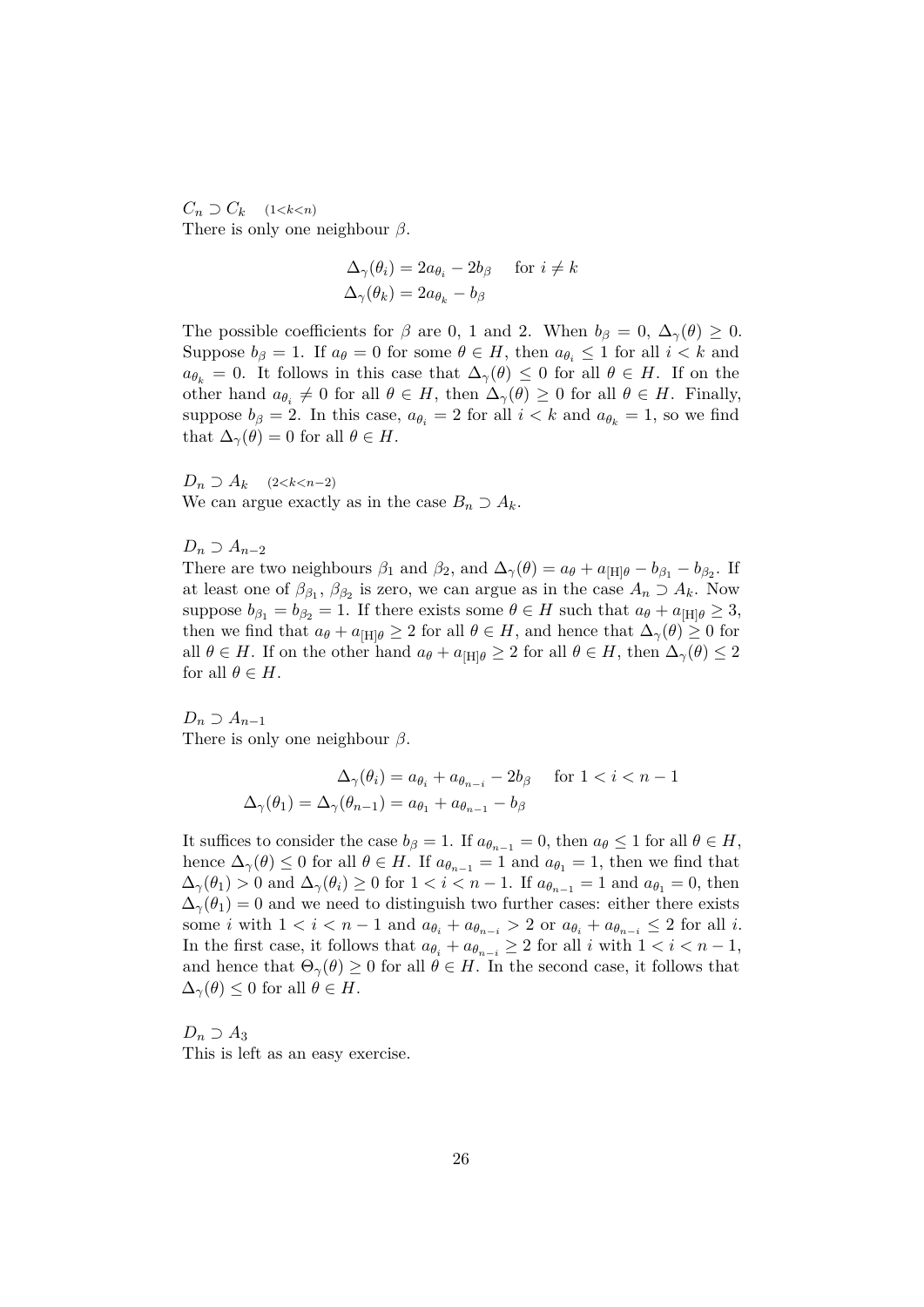$D_n \supset D_k$  (3*<k<n*)

There is only one neighbour  $\beta$ . For  $\theta \in {\theta_1, \ldots, \theta_{k-1}}$ ,

$$
\Delta_{\gamma}(\theta) = 2a_{\theta} - 2b_{\beta}
$$

For  $\theta \in {\theta_{k-1}, \theta_k}$ ,

$$
\Delta_{\gamma}(\theta) = \begin{cases} a_{\theta_{k-1}} + a_{\theta_k} - b_{\beta} & \text{if } k \text{ is odd} \\ 2a_{\theta} - b_{\beta} & \text{if } k \text{ is even} \end{cases}
$$

When *k* is even, there is a positive root  $\gamma = \beta + \theta_1 + \theta_2 + \cdots + \theta_{k-1}$  for which  $\Delta_{\gamma}(\theta_{k-1}) = 1$  but  $\Delta_{\gamma}(\theta_k) = -1$ . Thus, the criterion of [Lemma 3.4](#page-22-0) fails for even *k*, which is why this case is excluded in [Theorem 1.](#page-2-2)

When *k* is odd, on the other hand, the criterion is satisfied: If  $\gamma$  is a positive root with  $a_{\theta_{k-1}} = a_{\theta_k} = 1$ , we find  $\Delta_{\gamma}(\theta) \geq 0$  for all  $\theta \in H$ . For the remaining positive roots, at most one of the two coefficients  $a_{\theta_{k-1}}, a_{\theta_k}$  is 1 and the other one or two coefficients are 0, and we find that  $\Delta_{\gamma}(\theta) \leq 0$  for all  $\theta \in H$ .

This completes the proof for *G* of classical type. The cases listed in [Table 1,](#page-4-0) where *G* is of exceptional type, could be analysed similarly. We will not bore the reader with this rather tedious analysis, but rather refer to our implementation in Macaulay 2 [\[HZ21\]](#page-38-7) to complete the proof in these finitely many remaining cases.  $\Box$ 

When *H* has two or more components, condition [\(single cell\)](#page-10-0) typically fails, though we have not investigated this systematically.

## <span id="page-26-0"></span>**3.2 Condition [\(single cell\)](#page-10-0) implies condition [\(orbit basis\)](#page-10-1)**

**Lemma 3.5.** *Consider*  $I \subset \Sigma$  *such that*  $[\Sigma]I = I$ *. Then*  $\overline{\mathcal{C}}_{\mathbb{R},I}^{[\Sigma]} \cap X^*$  *is a free abelian monoid with the following basis: one basis element ω<sup>α</sup> for each*  $[\Sigma]$ -self-dual  $\alpha \in \Sigma \setminus I$ , and one basis element  $\omega_{\alpha} + [\Sigma] \omega_{\alpha} = \omega_{\alpha} + \omega_{[\Sigma] \alpha}$  for *each pair of*  $[\Sigma]$ *-dual simple roots*  $\{\alpha, [\Sigma] \alpha\} \subset \Sigma \setminus I$  *with*  $\alpha \neq [\Sigma] \alpha$ *.* 

*Proof.* As *G* is simply-connected,  $\overline{C}_{\mathbb{R}} \cap X^*$  is a free abelian monoid on a basis given by the fundamental weights  $\omega_{\alpha}$  (for  $\alpha \in \Sigma$ ) [\[Ada69,](#page-37-7) Theorem 5.62]. It follows that, more generally,  $\overline{\mathcal{C}}_{\mathbb{R},I} \cap X^*$  is a free abelian monoid on a basis given by the fundamental weights  $\omega_{\alpha}$  with  $\alpha \in \Sigma \setminus I$ . The involution  $[\Sigma]$ permutes this basis by the formula  $[\Sigma] \omega_{\alpha} = \omega_{[\Sigma] \alpha}$  for each  $\alpha \in \Sigma$ , so the claim follows.  $\Box$ 

Assume now that condition [\(single cell\)](#page-10-0) holds, so that  $\overline{\mathcal{C}}_{\mathbb{R}}(H)^{[\mathrm{H}]} = w.(\overline{\mathcal{C}}_{\mathbb{R},I}^{[\Sigma]})$ for some  $w \in \mathcal{W}$  and some  $I \subset \Sigma$  with  $[\Sigma]I = I$ . Then, by the above lemma,  $\overline{\mathcal{C}}_{\mathbb{R}}(H)^{[\text{H}]}\cap X^*$  has a basis consisting of one element  $w.\omega_\alpha$  for each [ $\Sigma$ ]-selfdual root  $\alpha \in \Sigma \setminus I$  and one element  $w.(\omega_{\alpha} + \omega_{\Sigma|\alpha})$  for each pair of  $[\Sigma]$ -dual roots in  $\Sigma \setminus I$ . So [\(orbit basis\)](#page-10-1) is satisfied.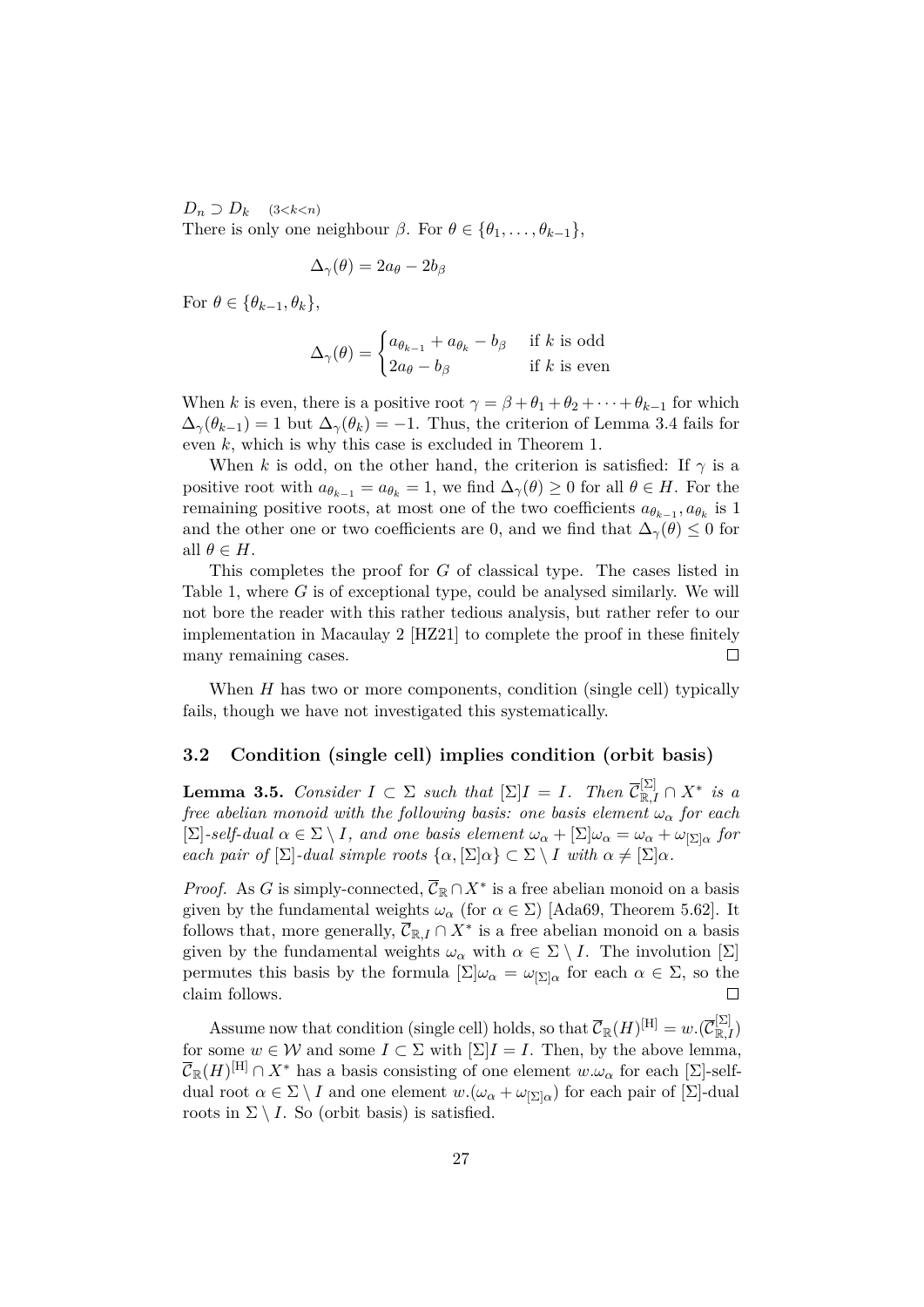### <span id="page-27-0"></span>**3.3 Condition [\(orbit basis\)](#page-10-1) implies condition [\(ext\)](#page-10-3)**

<span id="page-27-1"></span>**Lemma 3.6.** *Consider the natural map*  $h^+(RG) \rightarrow h^+(R(L_H))$  *induced by restriction.* For  $\omega \in \overline{C}_{\mathbb{R}} \cap X^*$ , the class of the symmetric sum  $[\mathcal{S}(\omega)]$ *decomposes in*  $h^+(R(L_H))$  *as a sum of classes of symmetric sums*  $[\mathcal{S}_H(\tau)]$ *indexed by the intersection points*  $\tau$  *of the Weyl orbit*  $W.\omega$  *with*  $\overline{\mathcal{C}}_{\mathbb{R}}(H)^{[\text{H}]}$ *. In*  $particular, in \; h^+(R(L_H)),$ 

$$
[\mathcal{S}(\omega)]=\begin{cases} [\mathcal{S}_H(\tau)] &\textit{ if } \mathcal{W}.\omega\cap\overline{\mathcal{C}}_\mathbb{R}(H)^{[\mathrm{H}]}=\{\tau\} \\ 0 &\textit{ if } \mathcal{W}.\omega\cap\overline{\mathcal{C}}_\mathbb{R}(H)^{[\mathrm{H}]}=\emptyset \end{cases}
$$

*Proof.* As  $\overline{\mathcal{C}}_{\mathbb{R}}(H)$  is a fundamental domain for the action of  $\mathcal{W}_H$  on  $X^*_{\mathbb{R}}$  $( [Ada69, Corollary 5.16] )$  $( [Ada69, Corollary 5.16] )$  $( [Ada69, Corollary 5.16] )$ , the Weyl orbit  $W.\omega$  decomposes as a disjoint union over the orbits  $W_H \tau$  for the distinct elements  $\tau \in \mathcal{W}$ . $\omega \cap \overline{\mathcal{C}}_{\mathbb{R}}$ . This implies that, for any  $\omega \in \overline{\mathcal{C}}_{\mathbb{R}}, \ \mathcal{S}(\omega) = \sum_{\tau \in \mathcal{W}} \omega \cap \overline{\mathcal{C}}_{\mathbb{R}}(\overline{H}) \mathcal{S}_{H}(\tau)$ . In Tate cohomology, we see only those symmetric sums  $\mathcal{S}_H(\tau)$  with  $\tau \in \overline{\mathcal{C}}_{\mathbb{R}}(H)^{[H]}$ ; the other symmetric sums occur in dual pairs and disappear.  $\Box$ 

<span id="page-27-2"></span>**Proposition 3.7.** *If condition [\(orbit basis\)](#page-10-1) holds with respect to*  $I \subset \Sigma$ *, then*  $h^*(R(L_H))$  *is freely generated as a*  $\mathbb{Z}/2$ -graded  $\mathbb{Z}/2$ -algebra by the following *elements:*

$$
i^*[\tilde{\mathcal{S}}(\omega_\alpha)] \quad \text{for each } \alpha \in \Sigma \setminus I \text{ with } [\Sigma] \alpha = \alpha, \text{ and}
$$
  

$$
i^*[\tilde{\mathcal{S}}(\omega_\beta + \omega_{[\Sigma]\beta})] \text{ for each } \beta \in \Sigma \setminus I \text{ with } [\Sigma] \beta \neq \beta.
$$

*Proof.* Assuming condition [\(orbit basis\),](#page-10-1) [Lemma 3.6](#page-27-1) shows that the elements specified in the Proposition are of the form  $[\tilde{S}_H(\tau_1)], \ldots, [\tilde{S}_H(\tau_a)]$  for a basis of  $\overline{\mathcal{C}}_{\mathbb{R}}(H)^{[\mathrm{H}]} \cap X^*$ . Thus, the claim is immediate from [Corollary 2.3.](#page-15-3)  $\Box$ 

<span id="page-27-4"></span>*Remark* 3.8. Under the stronger condition [\(single cell\)](#page-10-0)<sub>*I*</sub>, we can also say something about the remaining generators of  $R(G)$ :

$$
i^*[\tilde{\mathcal{S}}(\omega_\alpha)] = 0 \text{ for each } \alpha \in I \text{ with } [\Sigma]\alpha = \alpha, \text{ and}
$$
  

$$
i^*[\tilde{\mathcal{S}}(\omega_\beta + \omega_{[\Sigma]\beta})] = 0 \text{ for each } \beta \in I \text{ with } [\Sigma]\beta \neq \beta
$$

in  $h^*(R(L_H))$ . Indeed, the weights  $\omega_\alpha$  and  $\omega_\beta + \omega_{\vert \Sigma \vert \beta}$  with  $\alpha, \beta \in I$  do not lie  $\text{Im }\overline{\mathcal{C}}_{\mathbb{R},I}$ , and hence their Weyl orbits cannot intersect  $\overline{\mathcal{C}}_{\mathbb{R}}(H)^{[\text{H}]} = w(\overline{\mathcal{C}}_{\mathbb{R},I}^{[\Sigma]}).$  We may therefore again conclude by applying [Lemma 3.6.](#page-27-1) (Note that  $[\mathcal{S}(\omega)] = 0$ implies, a fortiori, that  $[\mathcal{S}(\omega)] = 0.$ 

The following Lemma now indicates how to prove [Theorem 1:](#page-2-2)

<span id="page-27-3"></span>**Lemma 3.9.** *Consider a ring with involution* (*R,* ◦) *together with an ideal* **g** that is preserved by the involution. Suppose that  $h^-(R, \circ) = 0$ , and that **g** *has the following structure:*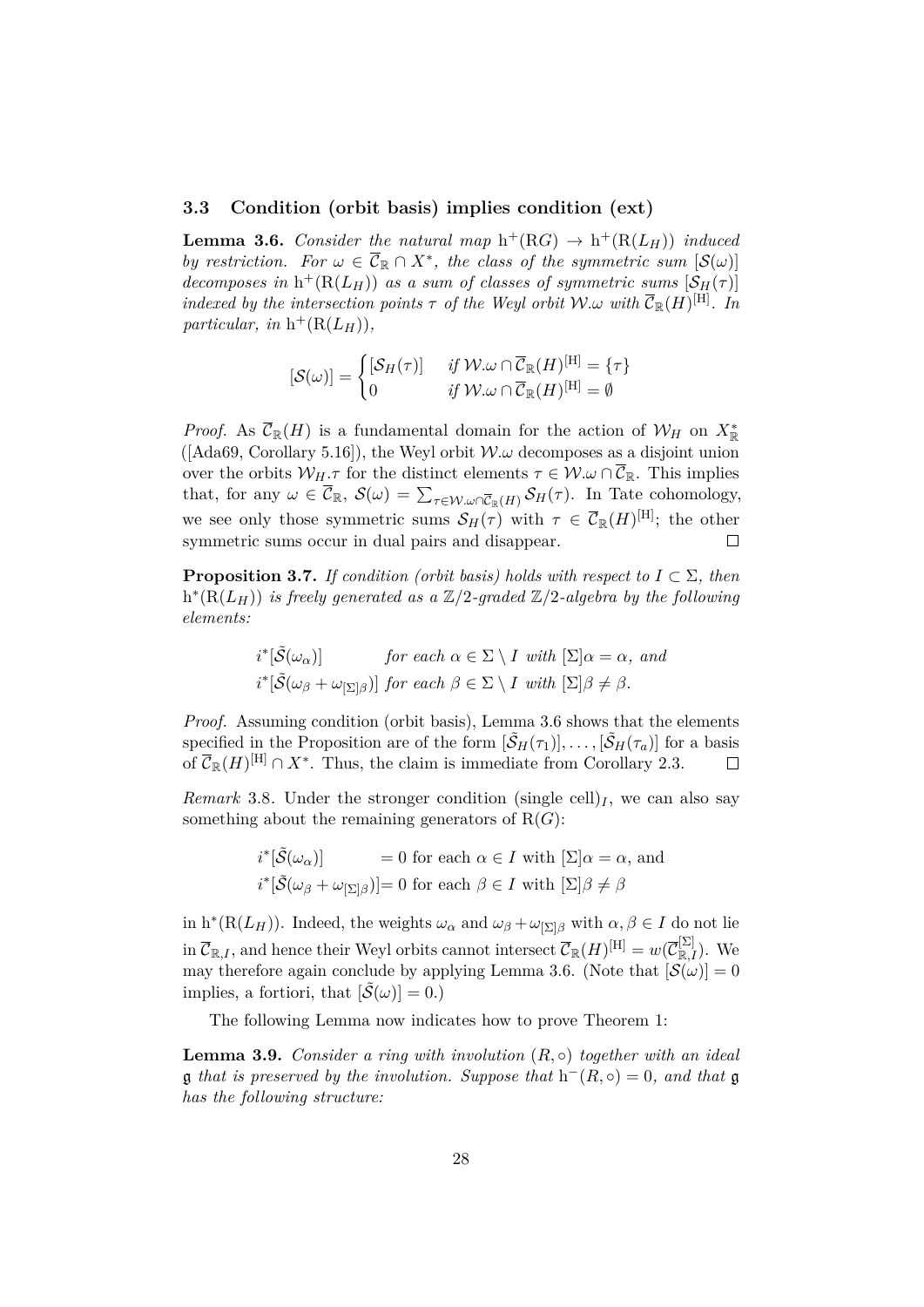- *1. The ideal* **g** *is generated by self-dual elements*  $\tau_1, \ldots, \tau_a, \lambda_1, \ldots, \lambda_b$  *that form a regular sequence in R.*
- 2. *The classes*  $[\tau_1], \ldots, [\tau_a]$  *form a regular sequence in*  $h^+(R)$ *.*
- *3.* Each of the classes  $[\lambda_i]$  is contained in the ideal in  $h^+(R)$  generated by *the classes*  $[\tau_1], \ldots, [\tau_a].$

*Then the canonical ring homomorphism*  $h^*(R/(\tau_1, \ldots, \tau_a)) \leftarrow h^*(R)/([\tau_1], \ldots, [\tau_a])$ *is an isomorphism, and we have an isomorphism of graded abelian groups*

$$
h^*(R/\mathfrak{g}) \cong h^*(R)/([\tau_1], \ldots, [\tau_a]) \otimes \bigwedge_{i=1,\ldots,b} [u_i]
$$

 $for\, certain\; classes\; [u_i]\; \in\; h^-(R/\mathfrak{g})$ . In fact, this is an isomorphism of  $h^{*}(R/(\tau_1, \ldots, \tau_a))$ -modules. As representatives  $u_i$ , we may pick arbitrary *elements*  $u_i \in R$  *such that*  $u_i + u_i^{\circ} \equiv \lambda_i \mod q$ .

*Proof.* The first claim, concerning  $R/(\tau_1, \ldots, \tau_a)$ , is [\[Hem19,](#page-38-1) Corollary 1.5]. It follows from repeated application of [\[Hem19,](#page-38-1) Lemma 1.4 (iii)]. The claims concerning *R/*g then follow from repeated application of [\[Hem19,](#page-38-1) Lemma 1.4  $\Box$  $(i)$ ].

*Proof of [Theorem 1.](#page-2-2)* Given [\(5\)](#page-14-5), we need to compute the Tate cohomology of  $R/\mathfrak{g}$ , where  $R := R(L_H)$  and  $\mathfrak{g}$  is the ideal generated by the following  $|\Sigma/[\Sigma]|$  elements:  $\tilde{\mathcal{S}}(\omega_{\alpha})$  for each  $\alpha \in \Sigma$  with  $[\Sigma] \alpha = \alpha$ , and  $\tilde{\mathcal{S}}(\omega_{\beta} + \omega_{[\Sigma] \beta})$ for each  $\beta \in \Sigma$  with  $[\Sigma]\beta \neq \beta$ . These generators form a regular sequence in *R* because they form a regular sequence in R*G*, and because *R* is free as an R*G*-module. By [Proposition 3.7,](#page-27-2) a subset of these generators indexed by  $\Sigma \setminus I$  freely generates  $h^+(R)$  as a commutative ring, and hence satisfies condition 2 of [Lemma 3.9.](#page-27-3) Moreover, the quotient of  $h^+(R)$  by the classes of these generators is trivial, equal to  $\mathbb{Z}/2$ . The remaining  $|\Sigma/[\Sigma]| - |H/[\Pi]|$ generators of  $\mathfrak{g}$  – all of rank zero by construction – therefore satisfy condition 3 of [Lemma 3.9.](#page-27-3) It thus follows from [Lemma 3.9](#page-27-3) that  $h^*(R/g)$  is an exterior algebra on  $|\Sigma/|\Sigma|$  –  $|H/|\Pi|$  generators, or at least that it is isomorphic to such an exterior algebra as a graded group. It is indeed isomorphic as an algebra by [Proposition 3.10](#page-28-2) below.  $\Box$ 

<span id="page-28-2"></span>**Proposition 3.10** ([\[Hem18,](#page-38-4) Proposition 4.6])**.** *Let X be a finite cell complex with*  $K^1(X) = 0$ . The square of any element of odd degree in  $W^*(X)$  is  $\Box$ *zero.*

# <span id="page-28-0"></span>**4 Proof of [Theorem 2](#page-3-0)**

## <span id="page-28-1"></span>**4.1 Characterization of maximal cells**

We begin with an equivalent characterization of the subsets  $I \subset \Sigma$  that appear in the decomposition [\(13\)](#page-20-3) of the fixed-point space  $(X^*_{\mathbb{R}})^{[H]}$  into closed cells.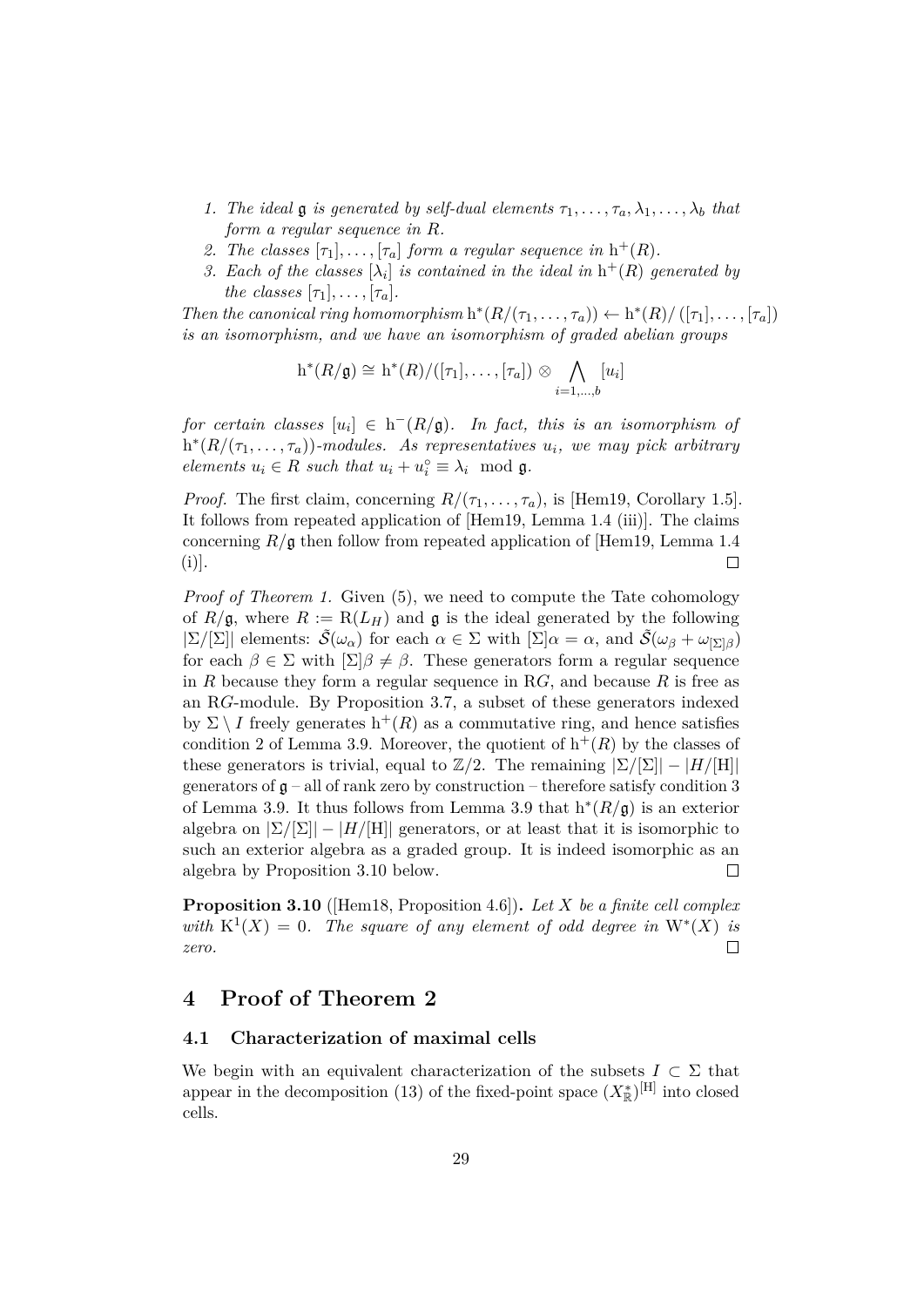#### **Lemma 4.1.** *The following conditions on a subset*  $I \subset \Sigma$  *are equivalent:*

*(a')* For some  $w \in \mathcal{W}$ , the pair  $(I, w)$  satisfies the conditions of [Lemma 3.1](#page-19-2) *and also* [\(14\)](#page-20-2)*:*

$$
\left|\frac{I}{\left[\Sigma\right]}\right| = \left|\frac{\Sigma}{\left[\Sigma\right]}\right| - \left|\frac{H}{\left[H\right]}\right|
$$

- *(b') I satisfies each of the following conditions:*
	- *(i)*  $[\Sigma]I = I$
	- *(ii) The involutions*  $[\Sigma]$  *and*  $[I]$  *agree on I*
	- *(iii)*  $w_o^H$  *is conjugate to*  $[\Sigma][I] = w_o w_o^I$

*Proof.* (a'  $\Rightarrow$  b') Suppose (*I, w*) satisfies the conditions of [Lemma 3.1](#page-19-2) and [\(14\)](#page-20-2). We first show that  $w^{-1}$ [H] $w$  commutes with [Σ]. Decompose  $X_{\mathbb{R}}^*$  into the following orthogonal subspaces:

$$
\mathbb{R}I = \mathbb{R}\{\alpha \mid \alpha \in I\}
$$
  

$$
\Omega_I := \mathbb{R}\{\omega_\beta \mid \beta \in \Sigma \setminus I\}
$$

By part (c) of [Lemma 3.1,](#page-19-2)  $[\Sigma]$  and  $w^{-1}[\Pi]w$  can both be restricted to  $\Omega_I$ , and they agree on  $\Omega$ <sub>*I*</sub>. As they are orthogonal transformations, they can also be restricted to the orthogonal complements R*I*. It suffices to show that these restrictions to R*I* commute. From what we have just stated, we immediately obtain the following equalities for the dimensions of fixed-point spaces:

$$
\ell^+([\Sigma]_{\mathbb{R}^I}) \qquad \quad + \ell^+([\Sigma]_{\Omega_I}) \qquad \quad = \ell^+([\Sigma]) \tag{17}
$$

$$
\ell^+(w^{-1}[\text{H}]w_{\mathbb{R}I}) + \ell^+(w^{-1}[\text{H}]w_{\mathbb{R}I}) = \ell^+([\text{H}])
$$
\n(18)

<span id="page-29-3"></span><span id="page-29-1"></span><span id="page-29-0"></span>
$$
\ell^+(w^{-1}[\mathbf{H}]w_{|\Omega_I}) = \ell^+([\Sigma]_{|\Omega_I})\tag{19}
$$

Altogether, this implies [\(20\)](#page-29-0) below. On the other hand, [\(14\)](#page-20-2) can be translated to [\(21\)](#page-29-1) below:

$$
\ell^+([\Sigma]_{\mathbb{R}I}) - \ell^+(w^{-1}[\mathbf{H}]w_{\mathbb{R}I}) = \ell^+([\Sigma]) - \ell^+([\mathbf{H}])
$$
\n(20)

$$
\ell^+([\Sigma]_{|\mathbb{R}_I}) \qquad \qquad = \ell^+([\Sigma]) - \ell^+([\mathcal{H}]) \qquad \qquad (21)
$$

In combination, this shows that  $\ell^+(w^{-1}[\text{H}]w_{\vert \mathbb{R}I}) = 0$ , and thus that:

<span id="page-29-2"></span>
$$
w^{-1}[\text{H}]w_{\parallel \text{R}I} = -\text{id}_{\text{R}I} \tag{22}
$$

In particular,  $w^{-1}[H]w$  commutes with  $[\Sigma]$ , as claimed.

Now let  $W_o \subset W$  denote the subgroup of all elements commuting with [ $\Sigma$ ]. By [\[Ste68,](#page-38-11) 1.32(b)], we can identify  $\mathcal{W}_o$  with the Weyl group  $\mathcal{W}^{\sigma}$  of a "folded" root system  $\Sigma^{\sigma}$ , whose simple roots correspond to the [ $\Sigma$ ]-orbits of the simple roots in  $\Sigma$ . Let  $\iota: \mathcal{W}^{\sigma} \hookrightarrow \mathcal{W}$  denote the embedding that induces the identification. We will need the following two facts that can be deduced from Steinberg's explicit description of the folded root system (see [\[Zib22,](#page-39-2) Propositions  $1.3 \& 1.4$ :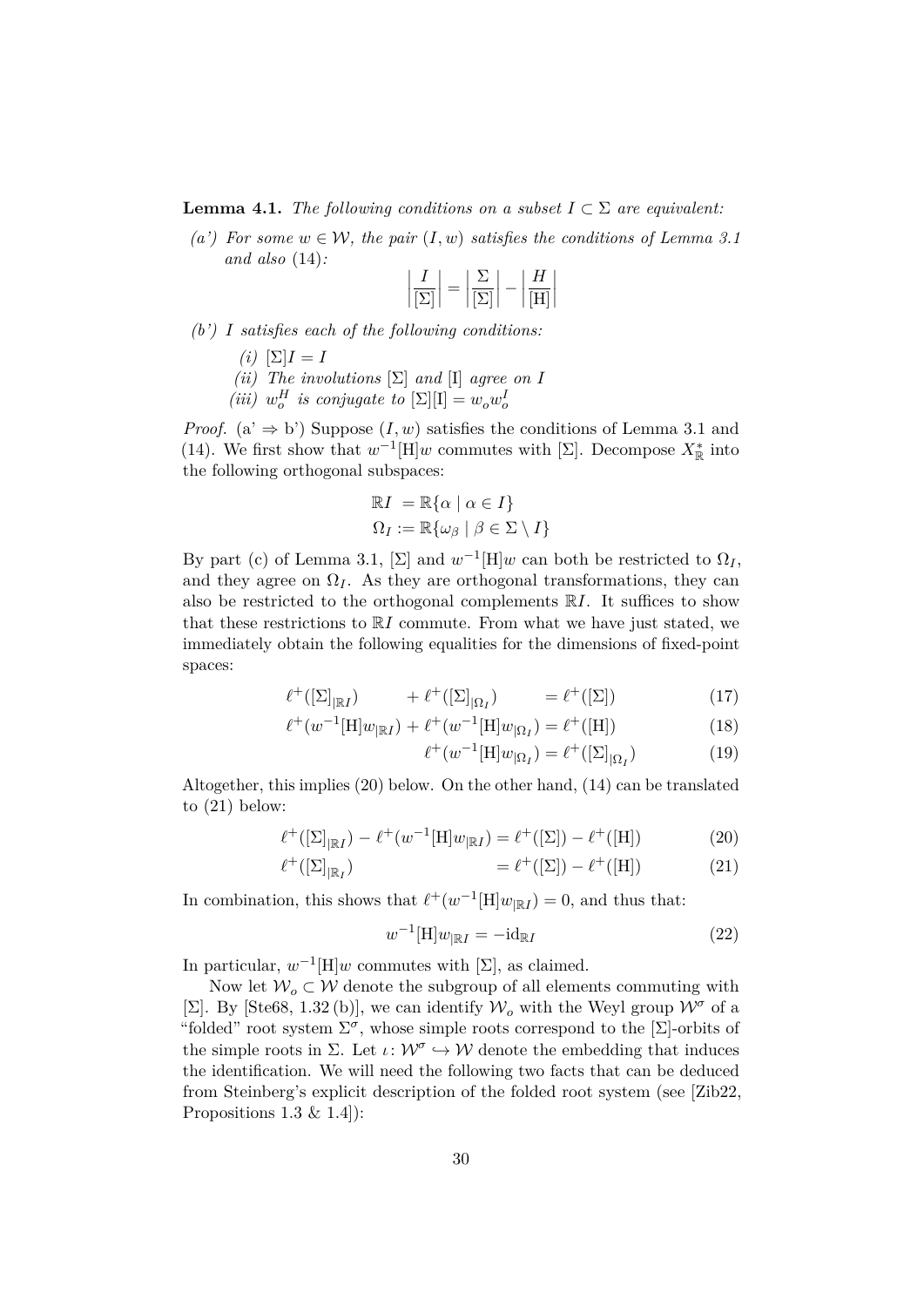- (F1)  $W_o \cap W_I = \iota(W_{I^{\sigma}}^{\sigma})$ , where  $W_{I^{\sigma}}^{\sigma}$  denotes the parabolic subgroup of  $W^{\sigma}$ corresponding to the folded subset  $I^{\sigma} \subset \Sigma^{\sigma}$ .
- (F2) Given any subset  $J \subset \Sigma$  such that  $[\Sigma]J = J$ , the longest element of the parabolic subgroup  $\mathcal{W}_{J^{\sigma}}^{\sigma}$  corresponds to the longest element of the parabolic subgroup  $\mathcal{W}_J$ , i.e.  $\iota(w_o^{J^{\sigma}}) = w_o^J$ . (The special case when *J* is a  $[\Sigma]$ -orbit is  $[Ste68, 1.30 (b)].$  $[Ste68, 1.30 (b)].$ )

From the above, we find that  $u := [\Sigma]w^{-1}[\mathbf{H}]w \in \mathcal{W}_o \cap \mathcal{W}_I$ . Hence by (F1), there is a unique  $v \in \mathcal{W}_{I^{\sigma}}^{\sigma}$  such that  $\iota v = u$ . Any involution in a Weyl group is conjugate to the longest element of some parabolic subgroup. (This follows, for example, from [\[Kan01,](#page-38-0) § 28-5 (i)].) Therefore, in  $\mathcal{W}^{\sigma}$ , *v* is conjugate to the longest element  $w_o^{J'}$  of some parabolic subgroup  $\mathcal{W}_{J'}^{\sigma}$ , for some subset  $J' \subset \Sigma^{\sigma}$ . We can lift the subset to a subset  $J \subset \Sigma$  such that  $[\Sigma]J = J$ and such that  $J' = J^{\sigma}$ . Then, by (F2),  $\iota(w_o^{J'}) = w_o^J$ . It follows that *u* is conjugate to  $w_o^J$  by some  $w' \in \mathcal{W}_o$ , i.e. by some  $w'$  that commutes with  $[\Sigma]$ . We therefore find:

<span id="page-30-1"></span>
$$
\left[\Sigma\right](ww')^{-1}\left[\mathrm{H}\right]ww' = w_o^J\tag{23}
$$

This shows in particular that the pair  $(J,ww')$  satisfies condition (c) of [Lemma 3.1.](#page-19-2) As we assumed  $|I/[\Sigma]|$  to be minimal, this implies  $J = I$ . Equation [\(23\)](#page-30-1) moreover shows that  $w_o^H$  is conjugate to  $[\Sigma][I]$ , as claimed. Finally, applying the argument leading up to  $(22)$  to  $(I,ww')$  in place of  $(I, w)$ , we find that  $-(ww')^{-1}[H]ww'$  acts as the identity on *I*. In combination with [\(23\)](#page-30-1), it follows that [I] acts on *I* in the same way as  $[\Sigma]$  does.

 $(a' \leftarrow b')$  By assumption, we can find an element  $w \in W$  such that  $w_o^H = w[\Sigma][I]w^{-1}$ . Then  $[\Sigma]w^{-1}[H]w = w_o^I$ . So  $(I, w)$  satisfies condition (b) of [Lemma 3.1.](#page-19-2) For the minimality condition, we first note that  $\ell^+([\Sigma]_{\vert \Omega_I}) =$  $\ell^+([\Sigma]w_o^I)$ , as  $w_o^I$  acts as the identity on  $\Omega_I$  and as  $[\Sigma]w_o^I$  acts as  $-i$ d on  $\mathbb{R}I$ . As  $[\Sigma]w_o^I$  is conjugate to [H], we may further deduce that  $\ell^+([\Sigma]_{\Omega_I}) = \ell^+([H]).$ Now [\(14\)](#page-20-2) follows from [\(17\)](#page-29-3).  $\Box$ 

### <span id="page-30-0"></span>**4.2 Generators of real and quaternionic types**

**Definition 4.2.** An element of  $R(G)$  is said to be of **real type** or of quaternionic type if it lies in the image of  $c$  or  $c'$ , respectively.

Note that a self-dual element is of one of these types if and only if it is **Witt homogeneous**, in the sense that it defines a homogeneous element of  $W^0(R(G)) \oplus W^2(R(G))$  under the isomorphism

<span id="page-30-2"></span>
$$
W^{0}(R(G)) \oplus W^{2}(R(G)) \xrightarrow[c \oplus c']{} h^{+}(RG)
$$
\n(24)

<span id="page-30-3"></span>that is analogous to  $(2)$  (see [\[Zib15,](#page-39-1)  $(2.1)$ ]). Any self-dual irreducible complex representation is of precisely one of these types.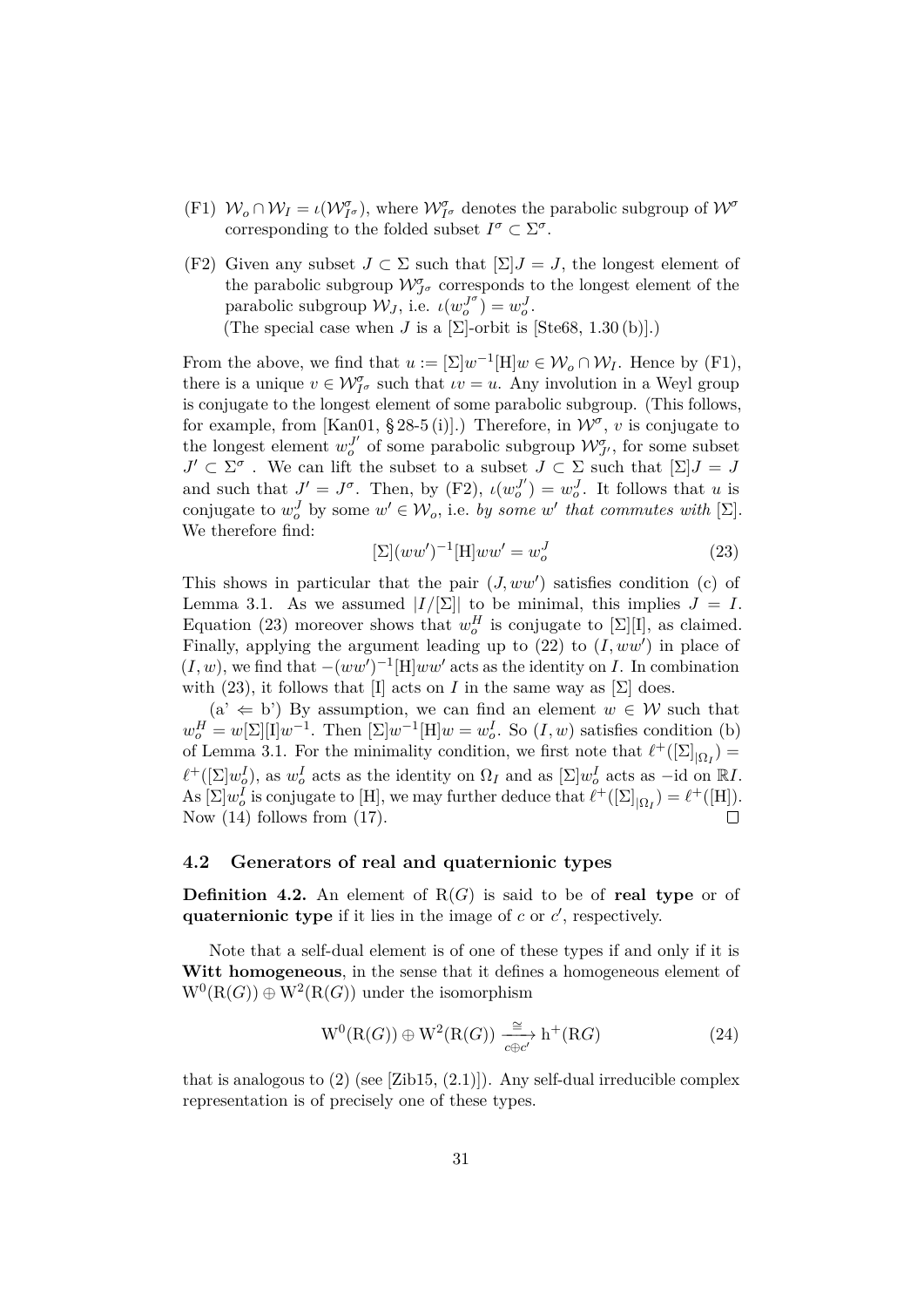**Lemma 4.3.** *A self-dual complex representation of a compact Lie group is of real type if and only if, in its decomposition into irreducible representations, all summands of quaternionic type occur with even multiplicities. It is of quaternionic type if and only if all summands of real type occur with even multiplicities.*

*Proof.* This follows from the isomorphism [\(24\)](#page-30-2) and the fact that the self-dual irreducible complex representations from a  $\mathbb{Z}/2$ -basis of  $h^+(R(G))$ .  $\Box$ 

Recall that in  $R(G)$ , the irreducible representation  $\rho_\omega$  corresponding to a dominant weight *ω* can be written as a sum

<span id="page-31-2"></span>
$$
\rho_{\omega} = \mathcal{S}(\omega) + \sum_{\omega'} a_{\omega'} \mathcal{S}(\omega'),\tag{25}
$$

for certain integer coefficients  $a_{\omega'}$  that are non-zero only for dominant weights  $\omega' < \omega$  and congruent to  $\omega$  modulo the root lattice.<sup>[2](#page-31-1)</sup> It follows that, conversely, the symmetric sum  $\mathcal{S}(\omega)$  can be written as

<span id="page-31-3"></span>
$$
S(\omega) = \rho_{\omega} + \sum_{\omega'} b_{\omega'} \rho_{\omega'}, \qquad (26)
$$

for certain integer coefficients  $a_{\omega}$  that are non-zero only for dominant weights  $\omega' \leq \omega$  and congruent to  $\omega$  modulo the root lattice.

<span id="page-31-0"></span>**Proposition 4.4.** *Suppose the irreducible representation*  $\rho_{\omega}$  of G with highest *weight*  $\omega$  *is self-dual (i.e.*  $\omega$  *dominant such that*  $[\Sigma] \omega = \omega$ ). Write  $\rho^{\vee}$  for half *the sum of all positive coroots of G. The representation*  $\rho_{\omega}$  *is of real type if and only if*  $\langle 2\rho^{\vee}, \omega \rangle$  *is even, and of quaternionic type if and only if*  $\langle 2\rho^{\vee}, \omega \rangle$ *is odd.*

This is well-known. See for example [\[Bou05,](#page-37-2) Chapter IX, §7.2, Proposition 1], where the statement is deduced from an analogous statement about representations of Lie algebras. However, as we have not found a discussion of this result in standard references on compact Lie groups such as [\[Ada69,](#page-37-7) [BtD85\]](#page-37-6), we include a more direct proof here.

*Proof.* Consider the principal SU(2) of *G* [\[Vog01,](#page-38-9) Theorem 10][\[Kos59,](#page-38-12) § 5]. This is a homomorphism  $\phi: SU(2) \rightarrow G$  whose restriction to (chosen) maximal tori is given by  $2\rho^{\vee}$ :  $S^1 \to T$ . Write  $\omega_1$  for the fundamental weight of  $SU(2)$ , and  $\rho_0$  for the irreducible representation of  $SU(2)$  with highest weight  $\langle 2\rho^{\vee}, \omega \rangle \omega_1$ . We claim  $\rho_0$  occurs with multiplicity one in the decomposition of  $\phi^* \rho_\omega$  into irreducible representations. This can be seen as follows. As

<span id="page-31-1"></span> $2$ The congruence of the relevant weights modulo the root lattice is discussed for irreducible representations of complex Lie algebras below Remark 14.3 in [\[FH04\]](#page-37-9). The discussion below Exercise 23.6 of [\[FH04\]](#page-37-9) shows that it also holds for irreducible representations of complex Lie groups, and hence also for irreducible representations of real *compact* Lie groups.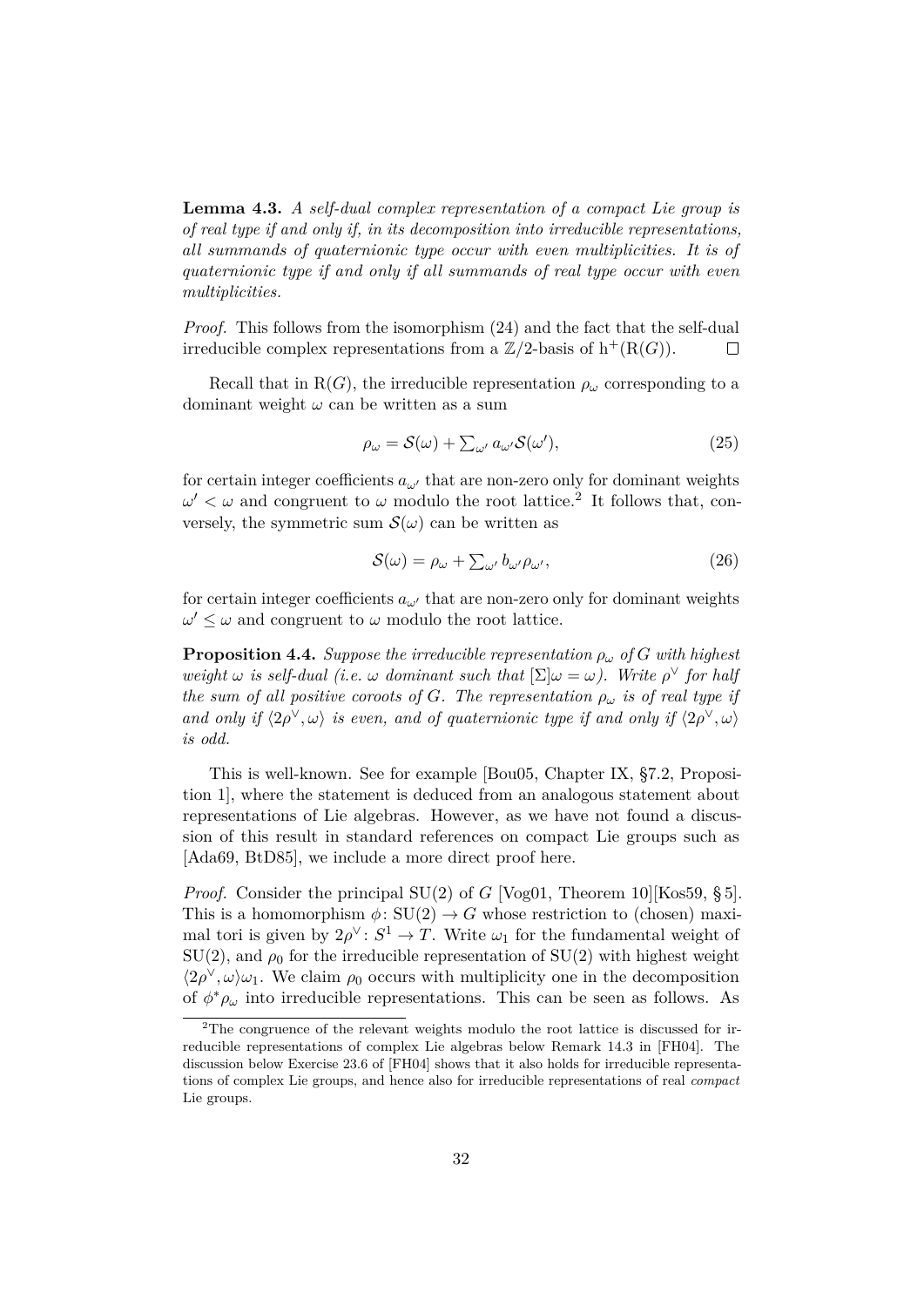remarked under [\(25\)](#page-31-2) above, the weights  $\omega'$  that occur with non-zero multiplicity in  $\rho_{\omega}$  have the form  $\omega' = \omega - \beta$  for some positive root  $\beta$  of *G*. The corresponding weight space pulls back to a weight space for the weight

$$
\langle 2\rho^{\vee}, \omega' \rangle \omega_1 = \langle 2\rho^{\vee}, \omega \rangle \omega_1 - \langle 2\rho^{\vee}, \beta \rangle \omega_1.
$$

As  $\langle \rho^\vee, \alpha \rangle = 1$  for each simple root  $\alpha$ , this shows that the weight  $\langle 2\rho^\vee, \omega \rangle \omega_1$ has multiplicity one in  $\phi^* \rho_\omega$ . So  $\rho_0$  occurs with multiplicity one, as claimed.

Now if  $\rho_\omega$  is real, then so is  $\phi^* \rho_\omega$ , and hence so is  $\rho_0$ , by [Lemma 4.3.](#page-30-3) By the same argument, if  $\rho_{\omega}$  is quaternionic, also  $\rho_0$ . As any self-dual irreducible representation is of precisely one of these types, the claim follows.  $\Box$ 

<span id="page-32-1"></span>**Corollary 4.5.** *For any self-dual dominant weight ω, the symmetric sum*  $\mathcal{S}(\omega)$  *is Witt homogeneous. It is of the same type as the irreducible representation*  $\rho_{\omega}$  *of highest weight*  $\omega$ *.* 

*Proof.* For any root  $\beta$ ,  $\langle 2\rho^{\vee}, \beta \rangle$  is even. Together with [Proposition 4.4,](#page-31-0) this shows that irreducible representations  $\rho_{\omega}$  occurring in [\(26\)](#page-31-3) are of the same type as  $\rho_\omega$ . So  $\mathcal{S}(\omega)$  is Witt homogeneous. It follows from [Lemma 4.3](#page-30-3) and [\(26\)](#page-31-3) that it is of the same type as  $\rho_\omega$ .  $\Box$ 

*Remark* 4.6. For *miniscule* weights  $\omega_{\alpha}$ , the fundamental representations  $\rho_{\alpha}$ are equal to the symmetric sums  $\mathcal{S}(\omega_\alpha)$ , i.e. all additional summands in [\(25\)](#page-31-2) vanish. In type  $A_n$ , all fundamental weights are miniscule, but in general only few fundamental weights are.

#### <span id="page-32-0"></span>**4.3 The degrees of the generators of the Witt ring**

<span id="page-32-2"></span>The identification of the degrees in the main theorem rests on:

**Lemma 4.7.** *Consider an element*  $u \in R(L_H)$  *that can be written as* 

$$
u + u^* = \sum_{j=1}^k \mu_j \cdot i^* \lambda_j
$$

*for certain self-dual elements*  $\mu_j \in R(L_H)$  *and*  $\lambda_j \in RG$ *. Any such element gives rise rise to an element*  $[\alpha(u)] \in h^-(K(G/L_H))$ *. If all*  $\mu_j$  *and*  $\lambda_j$  *are of real type, then*  $[\alpha(u)]$  *corresponds to an element of*  $W^3(K(G/L_H))$  *under the isomorphism* [\(2\)](#page-14-2)*. If for each j, precisely one of*  $\mu_j$ ,  $\lambda_j$  *is of real type and the other is of quaternionic type, then*  $[\alpha(u)] \in W^1(K(G/L_H))$  *under the isomorphism* [\(2\)](#page-14-2)*.*

*Proof.* This is a mild generalization of [\[Hem19,](#page-38-1) Lemma 3.6]. For completeness, we sketch a proof of the last statement. Consider the following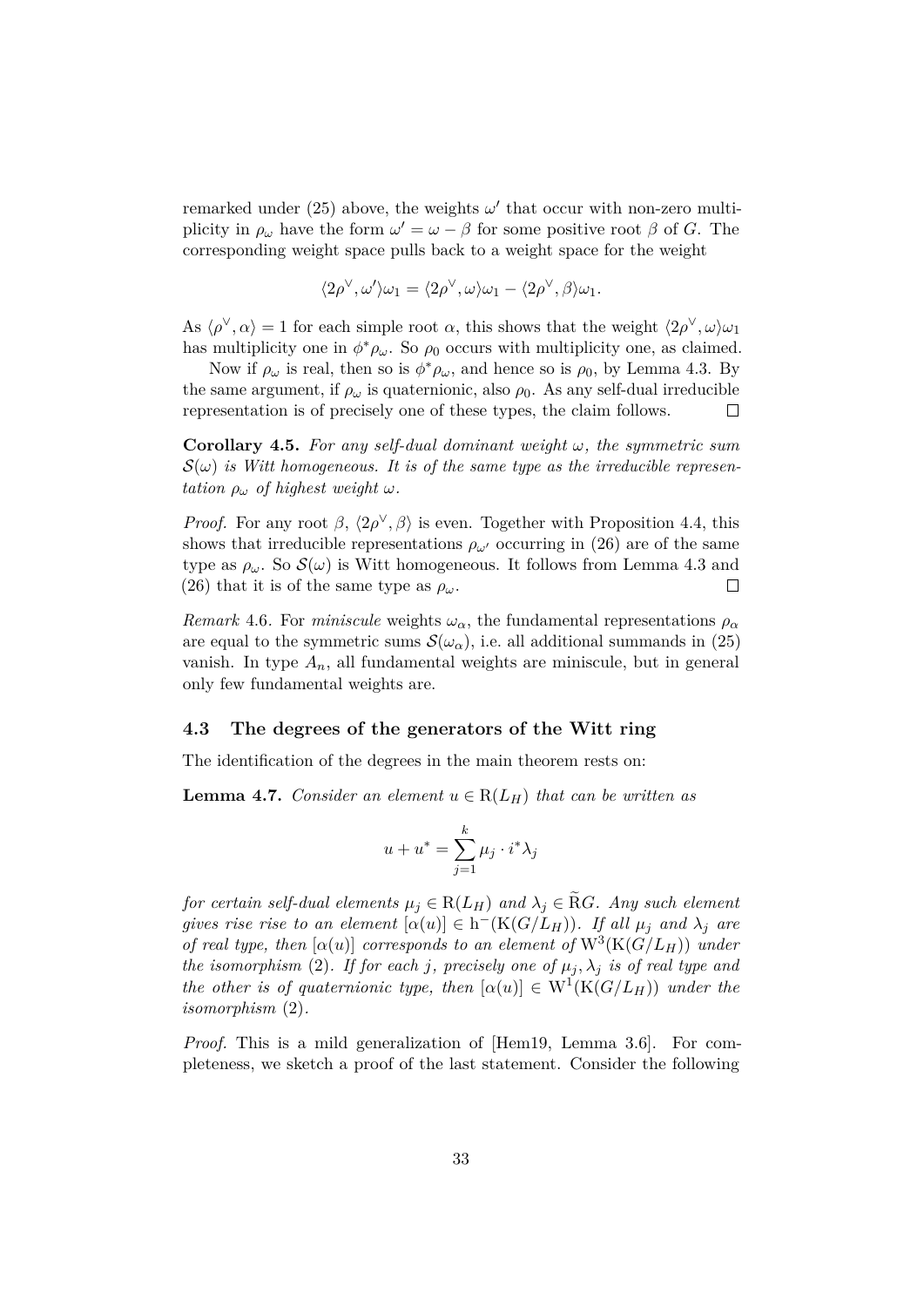commutative diagram:

$$
\begin{array}{ccc}\n & R(L_H) \xrightarrow{\alpha_U} & K(G/L_H) \\
 & \downarrow q & \downarrow q \\
 & \downarrow q & \downarrow q & \\
 & \downarrow q & & \\
 & \downarrow q & & \\
 & \downarrow q & & \\
 & \downarrow q & & \\
 & \downarrow q & & \\
 & \downarrow q & & \\
 & \downarrow q & & \\
 & \downarrow q & & \\
 & \downarrow q & & \\
 & \downarrow q & & \\
 & \downarrow q & & \\
 & \downarrow q & & \\
 & \downarrow q & & \\
 & \downarrow q & & \\
 & \downarrow q & & \\
 & \downarrow q & & \\
 & \downarrow q & & \\
 & \downarrow q & & \\
 & \downarrow q & & \\
 & \downarrow q & & \\
 & \downarrow q & & \\
 & \downarrow q & & \\
 & \downarrow q & & \\
 & \downarrow q & & \\
 & \downarrow q & & \\
 & \downarrow q & & \\
 & \downarrow q & & \\
 & \downarrow q & & \\
 & \downarrow q & & \\
 & \downarrow q & & \\
 & \downarrow q & & \\
 & \downarrow q & & \\
 & \downarrow q & & \\
 & \downarrow q & & \\
 & \downarrow q & & \\
 & \downarrow q & & \\
 & \downarrow q & & \\
 & \downarrow q & & \\
 & \downarrow q & & \\
 & \downarrow q & & \\
 & \downarrow q & & \\
 & \downarrow q & & \\
 & \downarrow q & & \\
 & \downarrow q & & \\
 & \downarrow q & & \\
 & \downarrow q & & \\
 & \downarrow q & & \\
 & \downarrow q & & \\
 & \downarrow q & & \\
 & \downarrow q & & \\
 & \downarrow q & & \\
 & \downarrow q & & \\
 & \downarrow q & & \\
 & \downarrow q & & \\
 & \downarrow q & & \\
 & \downarrow q & & \\
 & \downarrow q & & \\
 & \downarrow q & & \\
 & \downarrow q & & \\
 & \downarrow q & & \\
 & \downarrow q & & \\
 & \downarrow q & & \\
 & \downarrow q & & \\
 & \downarrow q & & \\
 & \downarrow q & & \\
 & \downarrow q & & \\
 & \downarrow q & & \\
 & \downarrow q & & \\
 & \downarrow q & & \\
 & \downarrow q & & \\
 & \downarrow q & & \\
 & \downarrow q & & \\
 & \downarrow q & & \\
 & \downarrow q & & \\
 & \downarrow q & & \\
 & \downarrow q & & \\
 & \downarrow q & & \\
 & \downarrow q & & \\
 & \downarrow q & & \\
 & \downarrow q & & \\
 & \downarrow q & & \\
 & \downarrow q & & \\
 & \downarrow q & & \\
 & \downarrow q & & \\
 & \downarrow q & & \\
 & \downarrow q & & \\
 & \downarrow q & & \\
 & \downarrow q & & \\
 & \downarrow q &
$$

By assumption,  $\mu_j \cdot i^*(\lambda_j) = c'(\hat{\mu}_j \cdot i^*\hat{\lambda}_j)$  for certain elements  $\hat{\mu}_j$  and  $\hat{\lambda}_j$  in  $RSp(L_H)$  and  $RO(G)$ , respectively, or in  $RO(L_H)$  and  $RSp(G)$ , respectively. Note also that  $c'q = id + *$ . Thus,  $c'q(u) = u + u^* = c'(\sum_j \hat{\mu}_j \cdot i^*\hat{\lambda}_j)$ . As  $c'$ is injective on representation rings of compact Lie groups, it follows that  $q(u) = \sum_j \hat{\mu}_j \cdot i^* \hat{\lambda}_j$ . So  $q(\alpha u) = \alpha_{\text{Sp}}(q(u)) = \sum_j \alpha_{\text{Sp}}(\hat{\mu}_j \cdot i^* \hat{\lambda}_j)$ , and this is zero by the multiplicative properties of  $\alpha_0 \oplus \alpha_{\rm Sp}$ , and by the fact that  $\alpha_0 i^* = 0$ and  $\alpha_{\text{Sp}}i^* = 0$ . Thus,  $\alpha u \in \text{ker}(q)$ . It follows that  $[\alpha_U(u)]$  corresponds to an element of  $W^1(G/L_H)$ . (See the more precise description of the isomorphism [\(2\)](#page-14-2) in [\[Zib15,](#page-39-1) § 1.2]).  $\Box$ 

*Proof of [Theorem 2.](#page-3-0)* We have seen in the proof of [Theorem 1](#page-2-2) that  $h^*(R(L_H))$ is generated by certain elements  $[\tau_{\alpha}]$  indexed by  $\alpha \in (\Sigma \setminus I)/[\Sigma]$ . Let us again write  $\mathfrak g$  for the ideal generated by the elements  $\tau_{[\alpha]}$ . We have moreover seen that  $h^*(K(G/L_H))$  is generated by certain elements  $[\alpha_U(u_{[\gamma]})]$  indexed by  $\gamma \in I/[\Sigma]$ . By construction,

$$
u_{[\gamma]} + [\mathbf{L}_{\mathbf{H}}]u_{[\gamma]} \equiv \begin{cases} i^* \tilde{\mathcal{S}}(\omega_\gamma) & \text{if } [\Sigma] \gamma = \gamma \\ i^* \tilde{\mathcal{S}}(\omega_\gamma + \omega_{[\Sigma] \gamma}) & \text{if } [\Sigma] \gamma \neq \gamma \end{cases}
$$

in  $R(L_H)/g$ . By [Remark 3.8,](#page-27-4) we may in fact choose the elements  $u_{[\gamma]}$  such that these equalities hold in  $h^*(R(L_H))$ , not just modulo g. By [Corollary 4.5,](#page-32-1) the Tate cohomology classes  $[\tilde{S}(\omega_{\alpha})]$  and  $[\tilde{S}(\omega_{\gamma} + \omega_{\vert \Sigma \vert \gamma})]$  are Witt homogeneous. We may therefore conclude using [Lemma 4.7:](#page-32-2) take  $u := u_{[\gamma]}, k = 1, \mu_1 = 1,$ and  $\lambda_1 = \tilde{\mathcal{S}}(\omega_\gamma)$  or  $\lambda_1 = \tilde{\mathcal{S}}(\omega_\gamma + \omega_{[\Sigma] \gamma})$ .  $\Box$ 

# <span id="page-33-0"></span>**5 Proof of [Theorem 3](#page-7-3)**

The Dynkin diagram of *F*<sup>4</sup> is given by

$$
\begin{matrix}0&\longrightarrow 0&\longrightarrow 0\\1&2&3&4\end{matrix}
$$

We enumerate a choice of simple roots as indicated, and write  $\omega_i$  for the corresponding fundamental weights. This is the same numbering as in [\[Bou02,](#page-37-8) Plate VIII].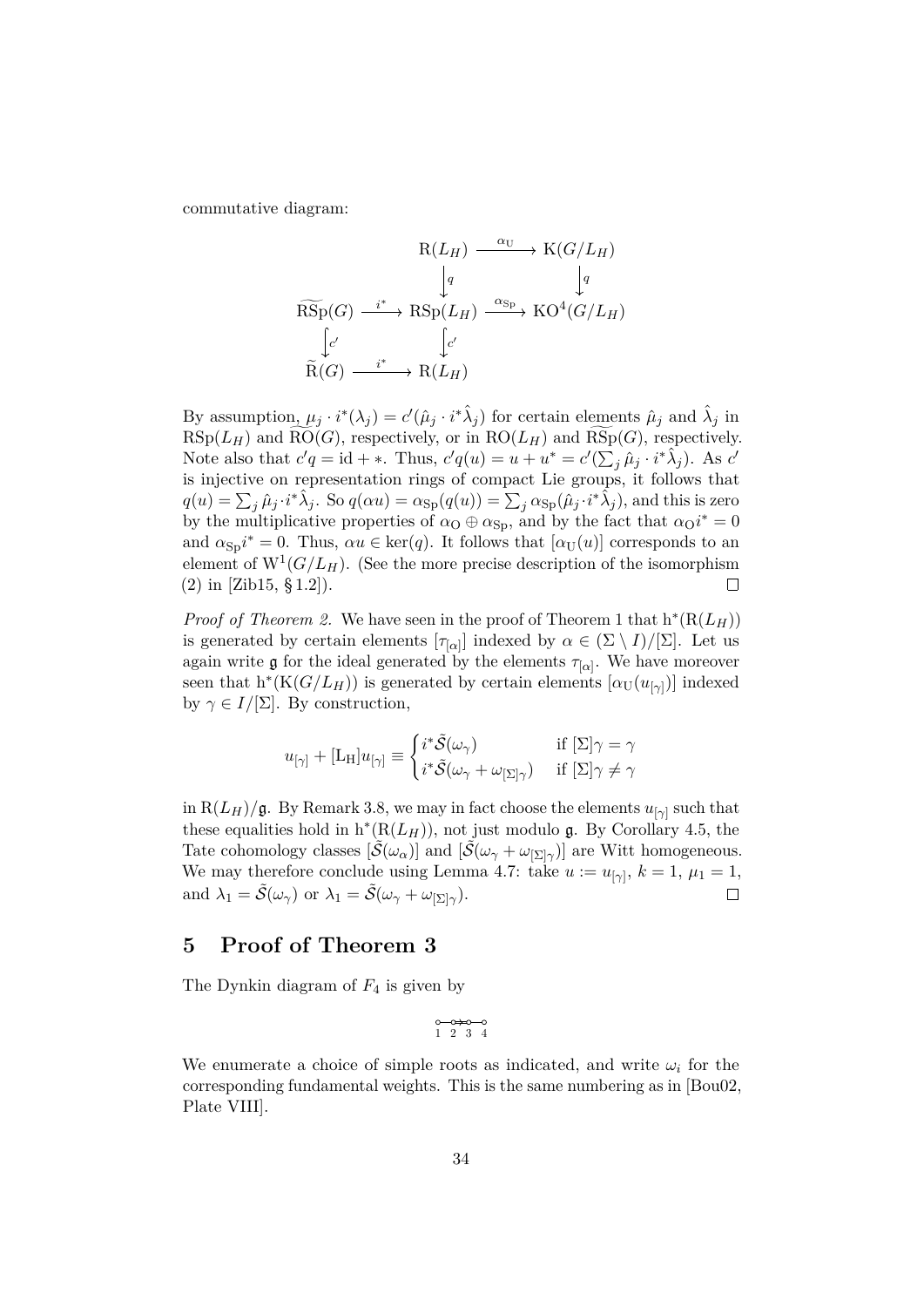<span id="page-34-0"></span>

| H                                                                                       | $[H]\omega_1$        | $[H]\omega_2$        | $[\mathrm{H}]\omega_3$       | $[\mathrm{H}]\omega_4$ | generators<br>of $\overline{\mathcal{C}}(H)^{[\mathrm{H}]}$                                               | free |
|-----------------------------------------------------------------------------------------|----------------------|----------------------|------------------------------|------------------------|-----------------------------------------------------------------------------------------------------------|------|
| $\bullet\rightarrow\bullet\rightarrow\circ$                                             | $\omega_1-2\omega_4$ | $\omega_2-4\omega_4$ | $\omega_3-3\omega_4$         | $-\omega_4$            | $\omega_1-\omega_4$<br>$\omega_2 - 2\omega_4$<br>$2\omega_3-3\omega_4$                                    | yes  |
| $\circ\!\!\rightarrow\!\!\bullet\!\!\rightarrow\!\!\bullet\!\!\rightarrow\!\!\bullet$   | $-\omega_1$          | $\omega_2-3\omega_1$ | $\omega_3-2\omega_1$         | $\omega_4-\omega_1$    | $2\omega_2-3\omega_1$<br>$2\omega_4-\omega_1$<br>$\omega_2 + \omega_4 - 2\omega_1$<br>$\omega_3-\omega_1$ | no   |
| $\bullet\!\!\rightarrow\!\!\bullet\!\!\rightarrow\!\!\circ$                             | $\omega_1-\omega_2$  | $-\omega_2$          | $\omega_3-\omega_2-\omega_4$ | $-\omega_4$            | $2\omega_1-\omega_2$<br>$2\omega_3-\omega_2-\omega_4$                                                     | yes  |
| $\bullet\rightarrow\circ\bullet$                                                        | $\omega_2-2\omega_3$ | $\omega_1-2\omega_3$ | $-\omega_3$                  | $\omega_4-\omega_3$    | $\omega_1 + \omega_2 - 2\omega_3$<br>$2\omega_4-\omega_3$                                                 | yes  |
| $\bullet\!\!\rightarrow\!\!\bullet\!\!\rightarrow\!\!\bullet\!\!\rightarrow\!\!\bullet$ | $\omega_1-\omega_2$  | $-\omega_2$          | $\omega_4-\omega_2$          | $\omega_3-\omega_2$    | $2\omega_1-\omega_2$<br>$\omega_3 + \omega_4 - \omega_2$                                                  | yes  |

Table 5: In the first column, we indicate in black the subset  $H \subset \Sigma$ . In columns 2–5, the duals of the fundamental weights under the duality induced by the longest element in  $W_H$  are given. In column 6, we display a set of generators of the abelian monoid  $\overline{\mathcal{C}}(H)^{[H]}$ , and in column 7 we indicate whether this abelian monoid is free.

<span id="page-34-1"></span>

| H                                                                                          | $\overline{\mathcal{C}}(H)^{[\mathrm{H}]} \cap \mathcal{W}. \omega_1$ | $\overline{\mathcal{C}}(H)^{[\mathrm{H}]} \cap \mathcal{W}.\omega_2$ | $\overline{\mathcal{C}}(H)^{[\mathrm{H}]} \cap \mathcal{W}.\omega_3$ | $\overline{\mathcal{C}}(H)^{[\mathrm{H}]} \cap \mathcal{W}.\omega_4$ |
|--------------------------------------------------------------------------------------------|-----------------------------------------------------------------------|----------------------------------------------------------------------|----------------------------------------------------------------------|----------------------------------------------------------------------|
| $\longrightarrow$                                                                          | $\{\omega_2-2\omega_4\}$                                              | $\{\omega_1+2\omega_3-4\omega_4\}$                                   | $\{2\omega_3-3\omega_4\}$                                            | $\{\omega_1-\omega_4\}$                                              |
| $\circ\bullet\hspace{-4pt}\to\hspace{-4pt}\bullet\hspace{-4pt}\bullet\hspace{-4pt}\bullet$ | $\{2\omega_4-\omega_1\}$                                              | $\{2\omega_2-3\omega_1\}$                                            | $\{\omega_2+\omega_4-2\omega_1\}$                                    | $\{\omega_3-\omega_1\}$                                              |
| $\bullet \rightarrow \bullet \rightarrow \bullet$                                          | $\{2\omega_1-\omega_2\}$                                              | $\{2\omega_1+4\omega_3-3\omega_2-2\omega_4\}$                        | ${2\omega_1 + 2\omega_3 - 2\omega_2 - \omega_4}$                     | $\{2\omega_3-\omega_2-\omega_4\}$                                    |
| $\bullet\to\circ\hspace{-.15cm}\to\hspace{-.15cm}\bullet$                                  | $\{\omega_1+\omega_2-2\omega_3\}$                                     | $\{\omega_1+\omega_2+4\omega_4-4\omega_3\}$                          | $\{\omega_1 + \omega_2 + 2\omega_4 - 3\omega_3\}$                    | $\{2\omega_4-\omega_3\}$                                             |
| $\bullet\rightarrow\bullet\rightarrow\bullet$                                              | $\{2\omega_1-\omega_2\}$                                              | ${2\omega_1 + 2\omega_3 + 2\omega_4 - 3\omega_2}$                    | $\{2\omega_1 + \omega_3 + \omega_4 - 2\omega_2\}$                    | $\{\omega_3+\omega_4-\omega_2\}$                                     |

Table 6: The intersections of the Weyl orbits of the fundamental weights of  $F_4$  with the lattice  $\overline{\mathcal{C}}(H)^{[\text{H}]}$  of self-dual weights in  $\overline{\mathcal{C}}(H)$ .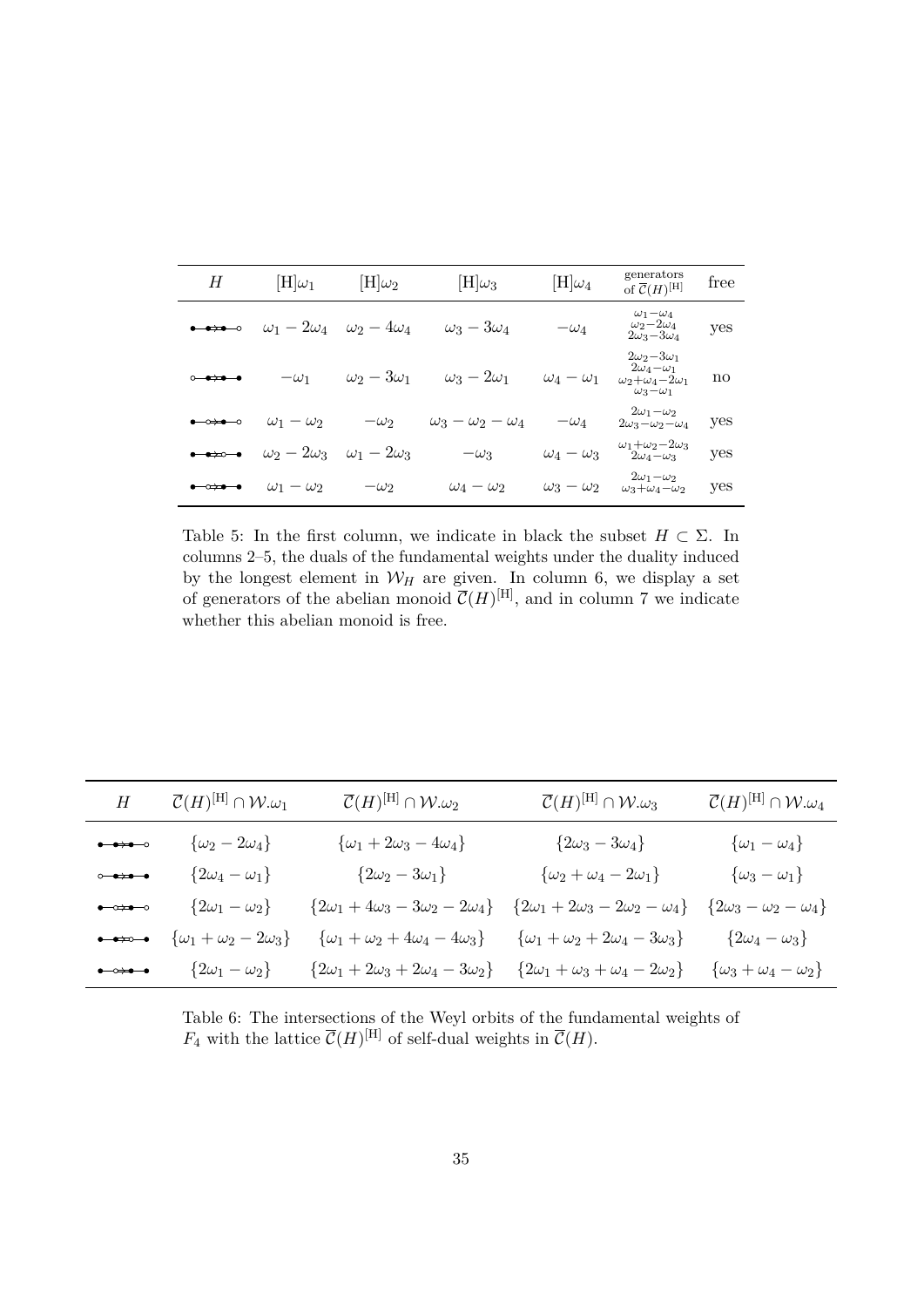The first column of Table [5](#page-34-0) lists a complete set of representatives of the distinct W-equivalence classes of those subsets  $H \subset \Sigma$  that are not covered by [Theorem 1.](#page-2-2) In each case, the following columns display the [H]-duals of the fundamental weights are displayed. Given the explicit action of [H] on the fundamental weight, we can easily compute a basis, or at least generators, of  $\overline{\mathcal{C}}(H)^{[\mathrm{H}]}$ . These generators are displayed in the final column of the table. We see that in all cases except  $\rightarrow \rightarrow \rightarrow$ , the monoid  $\overline{\mathcal{C}}(H)^{[H]}$  is free commutative with the given generators as a basis. Table [6](#page-34-1) displays the intersections of the Weyl orbits of the fundamental weights with  $\overline{\mathcal{C}}(H)^{[H]}$ . In each case, we find that this intersection is a singleton containing one of the generators given in Table [5.](#page-34-0) Thus, [\(orbit basis\)](#page-10-1) is satisfied in all cases but one. It remains to deal with this exceptional case:

<span id="page-35-0"></span>**Proposition 5.1.** For the subset *H* marked black in  $\rightarrow \rightarrow \rightarrow$ , the Tate  $\mathcal{L}(\text{R}(L_H)/(\tilde{S}(\omega_i) \mid i \in \{1, 2, 3, 4\}))$  *is an exterior algebra on a single generator of odd degree.*

*Proof.* Let M denote the monoid  $\overline{\mathcal{C}}(H)^{[H]}$ . We may deduce from the generators of *M* displayed in [Table 5](#page-34-0) that

$$
M = \frac{\mathbb{N}\{\tau_1, \dots, \tau_4\}}{2\tau_3 = \tau_1 + \tau_2}
$$

with

 $\tau_1 := 2\omega_4 - \omega_1$   $\tau_2 := 2\omega_2 - 3\omega_1$   $\tau_3 := \omega_2 + \omega_4 - 2\omega_1$   $\tau_4 := \omega_3 - \omega_1$ 

The monoid ring  $\mathbb{Z}/2[M]$  can therefore be described explicitly as the ring

$$
\mathbb{Z}/2[M] = \frac{\mathbb{Z}/2[e^{\tau_1}, \dots, e^{\tau_4}]}{(e^{\tau_3})^2 - e^{\tau_1}e^{\tau_2}}
$$

On the other hand, we know from [Proposition 2.2](#page-15-1) that  $h^*(RH)$  has a  $\mathbb{Z}/2$ basis given by the elements  $e_{\tau} := [\mathcal{S}_H(\tau)]$  indexed by all  $\tau \in M$ . Let us write  $e_i$  for  $e_{\omega_i}$ . Consider the ring homomorphism defined on generators as follows:

$$
\phi \colon \mathbb{Z}/2[M] \to h^*(R(L_H))
$$

 $e^{\tau_1} \mapsto e_4^2 e_1^{-1}$   $e^{\tau_2} \mapsto e_2 e_1^{-3}$   $e^{\tau_3} \mapsto e_2 e_4 e_1^{-2}$   $e^{\tau_4} \mapsto e_3 e_1^{-1}$ 

Note  $\phi$  is well-defined. Although the definition of  $\phi$  is different from the definition of the homomorphism  $\phi$  in [Corollary 2.3](#page-15-3) (where we mapped  $e^{\tau_i}$  to  $e_{\tau_i}$ ), we can argue as in the proof of [Corollary 2.3](#page-15-3) that  $\phi$  is an isomorphism. Indeed, by [Proposition 2.2,](#page-15-1)  $\phi(e^{\tau_i}) = e_{\tau_i} + \text{ smaller terms, and we find that } \phi$ maps the  $\mathbb{Z}/2$ -basis  $\{e^{\tau} \mid \tau \in M\}$  of  $\mathbb{Z}/2[M]$  to a  $\mathbb{Z}/2$ -basis of  $h^*(R(L_H))$ .

From Table [6,](#page-34-1) we see that  $[\mathcal{S}(\omega_i)]=[\mathcal{S}_H(\tau_i)]=e_{\tau_i}$  in  $h^*(R(L_H))$ . Let us identify these elements in terms of the multiplicative generators  $\phi(e^{\tau_i})$ . Note that: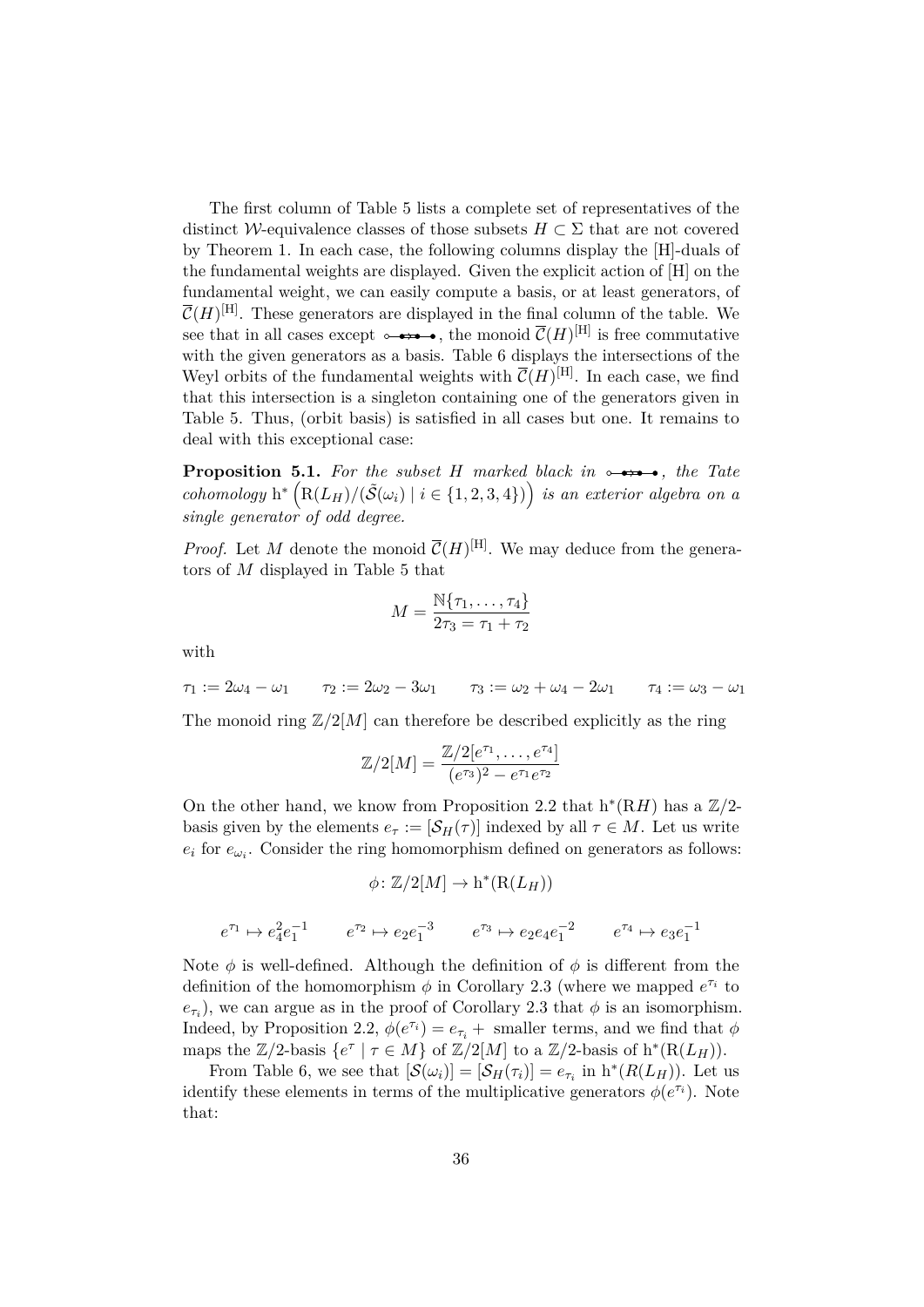- $S_H(\omega + \nu) = S_H(\omega) \cdot S_H(\nu)$  for any  $\nu \in \overline{\mathcal{C}}_{\mathbb{R},H}$
- $S_H(m \cdot \nu) = S_H(\nu)^m$  for any  $\nu \in \overline{\mathcal{C}}_{\mathbb{R},H}$  and any  $m \in \mathbb{Z}$
- $[\mathcal{S}_H(2\omega)] = [\mathcal{S}_H(\omega)^2]$  in Tate cohomology in view of the fact that Tate cohomology is 2-torsion.

Indeed, the first two observations follow as  $W_H.\nu = {\nu}$ , and the third follows as Tate cohomology is 2-torsion. Using these observations, we can identify  $e_{\tau_1}$ ,  $e_{\tau_2}$  and  $e_{\tau_4}$  as follows:

$$
e_{\tau_1} = \phi(e^{\tau_1})
$$
  
\n
$$
e_{\tau_2} = \phi(e^{\tau_2})
$$
  
\n
$$
e_{\tau_3} = \phi(e^{\tau_3}) + P(e_{\tau_1}, e_{\tau_2}, e_{\tau_4})
$$
  
\n
$$
e_{\tau_4} = \phi(e^{\tau_4})
$$

In the identification of  $e_{\tau_3}$ ,  $P$  denotes a polynomial in three variables. We obtain this identification of  $e_{\tau_3}$  from [Proposition 2.2.](#page-15-1) (In fact, the only weights  $\tau \in \overline{\mathcal{C}}(H)^{[\text{H}]}$  such that  $\tau <_H \tau_3$  are 0,  $\tau_1$  and  $\tau_4$ . So  $P(e_{\tau_1}, e_{\tau_2}, e_{\tau_4})$  is a linear combination of 1,  $e_{\tau_1}$  and  $e_{\tau_4}$ .)

Noting that  $e^{\tau_1}, e^{\tau_2}, e^{\tau_4}$  is a regular sequence in  $\mathbb{Z}/2[M]$ , we find from [Lemma 3.9](#page-27-3) that

$$
h^* \left( R(L_H) / (\tilde{S}(\omega_i) \mid i \in \{1, 2, 4\}) \right) \cong \frac{\mathbb{Z}/2[e^{\tau_3}]}{\left(e^{\tau_3} + \text{rk}(e^{\tau_3})\right)^2}
$$

In this quotient ring,  $[\tilde{S}(\omega_3)] = e^{\tau_3} + \text{rk}(e^{\tau_3})$  is a zero divisor. Using [\[Hem19,](#page-38-1) Lemma 1.6, we conclude that  $h^* \left( R(L_H)/(\tilde{S}(\omega_i) \mid i \in \{1, 2, 3, 4\}) \right)$  is an exterior algebra on one generator, as claimed. It remains to apply [\(4\)](#page-14-1).  $\Box$ 

*Proof of [Theorem 3.](#page-7-3)* As noted in [\(4\)](#page-14-1), we have an isomorphism between the Tate cohomology computed above and the Witt ring of *G/LH*. So all that remains to show is that the generators of the exterior algebra are in  $W^{-1}(F_4/L_H)$ . In each case except the case in [Proposition 5.1,](#page-35-0) the generators are of the form  $[\alpha_U(u)]$  for certain elements  $u \in R(L_H)$  with

$$
u + u^* = i^* \tilde{S}(\omega_i) + \sum_{j \neq i} \mu_j \cdot i^* \tilde{S}(\omega_j)
$$

for certain coefficients  $\mu_j \in R(L_H)$ . (See last sentence in [Lemma 3.9.](#page-27-3)) As all complex representations of  $F_4$  are of real type, each factor  $\tilde{\mathcal{S}}(\omega_i)$  appearing here is of real type. Replacing our choice of *u* if necessary, we may moreover assume that all  $\mu_j$  are of real type. We can then apply [Lemma 4.7.](#page-32-2) In the case considered in [Proposition 5.1,](#page-35-0) we instead find

$$
u + u^* = i^* \tilde{S}(\omega_3)^2 + \sum_{j \neq 3} \mu_j \cdot i^* \tilde{S}(\omega_j)
$$

(see [\[Hem19,](#page-38-1) Lemma 1.6]). We can conclude as before.

 $\Box$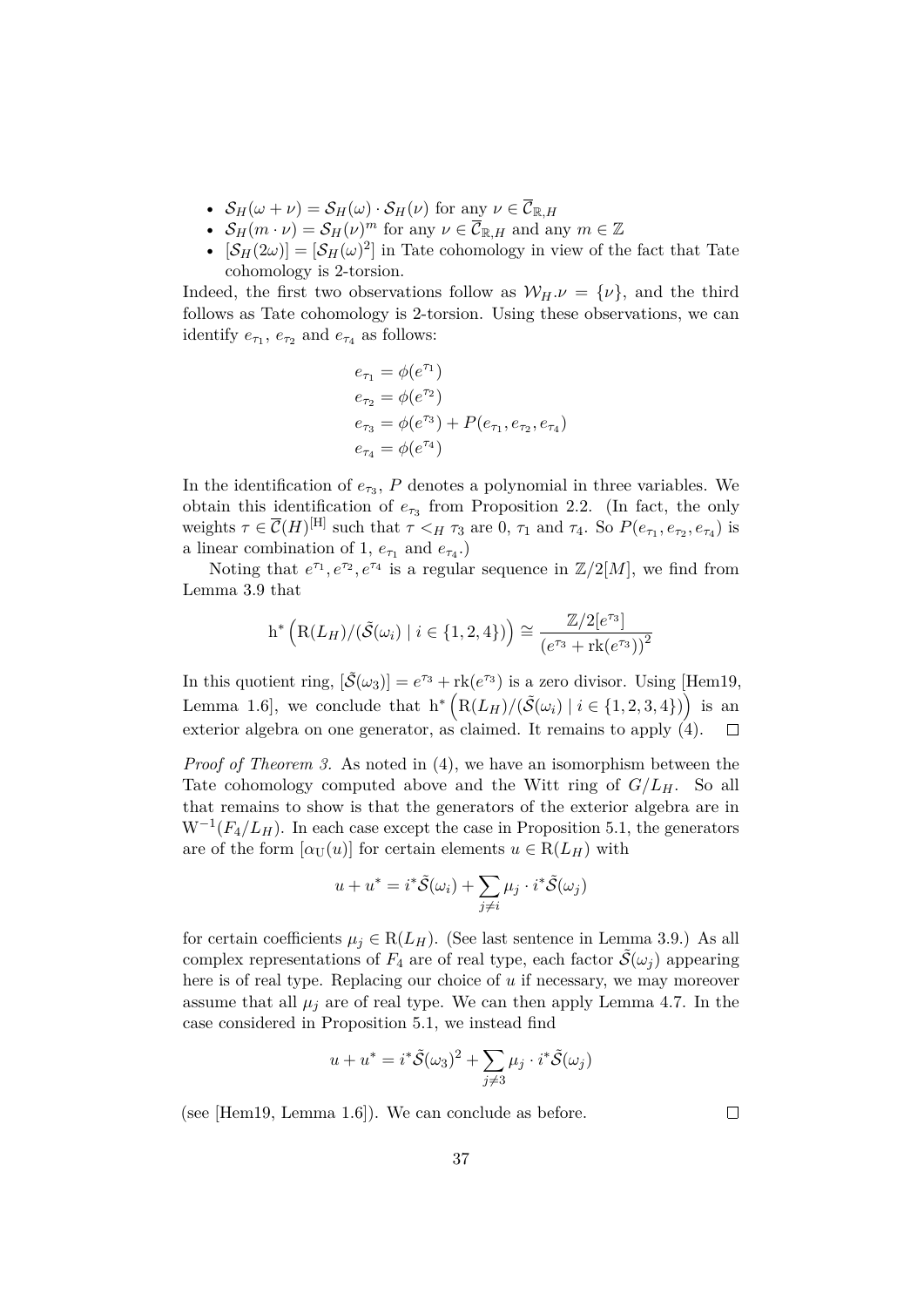*Remark.* For a geometric description of the flag variety corresponding to the diagram in [Proposition 5.1,](#page-35-0) see [Example 0.6.](#page-2-1) More generally, such geometric descriptions are known in all cases when  $L_H$  is maximal, i.e. when  $\Sigma \setminus H$ consists of a single root [\[GC06\]](#page-37-1).

# **References**

- <span id="page-37-7"></span>[Ada69] J. Frank Adams. *Lectures on Lie Groups*. The University of Chicago Press, 1969.
- <span id="page-37-0"></span>[Bal05] Paul Balmer. *Witt groups*. Handbook of K-theory, Vol. 1, 2. Springer-Verlag, Berlin, 2005. pp. 539-576.
- <span id="page-37-8"></span>[Bou02] Nicolas Bourbaki. *Lie groups and Lie algebras. Chapters 4–6*. Elements of Mathematics (Berlin). Springer-Verlag, Berlin, 2002. Translated from the 1968 French original by Andrew Pressley. [doi:10.1007/978-3-540-89394-3](https://doi.org/10.1007/978-3-540-89394-3).
- <span id="page-37-2"></span>[Bou05] Nicolas Bourbaki. *Lie groups and Lie algebras. Chapters 7–9*. Elements of Mathematics (Berlin). Springer-Verlag, Berlin, 2005. Translated from the 1975 and 1982 French originals by Andrew Pressley.
- <span id="page-37-6"></span>[BtD85] Theodor Bröcker and Tammo tom Dieck. *Representations of Compact Lie Groups*. Graduate Texts in Mathematics. Springer-Verlag, 1985.
- <span id="page-37-5"></span>[CP21] Baptiste Calmès and Viktor Petrov. WeylGroups: root systems and Weyl groups. Version 0.5.2. A *Macaulay2* package available at [https://github.com/Macaulay2/M2/tree/master/](https://github.com/Macaulay2/M2/tree/master/M2/Macaulay2/packages) [M2/Macaulay2/packages](https://github.com/Macaulay2/M2/tree/master/M2/Macaulay2/packages), 2021.
- <span id="page-37-3"></span>[Dav03] Donald M. Davis. Representation types and 2-primary homotopy groups of certain compact Lie groups. *Homology Homotopy Appl.*,  $5(1):297-324$ ,  $2003$ . URL: [http://projecteuclid.org/euclid.](http://projecteuclid.org/euclid.hha/1139839936) [hha/1139839936](http://projecteuclid.org/euclid.hha/1139839936).
- <span id="page-37-9"></span>[FH04] William Fulton and Joe Harris. *Representation Theory*. Springer-Verlag, 2004.
- <span id="page-37-4"></span>[GAZ21] David González-Álvaro and Marcus Zibrowius. The stable converse soul question for positively curved homogeneous spaces. *J. Differential Geom.*, 119(2):261–307, 2021. [doi:10.4310/jdg/1632506394](https://doi.org/10.4310/jdg/1632506394).
- <span id="page-37-1"></span>[GC06] Skip Garibaldi and Michael Carr. Geometries, the principle of duality, and algebraic groups. *Expo. Math.*, 24(3):195–234, 2006. [doi:10.1016/j.exmath.2005.11.001](https://doi.org/10.1016/j.exmath.2005.11.001).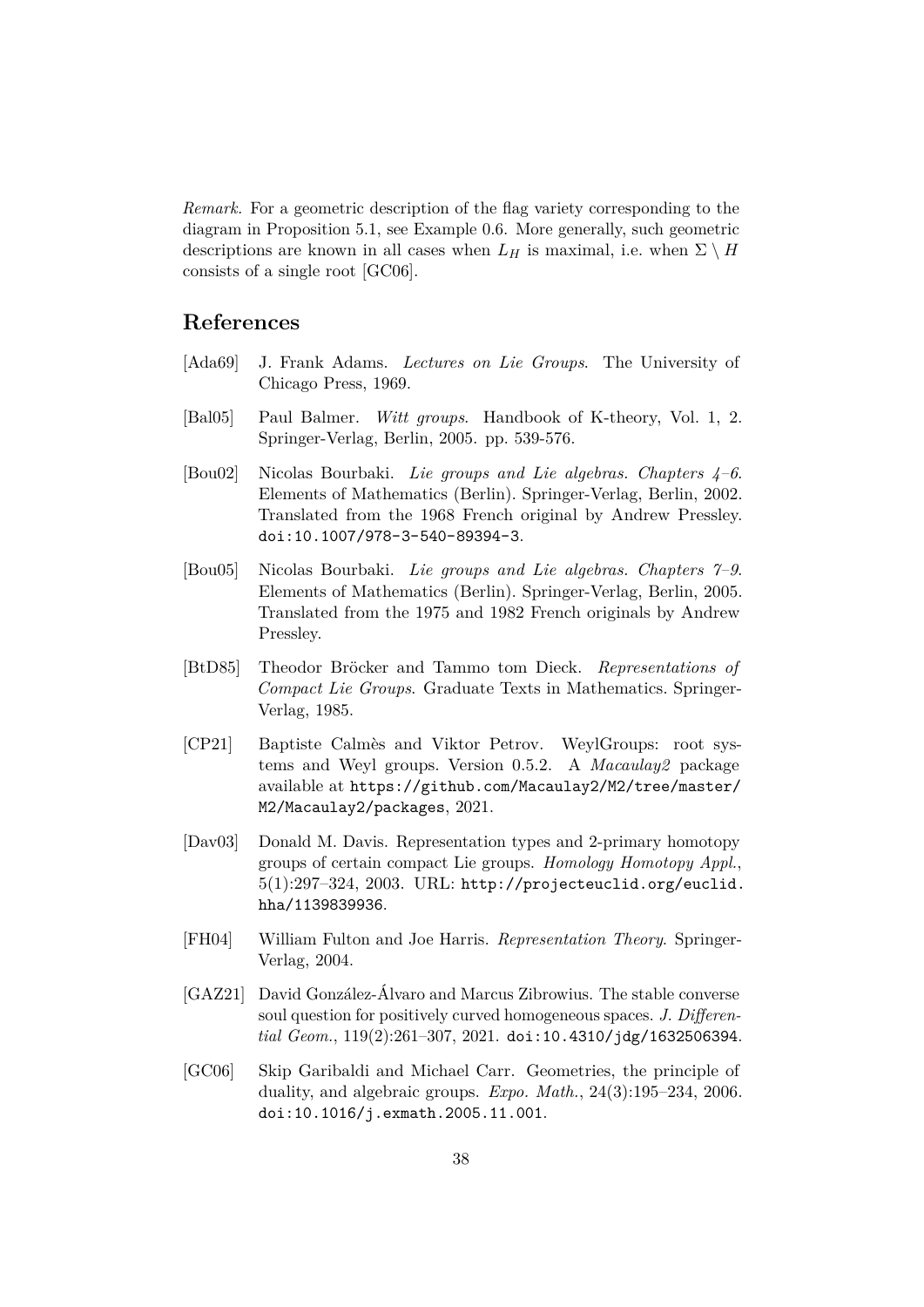- <span id="page-38-6"></span>[GS] Daniel R. Grayson and Michael E. Stillman. Macaulay2, a software system for research in algebraic geometry. Available at [http:](http://www.math.uiuc.edu/Macaulay2/) [//www.math.uiuc.edu/Macaulay2/](http://www.math.uiuc.edu/Macaulay2/).
- <span id="page-38-4"></span>[Hem18] Tobias Hemmert. *KO-theory of complex flag varieties*. PhD thesis, Heinrich Heine Univesity Düsseldorf, 2018.
- <span id="page-38-1"></span>[Hem19] Tobias Hemmert. KO-theory of complex flag varieties of ordinary type, 2019. [arXiv:1902.00713](http://arxiv.org/abs/1902.00713).
- <span id="page-38-2"></span>[HMX21] Thomas Hudson, Arthur Martirosian, and Heng Xie. Witt groups of spinor varieties, 2021. [arXiv:2103.02963](http://arxiv.org/abs/2103.02963).
- <span id="page-38-10"></span>[Hod75] Luke Hodgkin. *The equivariant Künneth theorem in K-theory*. Topics in K-theory. Two independent contributions. Lecture Notes in Mathematics, Vol. 496. Springer-Verlag, Berlin, 1975.
- <span id="page-38-7"></span>[HZ21] Tobias Hemmert and Marcus Zibrowius. Fixed cones in weight lattices, 2021. *Macualay2* -program. [doi:10.5281/zenodo.5742827](https://doi.org/10.5281/zenodo.5742827).
- <span id="page-38-0"></span>[Kan01] Richard Kane. *Reflection groups and invariant theory*, volume 5 of *CMS Books in Mathematics/Ouvrages de Mathématiques de la SMC*. Springer-Verlag, New York, 2001. [doi:](https://doi.org/10.1007/978-1-4757-3542-0) [10.1007/978-1-4757-3542-0](https://doi.org/10.1007/978-1-4757-3542-0).
- <span id="page-38-3"></span>[KH92] Akira Kono and Shin-ichiro Hara. KO-theory of Hermitian symmetric spaces. *Hokkaido Math. J.*, 21(1):103–116, 1992. [doi:10.14492/hokmj/1381413257](https://doi.org/10.14492/hokmj/1381413257).
- <span id="page-38-12"></span>[Kos59] Bertram Kostant. The principal three-dimensional subgroup and the Betti numbers of a complex simple Lie group. *Amer. J. Math.*, 81:973–1032, 1959. [doi:10.2307/2372999](https://doi.org/10.2307/2372999).
- <span id="page-38-5"></span>[Rad19] Kamran Alizadeh Rad. KO-theorie komplexer Fahnenvarietäten vom Dynkin-typ E. Master's thesis, Heinrich Heine Univesity Düsseldorf, 2019.
- <span id="page-38-8"></span>[Ser54] Jean-Pierre Serre. Représentations linéaires et espaces homogènes kählériens des groupes de Lie compacts. *Séminaire Bourbaki*, 2:447–454, 1951-1954.
- <span id="page-38-11"></span>[Ste68] Robert Steinberg. *Endomorphisms of linear algebraic groups*. Memoirs of the American Mathematical Society, No. 80. American Mathematical Society, Providence, R.I., 1968.
- <span id="page-38-9"></span>[Vog01] David A. Vogan, Jr. Three-dimensional subgroups and unitary representations. In *Challenges for the 21st century (Singapore, 2000)*, pages 213–250. World Sci. Publ., River Edge, NJ, 2001.